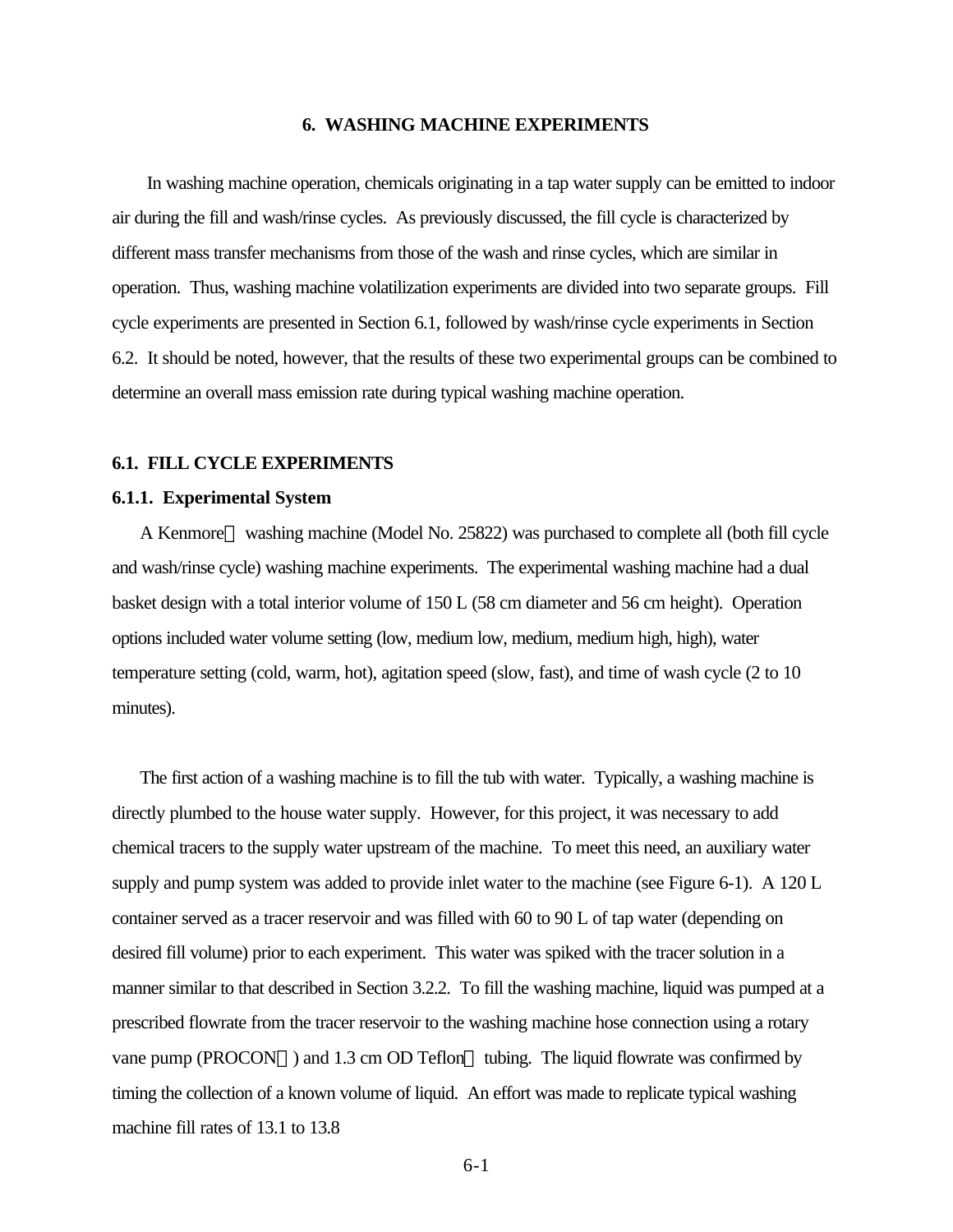

**Figure 6-1. Washing machine fill cycle experimental system.**

 L/minute with the pump and reservoir system. In addition, typical fill times of 3 minutes and 20 seconds for low volume and 6 minutes and 25 seconds for high-volume fills were also used for appropriate experiments.

For both fill and wash/rinse cycle experiments, the washing machine was configured to allow for liquid- and gas-phase sampling. A hole 0.32 cm in diameter was drilled in the washing machine lid for liquid sampling. During an experiment,  $0.32 \text{ cm}$  OD Teflon<sup> $M$ </sup> tubing was inserted through the port, and liquid was pumped from the washing machine basin with a peristaltic pump (Masterflex<sup> $\text{TM}$ </sup>, L/S). After the line was flushed for 10 seconds, a liquid sample was collected in a 22 mL glass vial as described in Section 3.3.1. For fill cycle experiments, an additional liquid sample port was drilled in the tracer reservoir lid. Liquid samples from the tracer reservoir were collected in the same manner as described for the washing machine. Liquid samples collected from the tracer reservoir represented the initial liquid-phase concentration used to solve the fill cycle mass balance equations (Equations 3-8 and 3-9), and were observed to remain relatively constant during each experiment.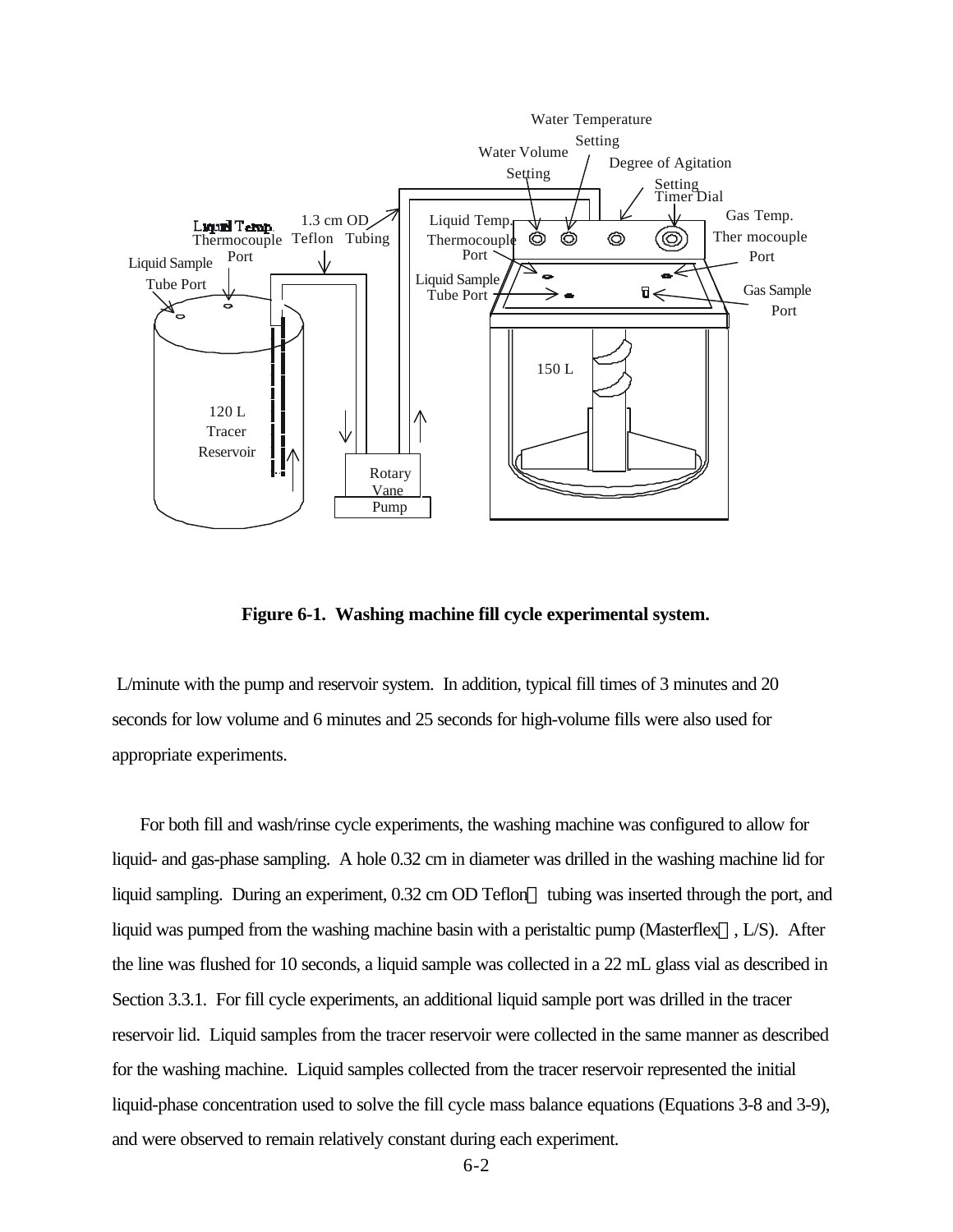For gas samples, a 0.64 cm ID bore-through stainless steel Swagelok<sup> $TM$ </sup> fitting was inserted in the washing machine lid. A 0.64 cm OD sorbent tube was inserted through the fitting into the washing machine headspace and locked into place with a Teflon<sup> $M$ </sup> ferrule located inside the fitting. A gas sample was pulled through the tube as described in Section 3.3.2, at a sample flowrate between 0.2 L/minute and 0.4 L/minute. Gas sampling times for wash/rinse cycle experiments were approximately 30 seconds, whereas a single gas sample was collected for the duration of a fill cycle experiment.

Liquid-phase temperature was continuously monitored in both the tracer reservoir and the washing machine. Thermocouple wires were submerged in each basin pool and were connected to a digital monitor to allow for continuous temperature measurements. There was no significant difference in temperature between the tracer reservoir liquid and washing machine liquid for the duration of an experiment.

#### **6.1.2. Experimental Design**

Fill cycle experiments were designed to compare the volatilization rate for a standard condition with the volatilization rate associated with changes in one variable. The fill cycle standard condition was defined as cold water ( $T \approx 20^{\circ}$ C), no detergent, no clothes in machine, approximately 13.8 L/minute liquid flowrate, low water volume ( $\approx$  45 L), and a fill time of 3.33 minutes. The independently varied parameters included hot water (T  $\approx 50^{\circ}$ C), addition of detergent ( $\approx 40$  g of Tide<sup>™</sup> detergent), addition of clothes (equivalent liquid volume  $\approx$  11 L), 8.6 L/minute liquid flowrate (4.75 minute fill time), and high water volume ( $\approx 90$  L, 6.5 minute fill

time). Six experiments and three replicates were completed.

#### **6.1.3. Source-Specific Methodology**

A standard procedure for each fill cycle was developed. Prior to the start of each experiment the following tasks were completed: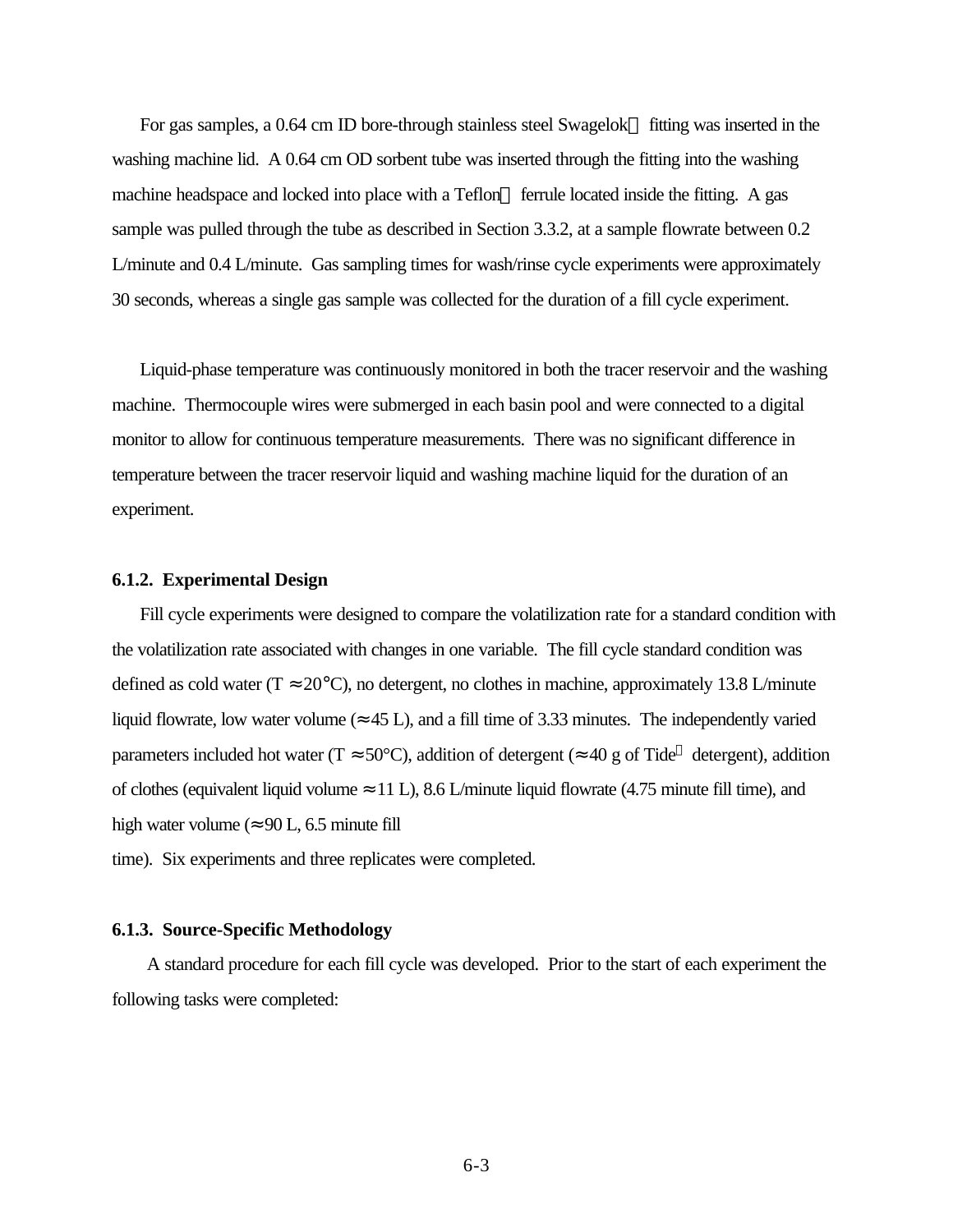- The tracer reservoir was filled with at least 60 L of tap water (hot or cold)
- The liquid flowrate was measured and set to the appropriate value
- The tracer cocktail was added to the reservoir water and was mixed manually
- The reservoir tracer solution was mixed for an additional minute
- Detergent and/or clothes were added to the empty washing machine basin when appropriate
- Two initial liquid samples were collected from the reservoir.

It should be noted that there is no standard protocol for filling a washing machine. Users commonly add clothes and/or detergent at different times during the filling process, which incidentally results in the lid being open at different times and for varying time periods. It was not practical to replicate all possible combinations of procedures associated with loading a washing machine. Thus, a consistent protocol was adopted for all experiments. The lid was always closed, and, where applicable, clothes and/or detergent were added to the machine before the experiment was started.

## **6.1.3.1.** *Sample Schedule*

Liquid samples were collected from the tracer reservoir throughout the experiment to monitor any chemical losses*,* that is, changes in the initial chemical concentrations. Five liquid samples were collected from the tracer reservoir, and four liquid samples were collected from the washing machine basin. Liquid samples from the washing machine basin were collected at experimental times of 2.0 and 2.3 minutes. Two additional samples were collected at the end of filling (3.33 minutes). These liquid sample times were adjusted for longer experiments (low flowrate and high volume). A single gas sample was collected from the washing machine headspace for the duration of the experiment, during which time sample volumes were recorded using a bubble flowmeter downstream of the adsorbent tube. A final gas sample was also collected for 30 seconds after experiment completion. Liquid temperatures were monitored for both the tracer reservoir and the washing machine.

# **6.1.3.2.** *Ventilation Rates*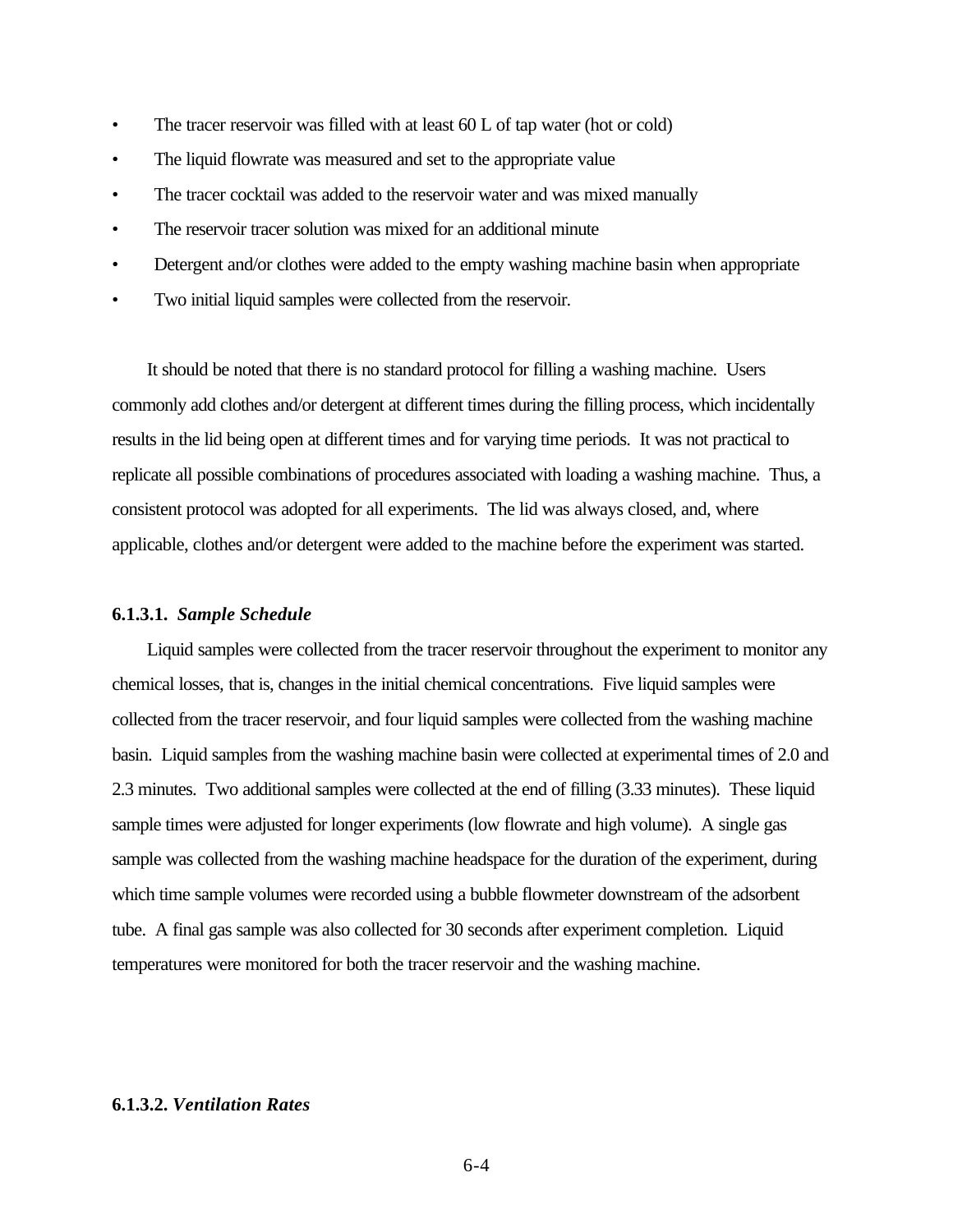The experimental methodology used to estimate ventilation rates during the fill cycle was similar to that given in Section 5.3.2. However, the mass balance equation describing the washing machine headspace during filling incorporated changing liquid and headspace volumes, as shown:

$$
\frac{\mathrm{d}\left(\mathrm{C}_{g}\mathrm{V}_{g}\right)}{\mathrm{dt}} = \mathrm{Q}_{g}\mathrm{C}_{g,\mathrm{in}} - \mathrm{Q}_{g}\mathrm{C}_{g}
$$
\n(6-1)

where

 $C_g$  = tracer gas-phase concentration in headspace (M/L<sup>3</sup>)

- $V_g$  = headspace volume  $(L^3)$
- $t = \text{time (T)}$
- $Q_g$  = headspace ventilation rate ( $L^3/T$ )
- $C_{g,in}$  = tracer gas-phase concentration entering headspace (M/L<sup>3</sup>).

If one assumes the background air was relatively clean  $(C_{g,in} = 0)$ , Equation 6-1 may be rewritten as:

$$
C_g \frac{dV_g}{dt} + V_g \frac{dC_g}{dt} = -Q_g C_g \tag{6-2}
$$

where

- $C_g$  = tracer gas-phase concentration in headspace (M/L<sup>3</sup>)
- $V_g$  = headspace volume  $(L^3)$
- $t = \text{time (T)}$
- $Q_g$  = headspace ventilation rate (L<sup>3</sup>/T).

Further simplifications of Equation 6.2 include rewriting the change in gas volume  $(dV_g/dt)$  as  $(dV_1)/dt$ , which is equivalent to  $-Q_1$ . Also, the liquid volume  $(V_1)$  equals  $Q_1 \bullet t$ . Finally, the gas volume  $(V<sub>g</sub>)$  may be expressed as the difference between the total washing machine volume and the liquid volume  $(V_t - Q_l \bullet t)$ . The integrated form of Equation 6-2 is then: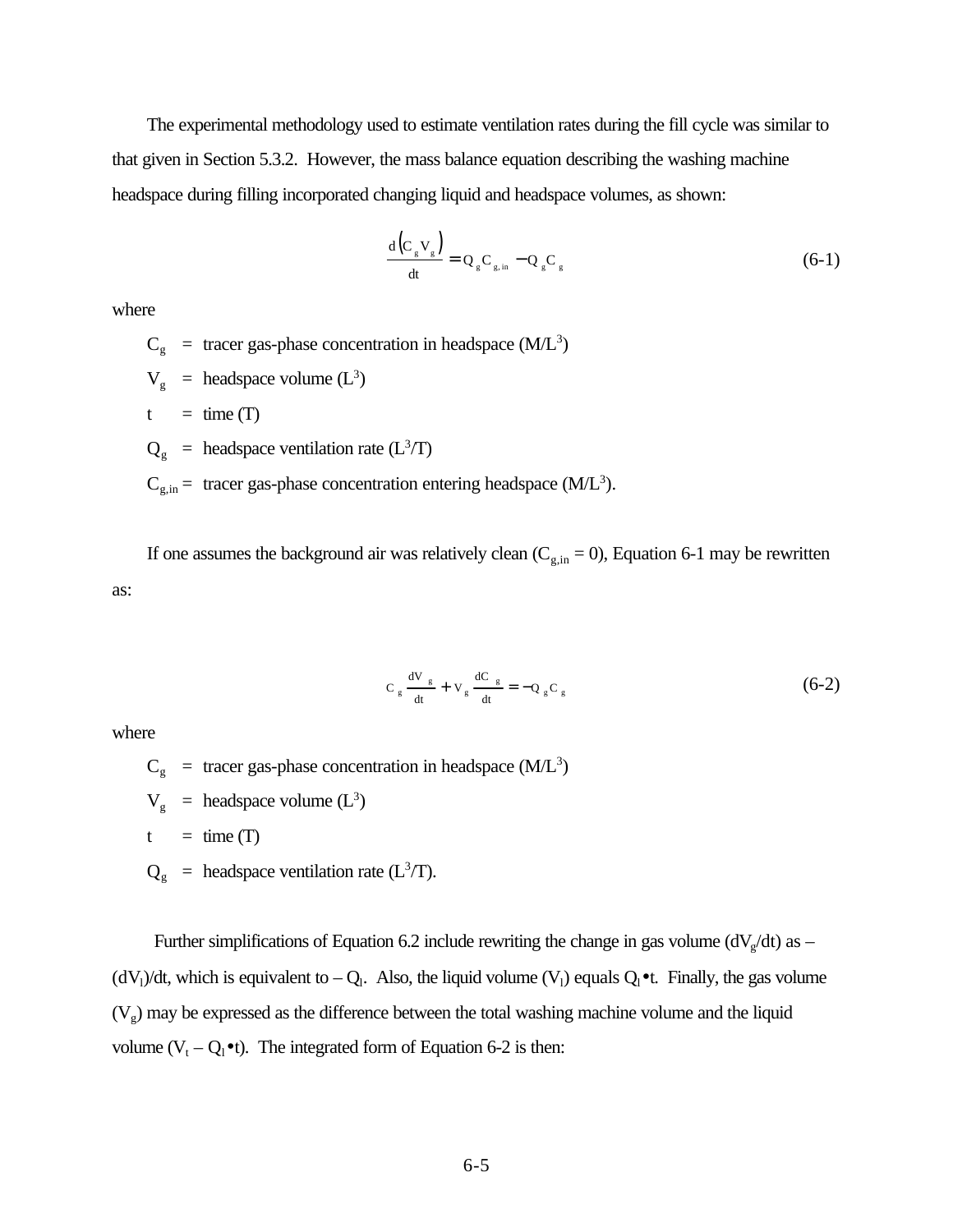$$
C_{g} = \exp\left[ (Q_{1} - Q_{g} \left( -\frac{1}{Q_{1}} \ln(V_{t} - Q_{1}t) + \frac{1}{(Q_{1} - Q_{g})} \ln(C_{g,0}) + \frac{1}{Q_{1}} \ln(V_{t}) \right) \right]
$$
(6-3)

where

- $C_g$  = tracer gas-phase concentration in headspace (M/L<sup>3</sup>)
- $t = \text{time (T)}$
- $Q_g$  = headspace ventilation rate (L<sup>3</sup>/T).
- $Q_1$  = liquid flowrate (L<sup>3</sup>/T)
- $V_t$  = total machine volume (L<sup>3</sup>)
- $C_{g,0}$  = initial tracer gas-phase concentration (M/L<sup>3</sup>).

The ventilation rate  $(Q_g)$  was determined by fitting Equation 6-3 to the measured data, using the procedure outlined in Section 3.6.

# **6.1.3.3.** *Parameter Estimation*

Ethyl acetate was affected by the presence of detergent. As explained in Section 5.3.3, a compound present in dishwasher detergent eluted from the GC column at the same residence time as ethyl acetate, thereby masking ethyl acetate results. Interestingly, a compound present in Tide<sup>™</sup> detergent had an opposite effect on ethyl acetate, because no peak was detected for ethyl acetate in experiments involving detergent. This result was replicated with controlled laboratory experiments in which ethyl acetate was added to vials containing water and detergent. Apparently, a detergent compound reacted with the ethyl acetate in solution such that ethyl acetate was no longer measurable using the GC/FID. Thus, ethyl acetate results are not reported for this cycle.

The duplicate liquid-phase samples collected at the end of the fill cycle were averaged to determine the  $C_{l,end}$  value used in Equation 2-2 to estimate chemical stripping efficiencies. If these duplicate liquid samples were not within 20% of each other, then the average of the previous liquid samples was used to predict chemical stripping efficiency. The value of  $C_{1,init}$  in Equation 2-2 was taken to be the average of liquid-phase concentrations measured in the tracer reservoir over the course of an experiment.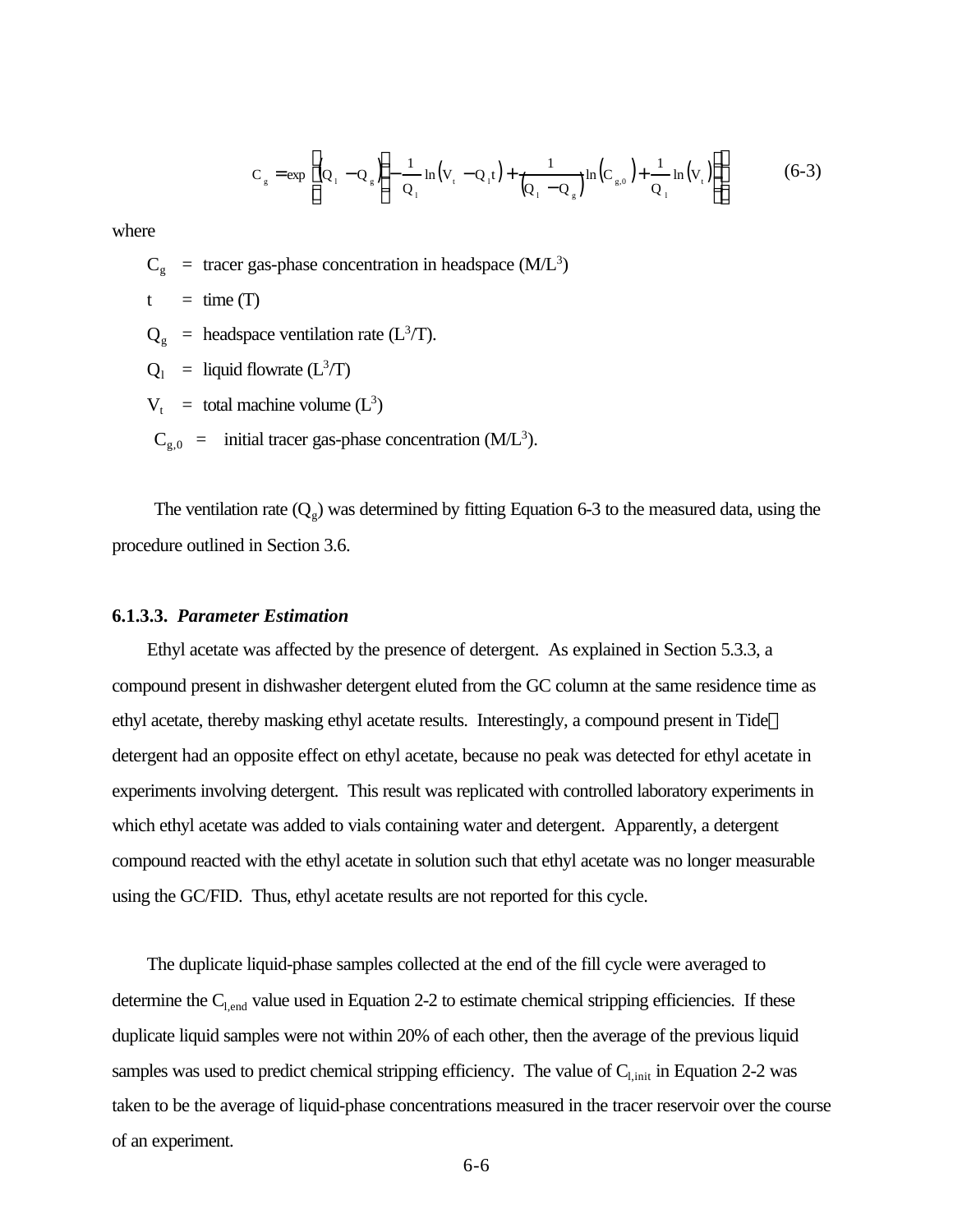As discussed in Section 3.6.2, mass balance models for the fill cycle could not be solved analytically, such that a Runge-Kutta second-order numerical solution method was adopted. This method involved prediction of the following time-dependent parameters:  $V_1$ ,  $V_g$ ,  $C_1$ , and  $C_g$ , at 1second intervals. The value of  $K<sub>L</sub>A$  for each chemical, except acetone, was based on minimization of the normalized residuals (Equation 3-7) between the liquid-phase concentrations measured at 2.0, 2.3, and 3.3 (experiment end time) in the washing machine basin and the model-predicted value at each of these time steps. Because the change in acetone chemical concentration in the liquid phase was relatively low, the value of  $K<sub>L</sub>A$  for acetone should be based on gas-phase data. However, for fill cycle experiments, only a single measurement was collected in the gas phase. Thus, values of  $K<sub>L</sub>A$  for acetone were based on minimizing the normalized residuals for data in both phases. The normalized residual between the final measured gas-phase concentration and the final predicted gas-phase concentration in the washing machine headspace was added to the normalized residuals between the measured liquid-phase concentrations and model predicted values.

## **6.1.4. Fill Cycle Results**

Nine fill cycle experiments were completed to predict chemical mass emissions. Fourteen additional experiments were completed to characterize the ventilation rate during the fill cycle. Fill cycle results can be combined with wash/rinse cycle results presented in Section 6.2.4 to characterize total mass emissions during typical washing machine use. Based on the experimental methodology presented in Sections 3.0 and 6.1.3, the ventilation rates, overall chemical stripping efficiencies, and mass transfer coefficients ( $K_L A$ ,  $k_A A$ ,  $k_g A$ , and  $k_g / k_l$ ) are presented in this chapter. In addition, the effects of liquid temperature, liquid volume, liquid fill rate, detergent use, presence of clothes, and chemical properties on each response are discussed.

Operating conditions for each mass transfer experiment are listed in Table 6-1. Fill cycle experiments were designed to compare a standard condition of cold water, liquid flowrate of ~13.8 L/minute, low liquid volume, no detergent or clothes in the machine, and fill time of 3.33 minutes. Experiments 1 and 1 replicate represented this standard condition. The remaining experiments have one variable that is different from the standard conditions. The differing variable is listed in the last column of Table 6-1.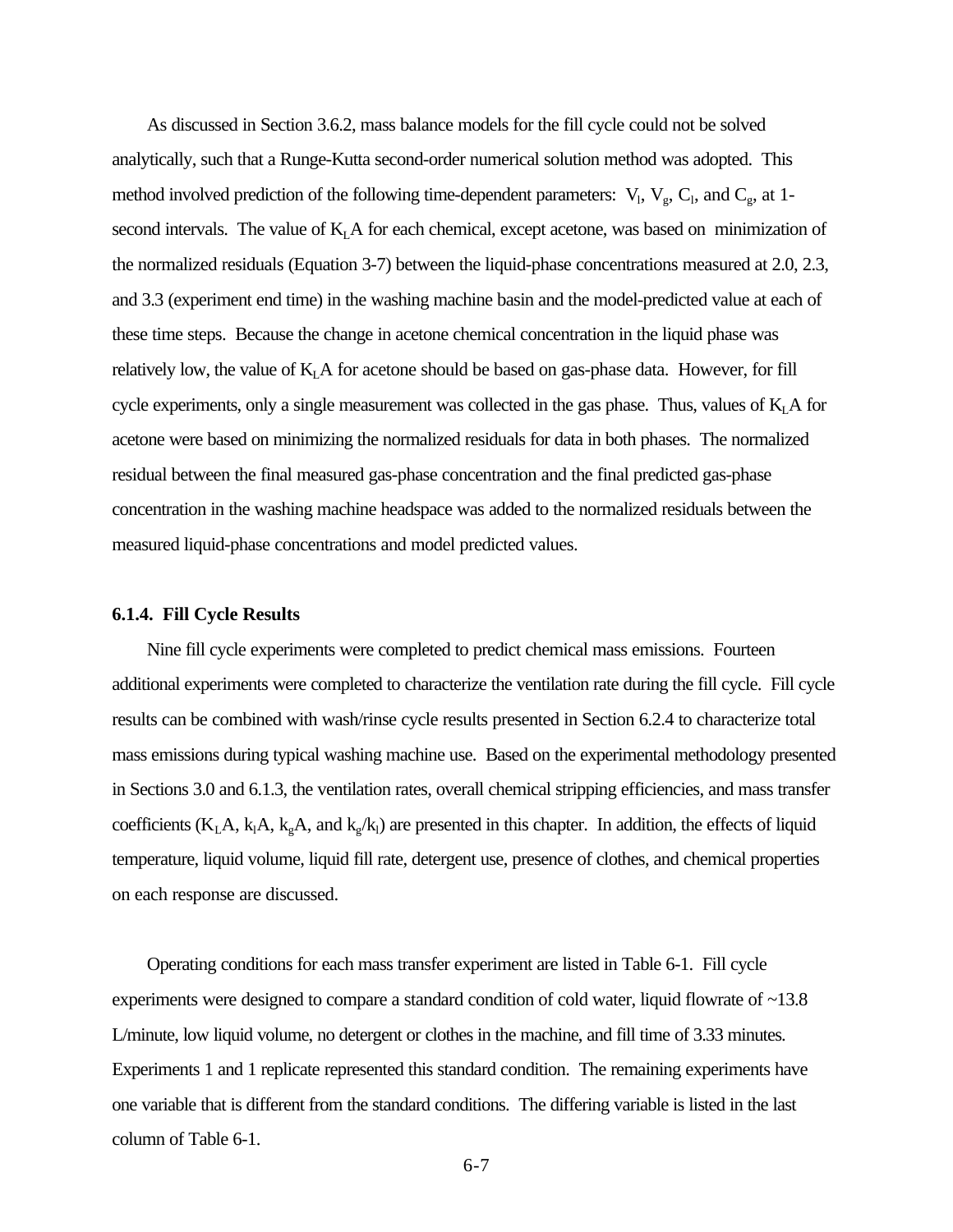| <b>Experimen</b> | o<br>Liquid<br>temp. | Fill<br>time | Liquid<br>flowrate | Liquid<br>final | <b>Ventilation</b><br>rate | Headspace<br>final volume | <b>Variable</b> |
|------------------|----------------------|--------------|--------------------|-----------------|----------------------------|---------------------------|-----------------|
|                  | $\rm ^{(o}C)$        | min:sec)     | (L/min)            | volume          | (L/min)                    | (L)                       | change          |
| #                |                      |              |                    | (L)             |                            |                           |                 |
|                  | 19                   | 3:20         | 14.6               | 49              | 55                         | 101                       | None            |
| 1 replicate      | 21                   | 3:20         | 13.7               | 46              | 55                         | 104                       | None            |
| $\overline{2}$   | 19                   | 3:20         | 13.8               | 46              | 55                         | 104                       | Detergent       |
| 3                | 21                   | 3:20         | 13.7               | 46              | 55                         | 93                        | Clothes         |
| 4                | 49                   | 3:20         | 13.6               | 46              | 160                        | 104                       | Hot water       |
| 4 replicate      | 47                   | 3:20         | 13.8               | 46              | 160                        | 104                       | Hot water       |
| 5                | 20                   | 6:30         | 13.7               | 89              | 55                         | 61                        | High volume     |
| 6                | 21                   | 4:45         | 8.6                | 41              | 55                         | 109                       | Low flowrate    |
| 6 replicate      | 19                   | 4:45         | 8.5                | 40              | 55                         | 110                       | Low flowrate    |

**Table 6-1. Washing machine fill cycle experimental conditions**

# **6.1.4.1.** *Ventilation Rates*

Ventilation rates listed in Table 6-1 represent average values based on 14 fill cycle ventilation rates. The headspace ventilation results listed in Table 6-2 were determined as explained in Section 6.1.3.2. Several components compose the system ventilation rate. First, the process of filling involves an expanding liquid pool that naturally displaces air from the washing machine headspace. The ventilation rate is complicated because additional air is drawn into the machine by the falling film of water. Also, there are buoyancy effects at elevated temperatures.

As shown in Table 6-2, ventilation rates measured at cold temperatures were lower than at hot temperatures. Heated water had a significantly higher ventilation rate because of buoyancy (chimney) effects. Other operating variables (clothes, detergent, high volume, low flowrate) did not appear to have a significant impact on headspace ventilation. Thus, ventilation rates were averaged based on liquid temperature. The average cold water ventilation rate was 55 L/minute and the average hot water ventilation rate was 160 L/minute. These average values were applied to respective experiments using cold or hot water.

A representative plot for a ventilation experiment is shown in Figure 6-2. The experimental conditions for this plot were hot water and a liquid flowrate of 13.1 L/minute (Ventilation Experiment 13). The best-fit ventilation rate for this experiment was 157 L/minute.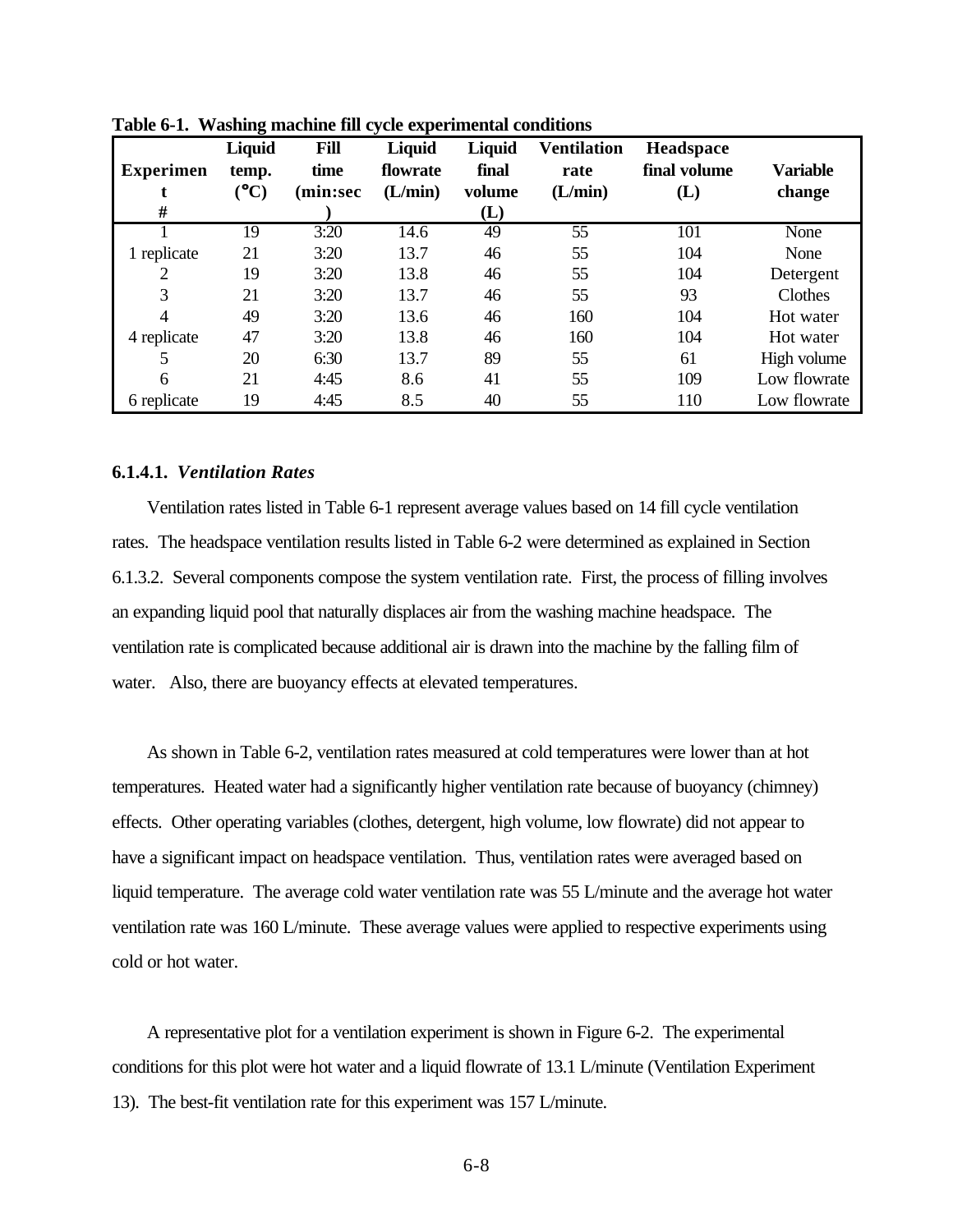|                   | Liquid  | <b>Fill</b> | Liquid   | <b>Ventiliation</b> |                 |
|-------------------|---------|-------------|----------|---------------------|-----------------|
| <b>Experiment</b> | temp.   | time        | flowrate | rate                | <b>Variable</b> |
| #                 | setting | (min)       | (L/min)  | (L/min)             | change          |
| $\mathbf{1}$      | Cold    | 3.0         | 13.8     | 49                  | None            |
| 2                 | Cold    | 3.25        | 13.8     | 33                  | None            |
| 3                 | Cold    | 3.25        | 13.8     | 81                  | None            |
| 4                 | Cold    | 3.5         | 13.8     | 33                  | None            |
| 5                 | Cold    | 3.5         | 13.8     | 57                  | None            |
| 6                 | Cold    | 2.75        | 13.8     | 42                  | Clothes         |
| 7                 | Cold    | 3.0         | 13.8     | 47                  | Detergent       |
| 8                 | Cold    | 5.5         | 13.8     | 79                  | High volume     |
| 9                 | Cold    | 5.5         | 13.8     | 67                  | High volume     |
| 10                | Cold    | 6.0         | 13.8     | 52                  | High volume     |
| 11                | Cold    | 4.75        | 8.6      | 53                  | Low flowrate    |
| 12                | Cold    | 4.75        | 8.5      | 52                  | Low flowrate    |
| 13                | Hot     | 2.25        | 13.1     | 157                 | Hot water       |
| 14                | Hot     | 2.0         | 13.1     | 161                 | Hot water       |

**Table 6-2. Washing machine fill cycle ventilation rates**

# **6.1.4.2.** *Chemical Stripping Efficiencies*

 Chemical stripping efficiencies (η) for fill cycle experiments are reported in Table 6-3. Stripping efficiencies for low-volume experiments (Experiments 1 to 4 replicate) were based on a fill time of 3.33 minutes. Stripping efficiencies for low fill rate experiments (Experiments 6 and 6 replicate) were based on a fill time of 4.75 minutes. Finally, chemical stripping

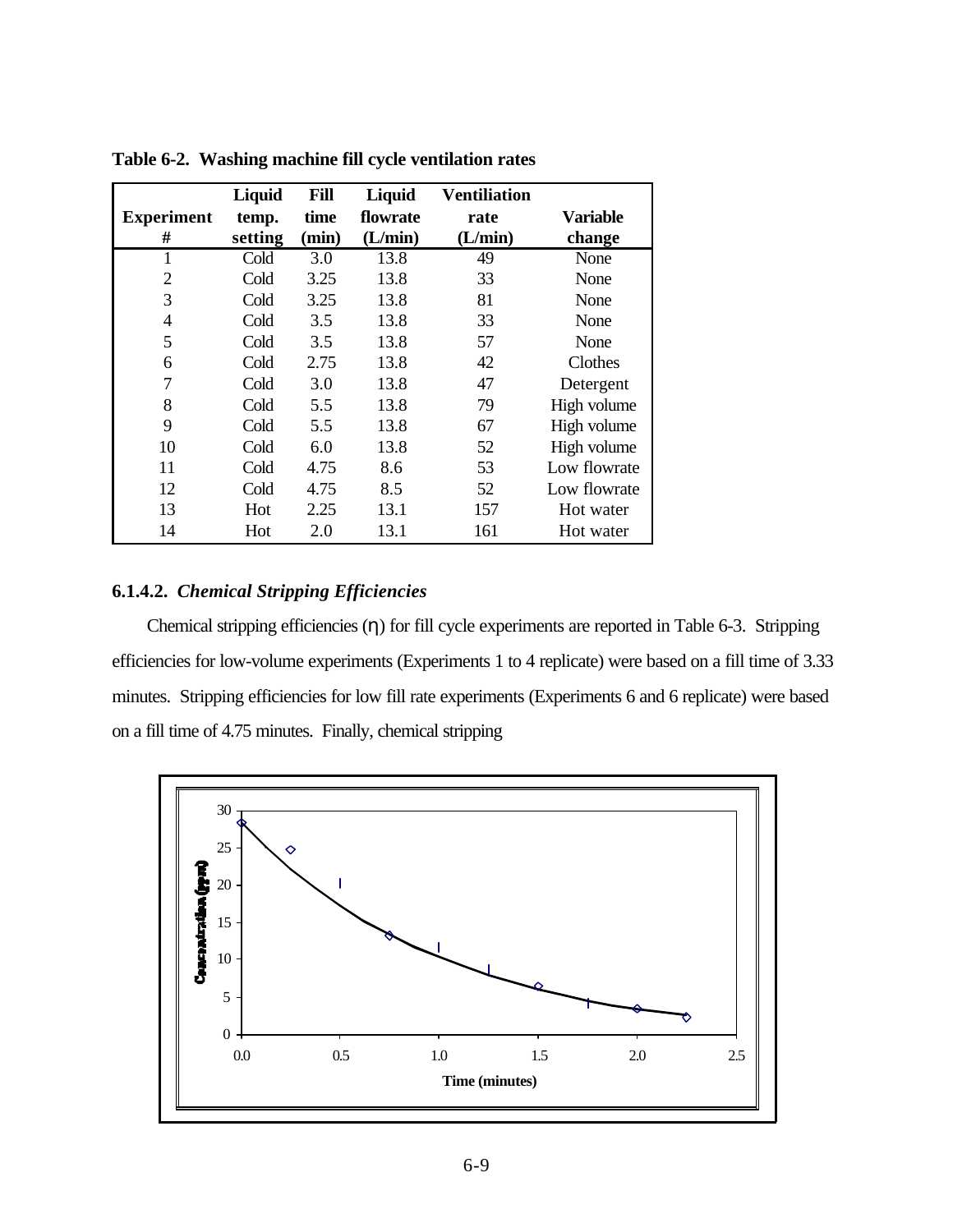|  | Figure 6-2. Isobutylene decay due to ventilation for Experiment 13. |  |
|--|---------------------------------------------------------------------|--|
|  |                                                                     |  |

| <b>Experiment</b><br># | <b>Variable</b><br>change | Acetone <b>h</b><br>$(\%)$ | Toluene <b>h</b><br>(%) | <b>Ethylbenzene</b> | Cyclohexane |
|------------------------|---------------------------|----------------------------|-------------------------|---------------------|-------------|
|                        |                           |                            |                         | $(\%)$              | $(\%)$      |
|                        | None                      | 2.1                        | 9.8                     | 9.5                 | 15          |
| replicate              | None                      | 0.96                       | 13                      | 13                  | 25          |
|                        | Detergent                 | 0.74                       | 13                      | 16                  | 26          |
| 3                      | Clothes                   | 3.0                        | 8.2                     | 10                  | 6.9         |
|                        | Hot water                 | 1.2                        | 22                      | 20                  | 28          |
| 4 replicate            | Hot water                 | 2.3                        | 35                      | 36                  | 45          |
| 5                      | High volume               | 1.8                        | 17                      | 19                  | 33          |
| 6                      | Low flowrate              | 1.2                        | 23                      | 24                  | 37          |
| 6 replicate            | Low flowrate              | 3.0                        | 9.7                     | 9.4                 | 12          |

**Table 6-3. Chemical stripping efficiencies (**η**) for washing machine fill cycle**

efficiencies for high-volume experiments (Experiment 5) were based on a fill time of 6.5 minutes.

The average stripping efficiencies for the standard condition (liquid flowrate  $\approx 13.8$  L/minute, low liquid volume, no detergent or clothes in the machine, and fill time of 3.33 minutes) were 1.5% for acetone, 11% for toluene, 11% for ethylbenzene, and 20% for cyclohexane. In general, stripping efficiencies tended to increase with increasing Henry's law constant, and toluene and ethylbenzene had similar values for the same experiment. The highest stripping efficiencies for chemicals (except acetone) were associated with hot water use (average of Experiments 4 and 4 replicate). The highest stripping efficiency for acetone was for the condition of clothes in the machine (Experiment 3).

Compared with the standard case, the following conditions led to an increase in chemical stripping: detergent in the machine for toluene, ethylbenzene, and cyclohexane; clothes in the machine for acetone; and hot water and low flowrate for all chemicals. In general, however, overall stripping efficiencies were similar in magnitude for acetone. An average stripping efficiency based on all experiments was calculated to be 1.8% for acetone. For the remaining chemicals, liquid temperature appeared to be a significant factor, resulting in the following averages: 13% for cold water and 29% for hot water for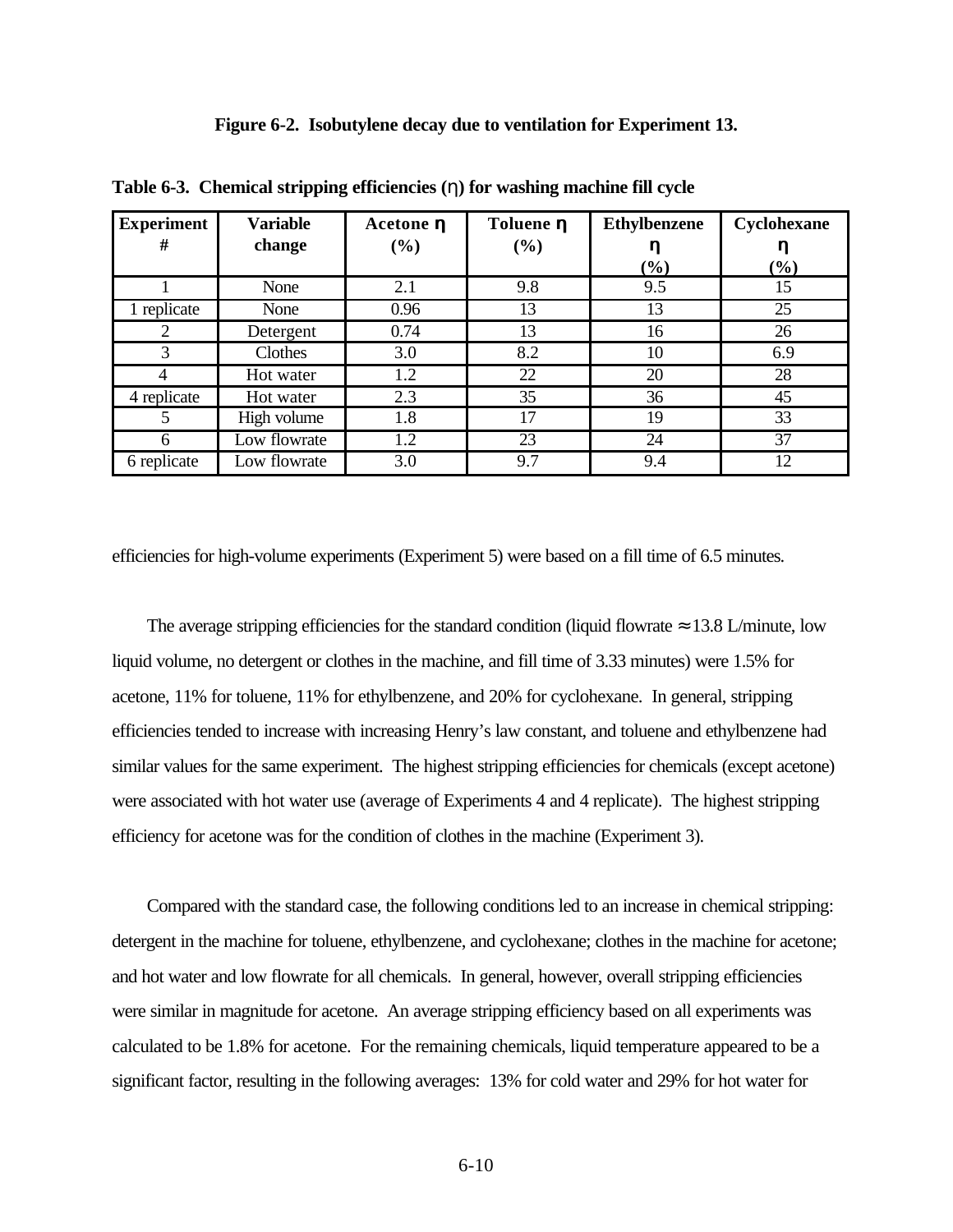toluene, 14% for cold water and 28% for hot water for ethylbenzene, and 22% for cold water and 37% for hot water for cyclohexane.

Replicate experimental results for the washing machine fill cycles were less consistent than for other sources. The reasons for high relative differences in replicate experimental results could not be determined. However, with the exception of one cyclohexane value, the absolute differences in replicate stripping efficiencies were all within 17%.

# **6.1.4.3.** *KLA Values*

As a washing machine fills, a significant quantity of air is drawn into the underlying pool. The resulting entrained air influences the rate of chemical volatilization by increasing a chemical's gas-phase resistance to mass transfer and by decreasing a chemical's concentration driving force. These factors are reflected in values of  $K<sub>L</sub>A$  predicted for the fill cycle.

Values of  $K<sub>L</sub>A$  for all chemicals and operating conditions are reported in Table 6-4. Values of  $K<sub>L</sub>A$  are based on the same fill times discussed for stripping efficiencies. The average values of  $K<sub>L</sub>A$ for the standard case were 0.23 L/minute for acetone, 2.3 L/minute for toluene, 2.3 L/minute for ethylbenzene, and 4.1 L/minute for cyclohexane. Again, there were general trends of increasing values of KLA with increasing Henry's law constant as well as similar values for toluene and ethylbenzene. The impact of entrained air is evident from the 44% difference between ethylbenzene's  $K<sub>L</sub>A$  and that of cyclohexane for the standard case.

As shown in Table 6-4, there was a great deal of variability in values of  $K<sub>L</sub>A$  for acetone. Some values could not be determined by the Excel<sup>TM</sup> solver. This inconsistency likely resulted from the calculation method of  $K<sub>L</sub>A$  and limited gas-phase data. Thus, a greater emphasis was placed on the values of  $K<sub>L</sub>A$  for toluene, ethylbenzene, and cyclohexane for fill cycle experiments. For this particular source, the importance of gas-phase resistance to mass transfer was evident for these higher volatility compounds.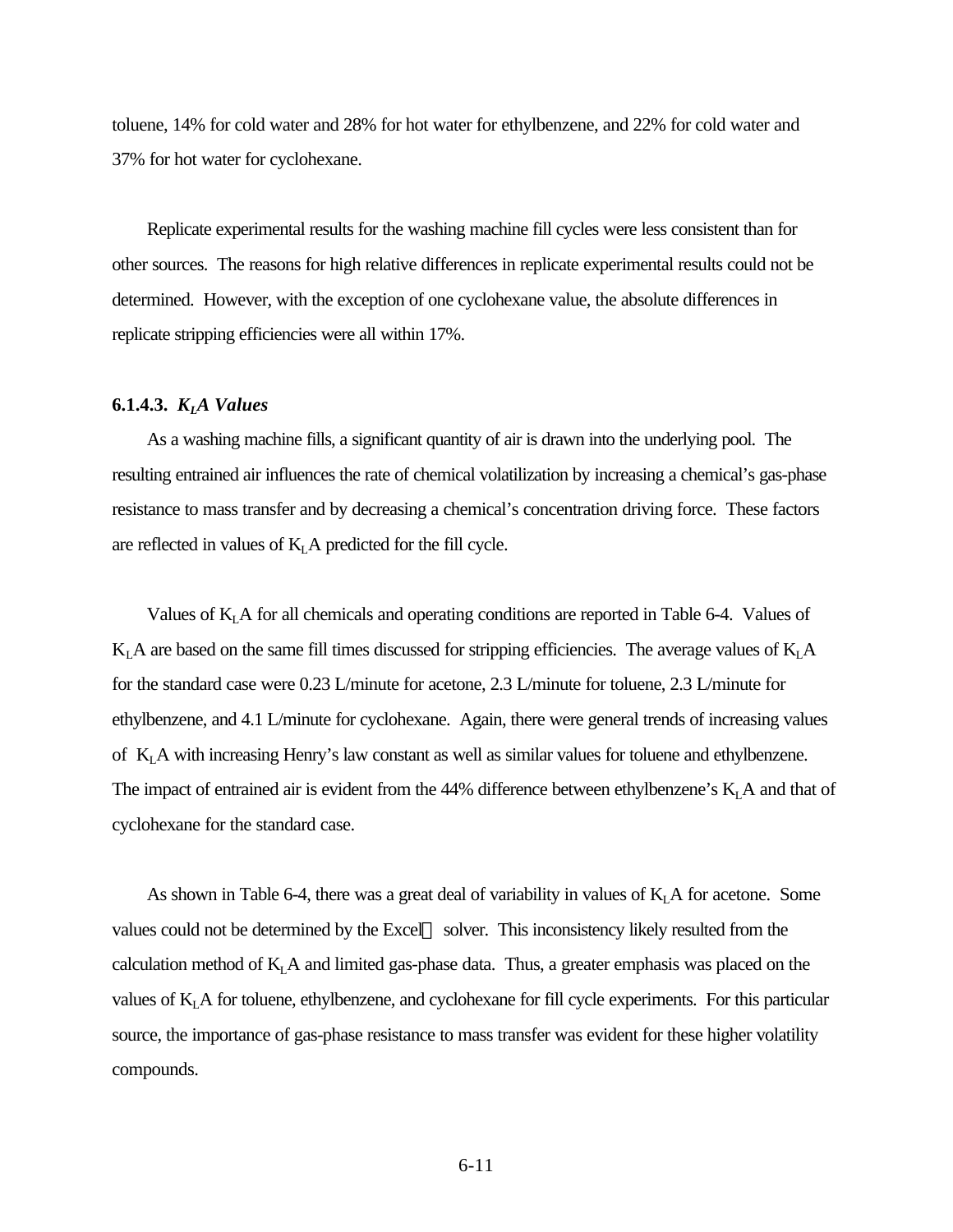The highest values of  $K<sub>L</sub>A$  for toluene, ethylbenzene, and cyclohexane were associated with hot water. The presence of clothes led to a reduction in values of  $K<sub>L</sub>A$  for all chemicals. The presence of clothes in the washing machine basin visibly reduced the splashing associated with the falling liquid film and its impact in the underlying pool. In general, experiments completed with cold water resulted in similar values of  $K<sub>L</sub>A$ . Average values of  $K<sub>L</sub>A$  for cold water

|                  |                 | Acetone  | <b>Toluene</b> | <b>Ethylbenzene</b> | Cyclohexane |
|------------------|-----------------|----------|----------------|---------------------|-------------|
| <b>Experimen</b> | <b>Variable</b> | $K_{L}A$ | $K_{L}A$       | $K_{L}A$            | $K_{L}A$    |
| $t \#$           | change          | (L/min)  | (L/min)        | (L/min)             | (L/min)     |
|                  | None            | 0.23     | 1.8            | 1.7                 | 2.8         |
| 1 replicate      | None            | n/s      | 2.8            | 2.9                 | 5.3         |
| 2                | Detergent       | n/s      | 4.2            | 5.0                 | 7.5         |
| 3                | Clothes         | 0.086    | 1.5            | 1.9                 | 1.2         |
| 4                | Hot water       | 0.19     | 5.0            | 4.7                 | 5.4         |
| 4 replicate      | Hot water       | 0.22     | 8.4            | 8.4                 | 11          |
| 5                | High volume     | 0.038    | 2.5            | 2.8                 | 4.8         |
| 6                | Low flowrate    | 0.12     | 4.2            | 4.4                 | 6.4         |
| 6 replicate      | Low flowrate    | 1.2      | 3.5            | 3.7                 | 4.5         |

**Table 6-4. Values of KLA for washing machine fill cycles**

Note: Excel solver was unable to find a feasible  $K<sub>L</sub>A$  to fit the model to the measured data.

experiments were 2.9 L/minute for toluene, 3.2 L/minute for ethylbenzene, and 4.6 L/minute for cyclohexane. For comparison, average values of  $K<sub>L</sub>A$  associated with hot water experiments were 6.7 L/minute for toluene, 6.6 L/minute for ethylbenzene, and 8.2 L/minute for cyclohexane.

#### **6.1.4.4.** *Liquid-and Gas-Phase Mass Transfer Coefficients*

Values of  $K<sub>L</sub>A$  for each chemical were separated into the components of  $k<sub>1</sub>A$  and  $k<sub>g</sub>A$  using Equation 2-5, and a value of  $k_g/k_l$  was determined for each specific experiment. These values are reported in Table 6-5. For the fill cycle, values of  $k_g/k_l$  ranged from 4.5 to 20 with an average value of 9.5 for all experiments. A value of  $k_g/k_l$  was not determined for Experiment 3 because the Excel solver could not find a feasible solution for the available data.

Again, the variability associated with values of  $K<sub>L</sub>A$  for acetone prevented them from being incorporated into the solution matrix. Thus, values reported in Table 6-5 are based solely on toluene, ethylbenzene, and cyclohexane data. However, the last column of Table 6-5 lists the predicted average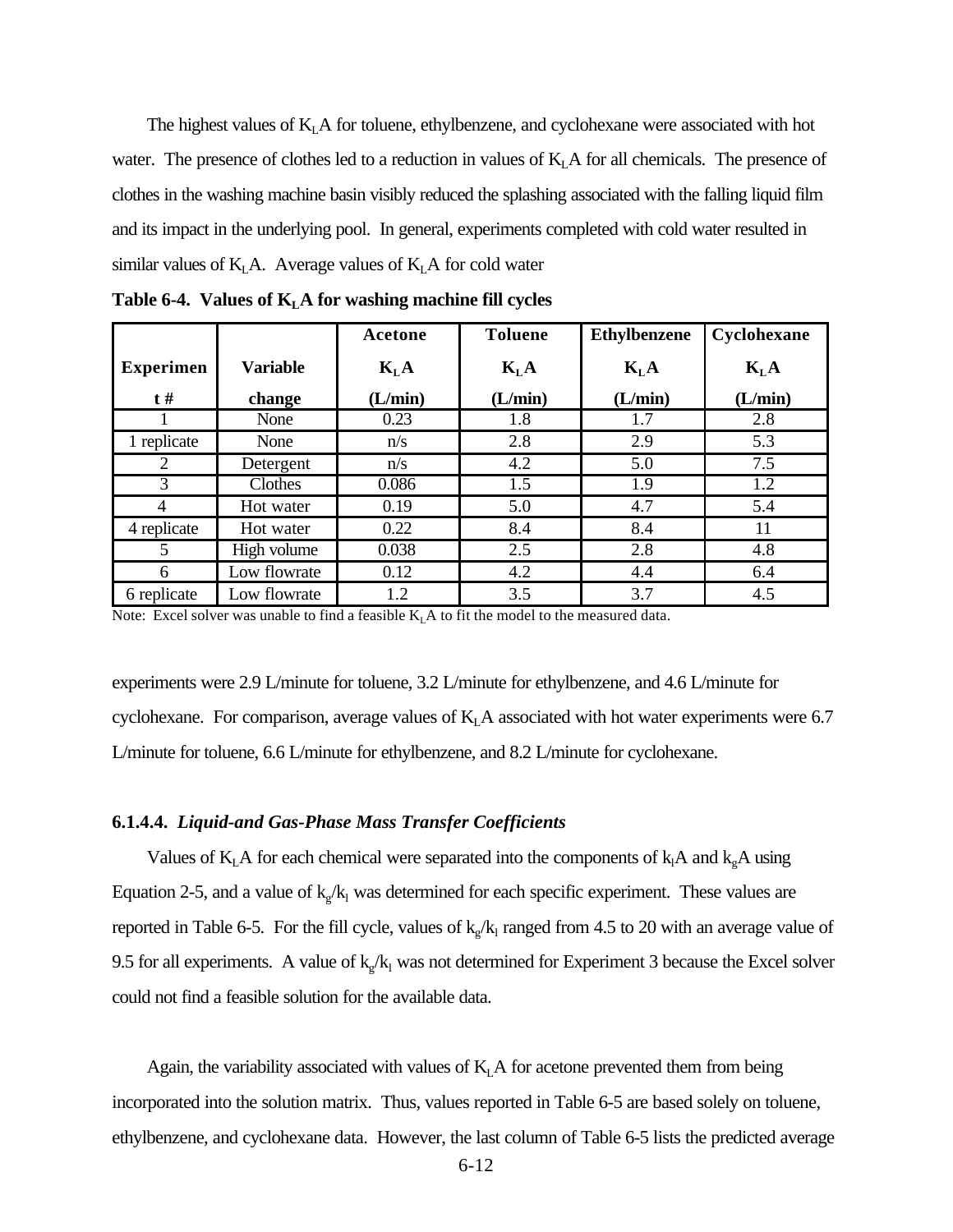value of  $K<sub>L</sub>A$  for acetone using the reported  $k<sub>g</sub>/k<sub>1</sub>$  value, Equation 2-15, and experimental values of  $K<sub>L</sub>A$  for toluene, ethylbenzene, and cyclohexane. By comparison, values of  $K<sub>L</sub>A$  predicted for acetone in Table 6-5 tend to be lower than those reported for acetone in

Table 6-4. However, values of  $K<sub>L</sub>A$  for acetone for Experiments 4 replicate and 5 are comparable between the predicted and measured values.

| <b>Experimen</b> | <b>Chemical</b> | $k_lA$           | $k_{g}A$        | $k_{g}/k_{l}$ | Predicted acetone $KLA$ |
|------------------|-----------------|------------------|-----------------|---------------|-------------------------|
| $t \#$           |                 | (L/min)          | (L/min)         |               | $(L/min)^a$             |
|                  | T               | 2.9              | 21              |               |                         |
| $\,1\,$          | ${\bf EB}$      | 2.8              | $20\,$          | 7.1           | 0.022                   |
|                  | $\mathcal{C}$   | 2.9              | 21              |               |                         |
|                  | $\overline{T}$  | $\overline{5.4}$ | 25              |               |                         |
| 1 replicate      | EB              | 5.3              | 24              | 4.5           | 0.031                   |
|                  | $\mathbf C$     | 5.5              | 25              |               |                         |
|                  | $\overline{T}$  | $\overline{7.0}$ | 47              |               |                         |
| $\sqrt{2}$       | ${\bf EB}$      | 8.1              | 54              | 6.7           | 0.056                   |
|                  | $\mathcal{C}$   | 7.6              | 51              |               |                         |
|                  | T               |                  |                 |               |                         |
| 3                | EB              | n/s              | n/s             | n/s           | n/s                     |
|                  | $\mathsf{C}$    |                  |                 |               |                         |
|                  | $\overline{T}$  | $\overline{5.5}$ | 111             |               |                         |
| $\overline{4}$   | EB              | 4.9              | 101             | 20            | 0.54                    |
|                  | $\mathsf{C}$    | 5.4              | 110             |               |                         |
|                  | $\overline{T}$  | $\overline{12}$  | 58              |               |                         |
| 4 replicate      | EB              | 10               | 50              | 5.0           | 0.27                    |
|                  | $\mathcal{C}$   | $11\,$           | 57              |               |                         |
|                  | $\overline{T}$  | 4.6              | $\overline{24}$ |               |                         |
| 5                | ${\rm EB}$      | 5.0              | 26              | 5.1           | 0.029                   |
|                  | $\mathcal{C}$   | 4.9              | 25              |               |                         |
|                  | $\overline{T}$  | 6.3              | 54              |               |                         |
| $\sqrt{6}$       | EB              | 6.4              | 54              | 8.5           | 0.066                   |
|                  | $\mathsf C$     | $6.5\,$          | 55              |               |                         |
|                  | $\overline{T}$  | 4.3              | 80              |               |                         |
| 6 replicate      | EB              | 4.5              | 84              | 19            | 0.088                   |
|                  | $\mathsf{C}$    | 4.5              | 84              |               |                         |

**Table 6-5. Liquid and gas-phase mass transfer coefficients for washing machine fill cycle experiments**

<sup>a</sup>Acetone value of  $K<sub>L</sub>A$  based on  $k_g/k_l$ , Equation 2-15, and values of  $K<sub>L</sub>A$  for toluene, ethylbenzene, and cyclohexane.

Note: Excel solver unable to find a feasible solution.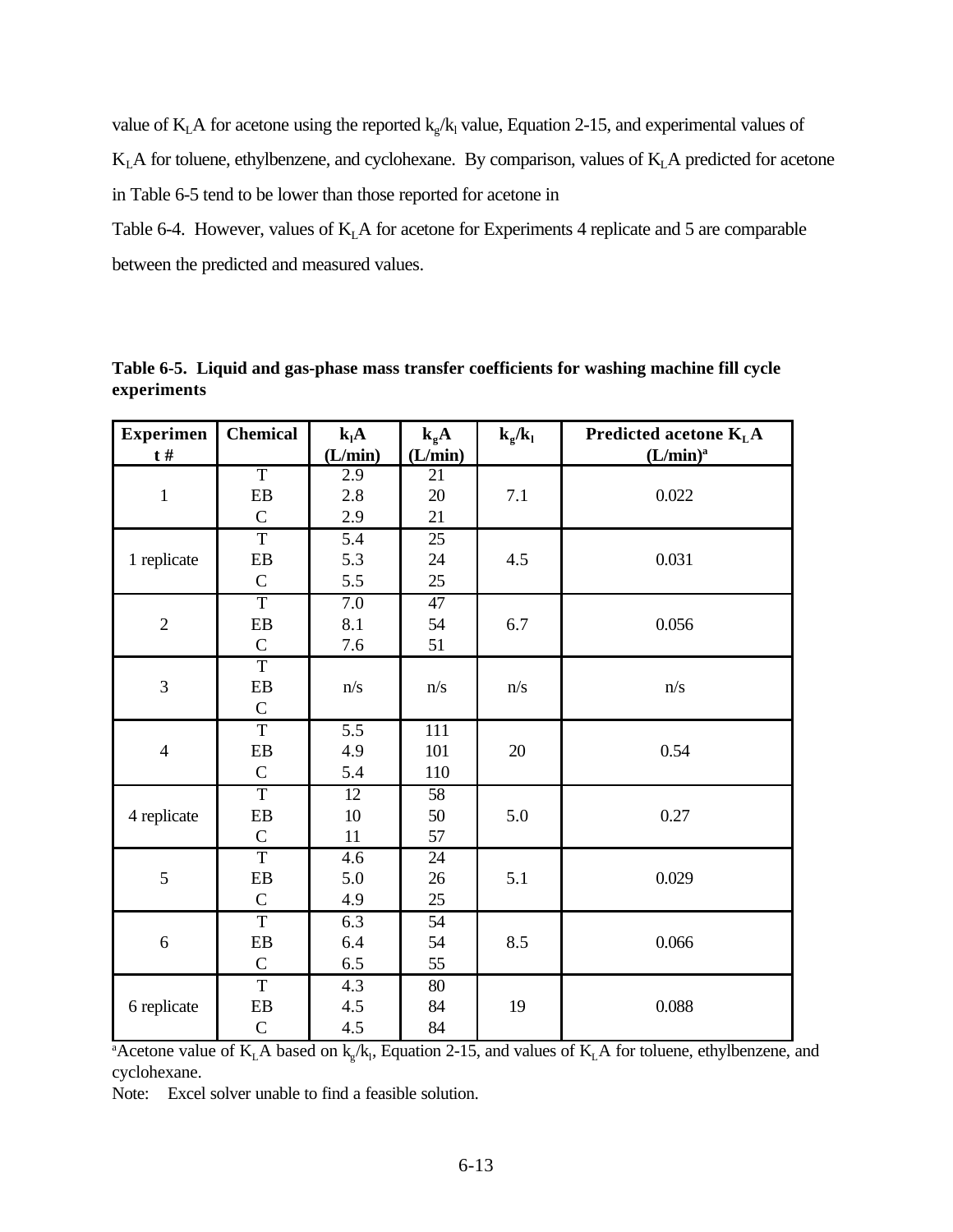# **6.1.4.5.** *Mass Closure*

Both liquid and gas samples were collected from the filling basin such that the percentage of mass recovered could be calculated. For fill cycles, the percentage of mass recovered was based on Equation 3.11 applied for the entire time of fill. The range of mass closure for each chemical was 96% to 102% for acetone, 90% to 117% for toluene, 84% to 103% for ethylbenzene, and 69% to 102% for cyclohexane. Mass closure values for all experiments are reported in database in the Appendix.

# **6.2. WASH/RINSE CYCLE EXPERIMENTS**

## **6.2.1. Experimental System**

The experimental system for wash/rinse cycle experiments was similar to that shown in Figure 6-1. The same washing machine configured for liquid and gas samples described in Section 6.1.1 was used, but for wash/rinse cycle experiments it was directly plumbed to the building water supply. Chemicals were added to the washing machine basin after filling such that the auxiliary reservoir was not needed. Variable operating conditions for the wash/rinse cycle included water volume, water temperature, agitation speed, mass of clothing, and presence of detergent for a wash cycle versus none for the rinse cycle.

The wash/rinse cycle experimental system is shown in Figure 6-3. During the cycle, an impeller was used to agitate the water. The "normal" wash cycle was used for all experiments. This cycle can be varied in length. A typical value of 10 minutes was chosen for all experiments.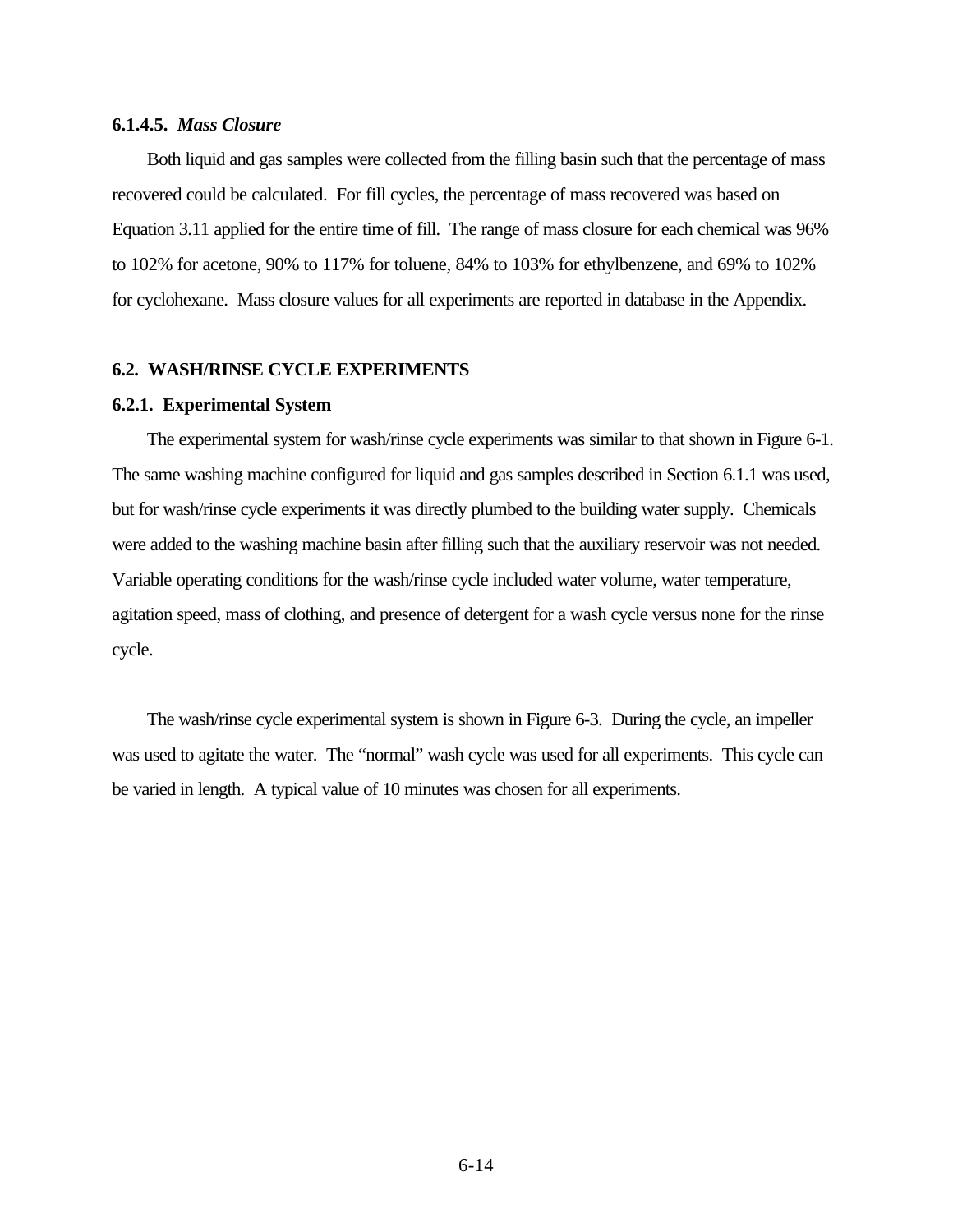

**Figure 6-3. Wash/rinse cycle experimental system.**

#### **6.2.2. Experimental Design**

To accommodate all of the variable operating conditions, wash and rinse cycles were studied using two ( $2 \times 2 \times 2$ ) factorial arrays as shown in Figure 6-4. The first design consisted of a wash cycle ( $\approx$ 40 g Tide<sup>™</sup> detergent) versus rinse cycle, hot water (T  $\approx$  50°C) versus cold water (T  $\approx$  20°C), and clothes (equivalent liquid volume  $\approx$  11 L) versus no clothes. The second array consisted of low water volume ( $\approx$  45 L) versus high water volume ( $\approx$  90 L), slow versus fast agitation speed, and cold water  $(T \approx 20^{\circ}C)$  versus hot water  $(T \approx 50^{\circ}C)$ . A total of 14 experiments were completed to fulfill both factorial designs, and 3 additional experiments were completed as replicates.

# **6.2.3. Source-Specific Methodology**

The following preexperimental tasks were completed for wash/rinse cycle experiments: The necessary items were added to the washing machine basin (clothes and/or detergent) The appropriate settings for a particular experiment (water volume, agitation speed, water temperature) were applied

The washing machine wash time was set to 10 minutes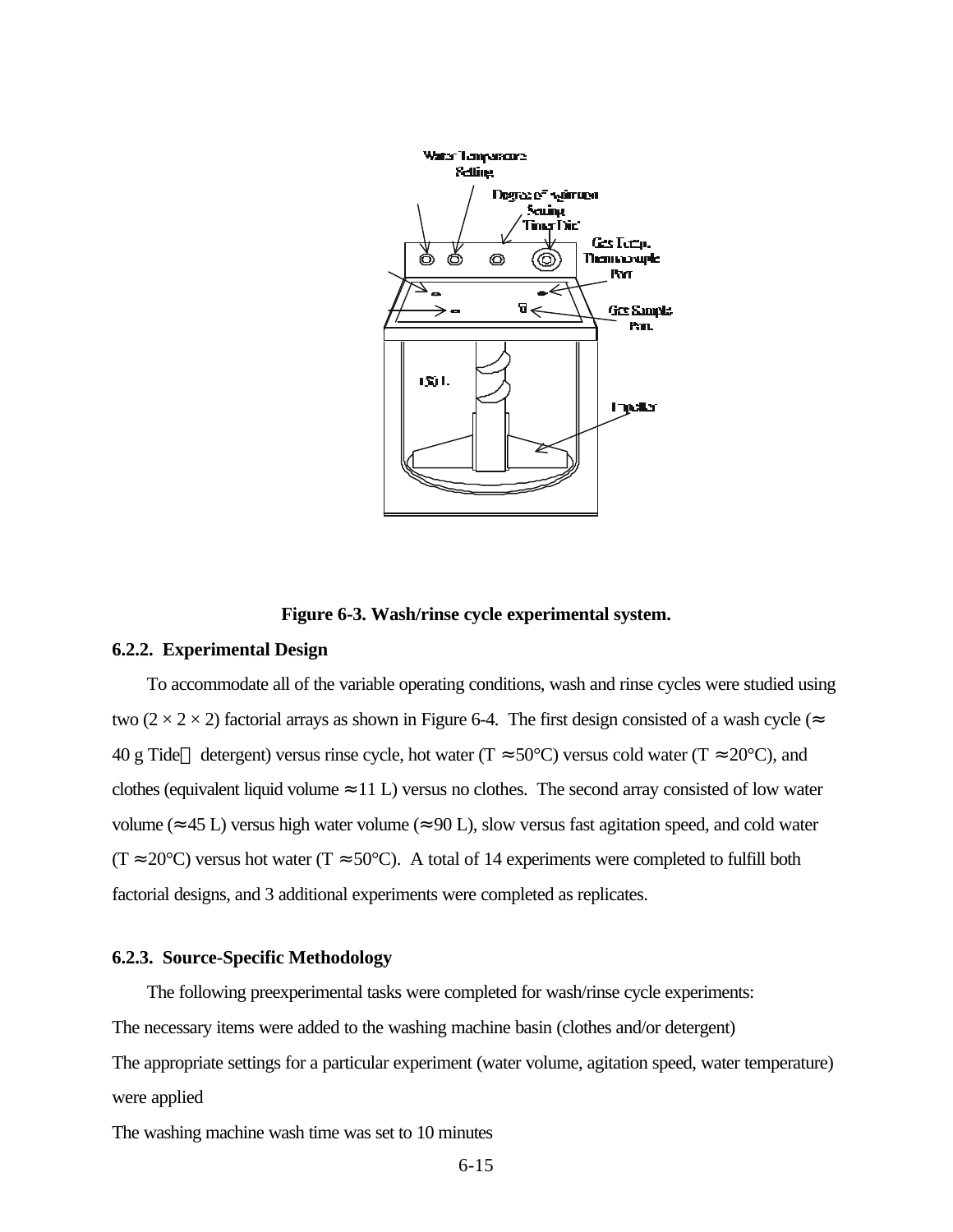The washing machine was filled with a known volume of water

The washing machine operation was stopped after the fill was complete (before agitation cycle began)

#### **Figure 6-4. Wash/rinse cycle factorial experimental design.**

- A background water sample was collected
- The chemical tracer solution was added to the washing machine basin and was mixed well (manually)
- The washing machine lid was closed
- An initial liquid sample was collected that corresponded to the initial liquid-phase concentration for an experiment
- An initial gas sample was collected that corresponded to the initial gas-phase concentration for an experiment.

#### **6.2.3.1.** *Sample Schedule*

A total of 12 liquid samples were collected for each wash/rinse cycle experiment. In addition to initial samples, liquid samples were collected at the experimental times of .5, 1.25, 1.75, 2.75, 3.25, 6.75, and 7.25 minutes. Two additional samples were collected at 10 minutes.

These sampling times corresponded to the start and end times of each respective gas sample. For



example, a gas sample was collected from time 0 to 30 seconds, 1.25 to 1.75, and so on. Including the initial sample, six gas samples were collected for each experiment. Liquid and gas-phase temperatures were recorded for the duration of the experiment.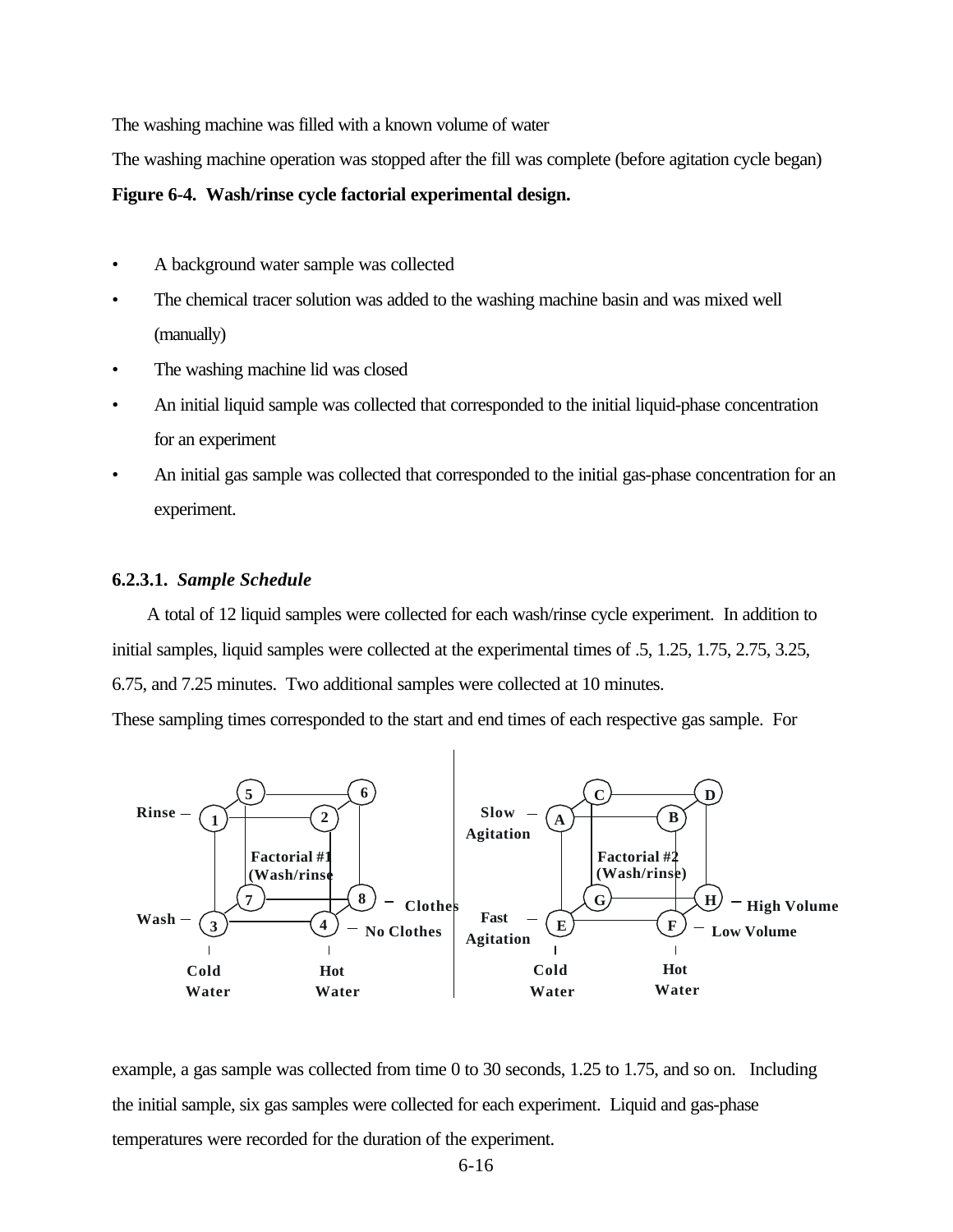#### **6.2.3.2.** *Ventilation Rates*

Washing machines are characterized by a relatively high ventilation rate. This rate was determined for all wash/rinse cycle experimental conditions using the same methodology as described in Section 5.3.2. Ventilation rates determined using isobutylene decay were used in wash/rinse cycle mass balance models with data from mass transfer experiments.

## **6.2.3.3.** *Parameter Estimation*

An important measurement used to determine chemical stripping efficiencies and mass transfer coefficients was the initial liquid-phase concentration. For several experiments, the liquid-phase concentration increased in magnitude for various lengths of time before decreasing as expected. This initial increase was likely caused by improved mixing of the chemical tracer solution in the washbasin. For consistency, each chemical's stripping efficiency was calculated based on the highest measured liquid-phase concentration during an experiment and the final measured liquid-phase concentration. This procedure resulted in experimental stripping efficiencies based on different time periods; for example, an experiment with the highest liquid-phase concentration at time zero had a total time of 10 minutes, and an experiment with the highest value occurring after 2 minutes into the experiment had a total time of only 8 minutes. To correct for this time difference, a plot was constructed based on measured liquid-phase concentration values versus time. For experiments with a late initial concentration peak, a curve was fitted to the data and extended to reach 10 minutes. On the basis of the graph's liquid-phase concentration value at 10 minutes and the measured initial concentration, a 10 minute stripping efficiency was reported for every experiment.

Values of  $K<sub>L</sub>A$  for each chemical were calculated based on measurements collected from an experimental time of 180 seconds to the end of the experiment. This method ensured that the washing machine contents were well mixed. The difference in experimental time should not affect the reported  $K<sub>L</sub>A$  values for each chemical, as long as equilibrium conditions did not exist in the machine's headspace. Values of  $K<sub>L</sub>A$  for acetone and ethyl acetate were based on minimizing the residuals between the model and gas-phase data. Values of  $K<sub>L</sub>A$  for toluene, ethylbenzene, and cyclohexane were based on minimizing the residuals between the model and liquid-phase data. For experiments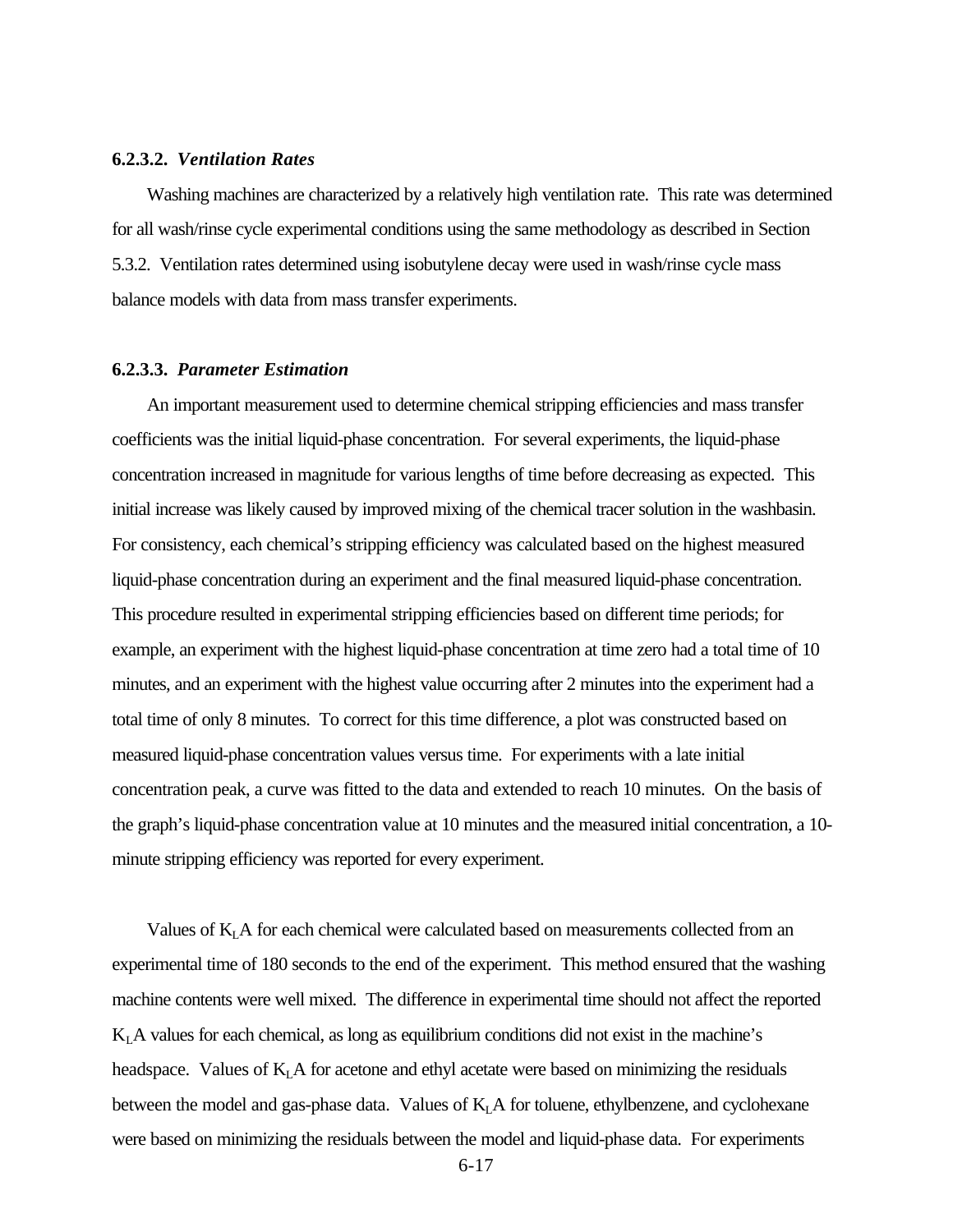with conditions leading to relatively high volatilization rates, the more volatile chemicals often had results below the predetermined method detection level (see Section 3.5.4). In these cases, the determination of KLA was modified to include only measurements meeting this quality assurance requirement, that is, above method detection limit.

## **6.2.4. Wash/Rinse Cycle Results**

A total of 17 wash/rinse cycle mass transfer experiments and 17 ventilation experiments were completed to characterize the emission rate from a residential washing machine during these cycles. Wash and rinse cycle results can be combined with fill cycle results presented in Section 6.1.4 to characterize total mass emissions during typical washing machine use. Based on the experimental methodology presented in Sections 3.0 and 6.2.3, the ventilation rates, overall chemical stripping efficiencies and mass transfer coefficients ( $K<sub>L</sub>A$ ,  $k<sub>L</sub>A$ ,  $k<sub>g</sub>A$ , and  $k<sub>g</sub>/k<sub>L</sub>$ ) are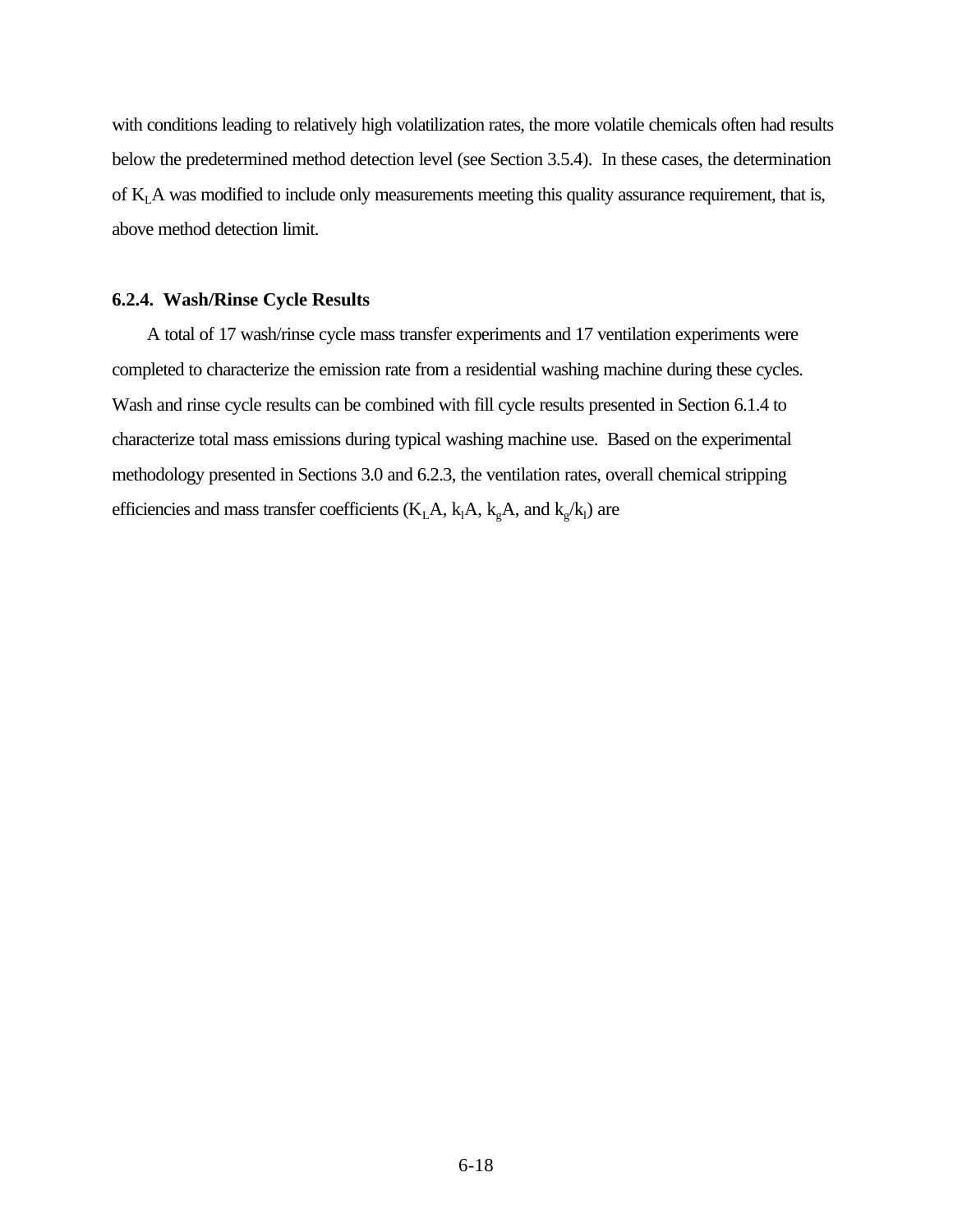presented in this chapter. In addition, the effects of liquid temperature, liquid volume, detergent use, mass of clothes, agitation speed, and chemical properties on each response are discussed.

The operating conditions for each mass transfer experiment are given in Table 6-6.

# **6.2.4.1.** *Ventilation Rates*

It was difficult to estimate ventilation rates and mass transfer coefficients during a single experiment. Therefore, ventilation rates were predicted separately, following the methodology given in Section 5.3.2, for similar operating conditions used during mass transfer experiments. A total of 17 ventilation rate experiments were completed including 9 replicate experiments. A summary of the ventilation experimental operating conditions and results is provided in Table

6-7.

As shown in Table 6-7, ventilation rates measured at cold temperatures were significantly lower than ventilation rates measured at hot temperatures. The heated water led to a buoyancy (chimney) effect, which acted to flush the headspace at a faster rate. Other factors such as agitation speed, mass of clothing, presence of detergent, and volume of water had less impact on

|                   | Liquid | Liquid | Headspac | <b>Ventilation</b> |                  |                  |                |
|-------------------|--------|--------|----------|--------------------|------------------|------------------|----------------|
| <b>Experiment</b> | temp.  | volume | e volume | rate               | <b>Agitation</b> | <b>Detergent</b> | <b>Clothes</b> |
| #                 | (C)    | (L)    | (L)      | (L/min)            | speed            | present?         | present?       |
| 1, A              | 24     | 47     | 103      | 53                 | Slow             | N <sub>0</sub>   | N <sub>0</sub> |
| 1, A replicate    | 22     | 49     | 101      | 53                 | Slow             | N <sub>0</sub>   | No             |
| 2, B              | 49     | 48     | 102      | 200                | <b>Slow</b>      | No               | No             |
| 3                 | 23     | 49     | 101      | 53                 | Slow             | Yes              | N <sub>0</sub> |
| 3 replicate       | 22     | 47     | 103      | 53                 | Slow             | Yes              | N <sub>0</sub> |
| $\overline{4}$    | 51     | 49     | 101      | 200                | Slow             | Yes              | N <sub>0</sub> |
| 5                 | 21     | 50     | 88       | 53                 | Slow             | N <sub>o</sub>   | Yes            |
| 6                 | 50     | 47     | 92       | 200                | Slow             | N <sub>o</sub>   | Yes            |
| 7                 | 18     | 49     | 90       | 53                 | Slow             | Yes              | Yes            |
| 8                 | 49     | 49     | 90       | 200                | Slow             | Yes              | Yes            |
| $\overline{C}$    | 21     | 82     | 58       | 53                 | Slow             | N <sub>o</sub>   | N <sub>o</sub> |
| C replicate       | 21     | 95     | 55       | 53                 | Slow             | No               | N <sub>0</sub> |
| D                 | 51     | 96     | 54       | 200                | Slow             | N <sub>o</sub>   | N <sub>0</sub> |
| E                 | 20     | 48     | 102      | 53                 | Fast             | No               | No             |
| F                 | 49     | 49     | 101      | 200                | Fast             | No               | No             |
| G                 | 18     | 95     | 55       | 53                 | Fast             | No               | No             |

**Table 6-6. Washing machine wash/rinse cycle experimental operating conditions**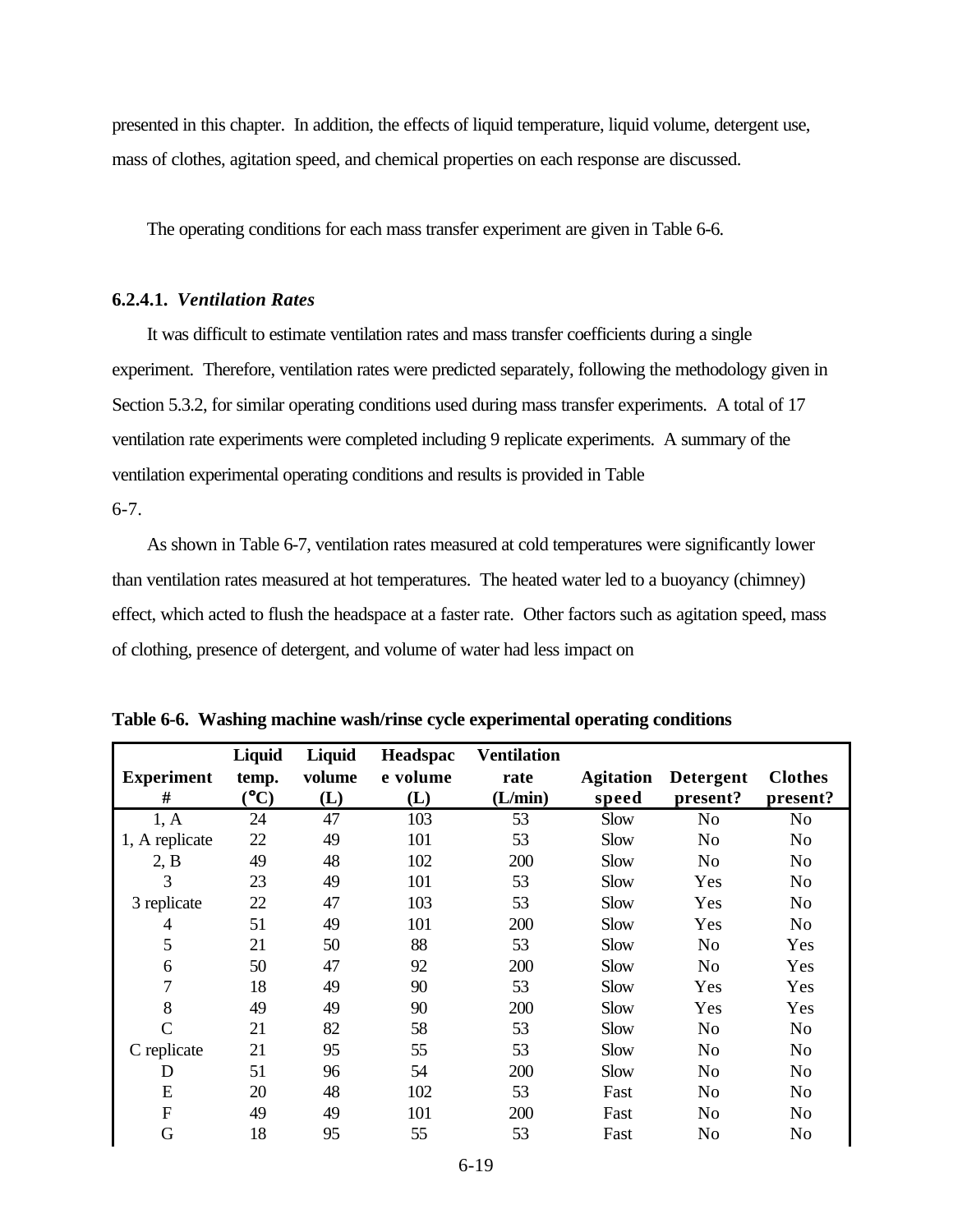| -- |  |
|----|--|
|----|--|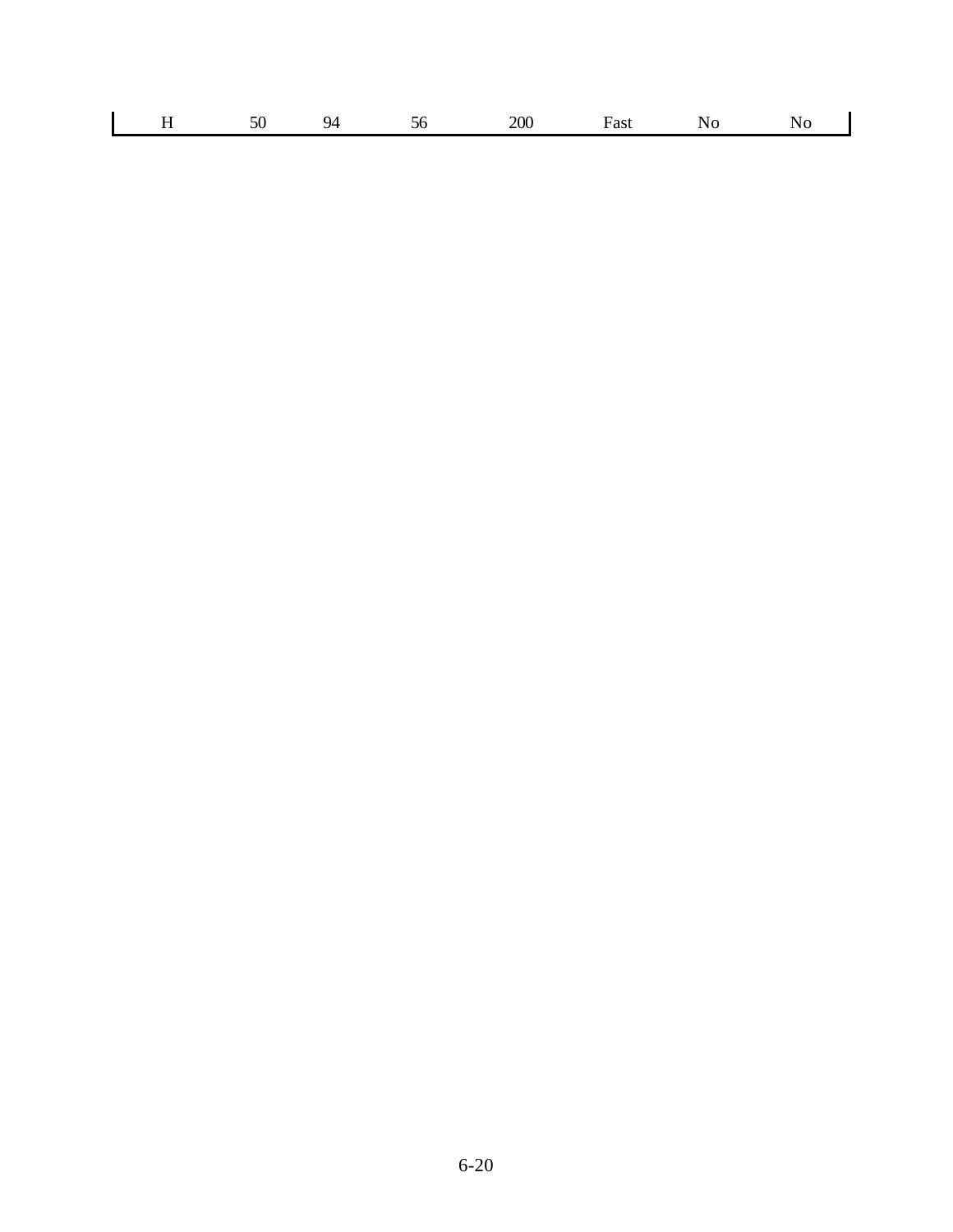| <b>Experimen</b> | Water       | Water  | <b>Agitatio</b> | Detergen       | <b>Clothes</b> | <b>Ventilation</b> |
|------------------|-------------|--------|-----------------|----------------|----------------|--------------------|
| t                | temperature | volume | n speed         | t.             | present        | rate $(L/min)$     |
| #                |             |        |                 | present?       | $\ddot{\cdot}$ |                    |
| 1                | Cold        | Low    | Slow            | N <sub>0</sub> | N <sub>o</sub> | 50                 |
| $\overline{2}$   | Cold        | Low    | Slow            | N <sub>o</sub> | N <sub>o</sub> | 63                 |
| 3                | Cold        | Low    | Slow            | N <sub>0</sub> | N <sub>o</sub> | 43                 |
| $\overline{4}$   | Cold        | High   | Slow            | N <sub>0</sub> | N <sub>o</sub> | 35                 |
| 5                | Cold        | High   | Slow            | N <sub>0</sub> | N <sub>o</sub> | 38                 |
| 6                | Cold        | Low    | Fast            | N <sub>0</sub> | N <sub>o</sub> | 78                 |
| 7                | Cold        | Low    | Fast            | No             | No             | 41                 |
| 8                | Cold        | Low    | Fast            | N <sub>0</sub> | No             | 51                 |
| 9                | Cold        | Low    | Slow            | Yes            | No             | 41                 |
| 10               | Cold        | Low    | Slow            | Yes            | N <sub>0</sub> | 64                 |
| 11               | Cold        | Low    | Slow            | N <sub>0</sub> | Yes            | 77                 |
| 12               | Hot         | Low    | <b>Slow</b>     | N <sub>0</sub> | N <sub>0</sub> | 116                |
| 13               | Hot         | Low    | Slow            | N <sub>o</sub> | N <sub>o</sub> | 254                |
| 14               | Hot         | Low    | Slow            | N <sub>0</sub> | N <sub>o</sub> | 160                |
| 15               | Hot         | High   | Slow            | N <sub>0</sub> | N <sub>o</sub> | 246                |
| 16               | Hot         | Low    | Slow            | N <sub>0</sub> | Yes            | 184                |
| 17               | Hot         | Low    | Slow            | No             | Yes            | 210                |

**Table 6-7. Ventilation rate experiment results**

the wash/rinse cycle ventilation rate. To determine an appropriate ventilation rate to use in conjunction with mass transfer data, ventilation experimental values were grouped according to water temperature. The average cold water ventilation rate was assumed to be 53 L/minute and was applied to all mass transfer data analyses based on experiments using cold water. The average hot water ventilation rate was assumed to be 200 L/minute and was applied to all mass transfer data analyses based on hot water experiments.

A representative data plot for a ventilation experiment is shown in Figure 6-5. The experimental conditions for this plot were cold water, no clothes, no detergent, low water volume, and fast agitation. The slope for the exponential line was  $-0.492$  with an  $\mathbb{R}^2$  value of 0.99. Values of  $\mathbb{R}^2$  ranged from 0.88 to 0.997 for all ventilation plots, with all but one value above 0.93. These high correlation values indicated a relatively constant ventilation rate for the duration of the wash/rinse cycle. For this experiment, the washing machine filled at 13.8 L/minute for 3.43 minutes, resulting in a total liquid volume of 47 L. Based on a total volume of 150 L, the remaining headspace volume was 103 L. The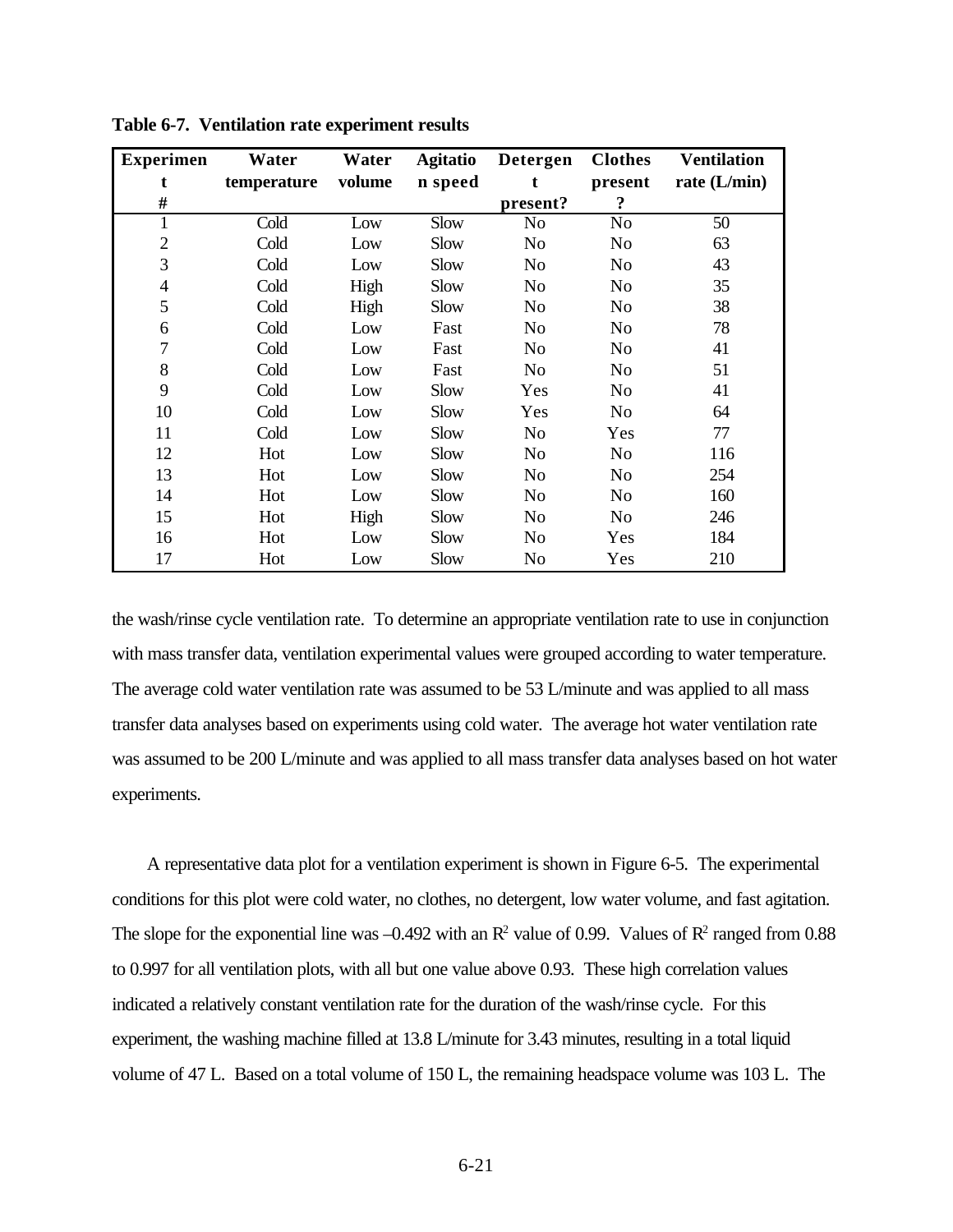corresponding ventilation rate for this experiment was 103 L multiplied by the negative of the slope for a value of 51 L/minute.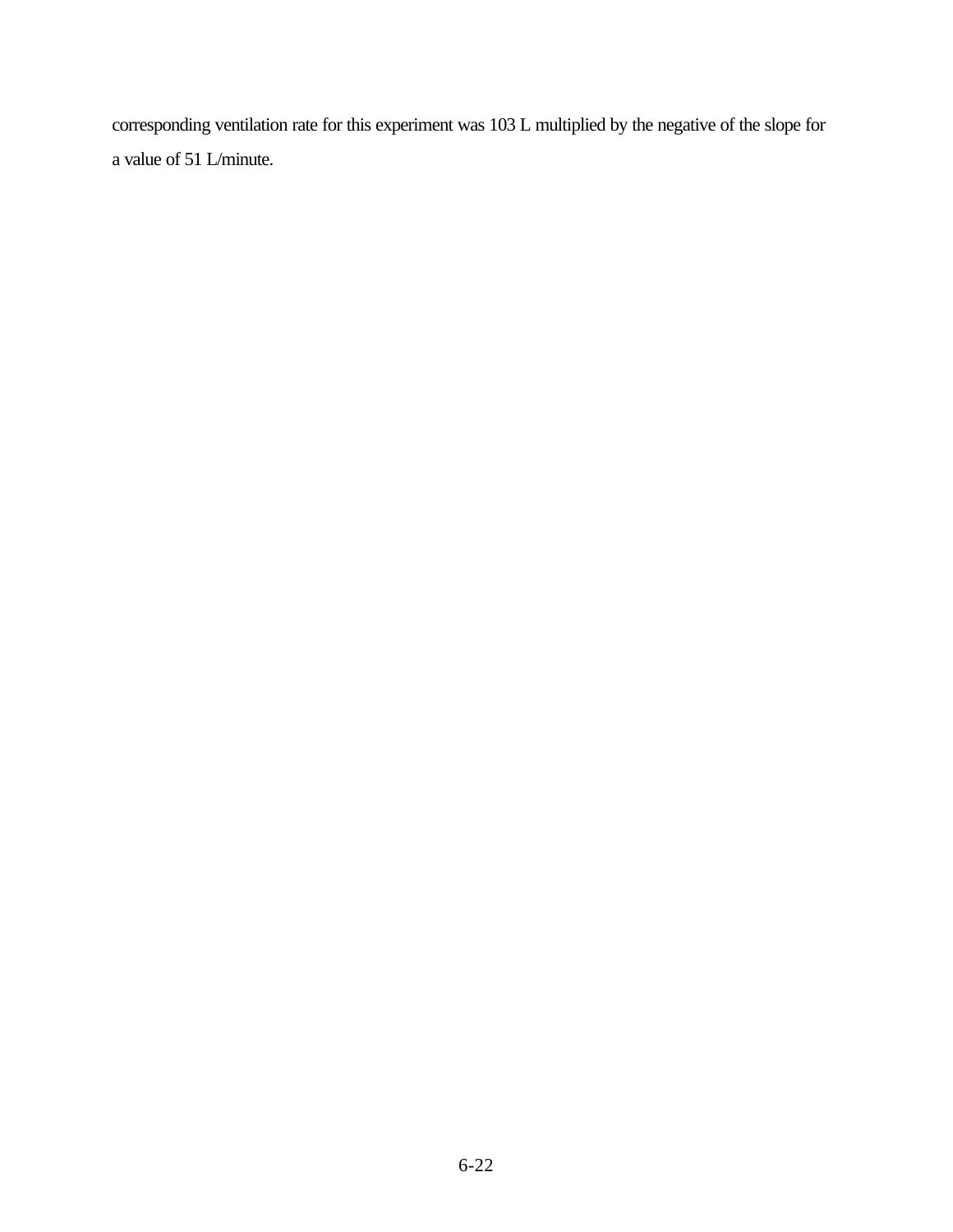# **6.2.4.2.** *Chemical Stripping Efficiencies*

Chemical stripping efficiencies are reported in Tables 6-8 to 6-16 for each chemical, respectively. The results for each chemical are reported in two tables based on each factorial design. The three factors incorporated into the first group were liquid temperature, mass of



**Figure 6-5. Isobutylene decay due to ventilation for Experiment 8.**

| 11 L                       |                 |                          |                     |                                       |                                               |                                                |                                                      |
|----------------------------|-----------------|--------------------------|---------------------|---------------------------------------|-----------------------------------------------|------------------------------------------------|------------------------------------------------------|
| <b>Experimen</b><br>t<br># | Liquid<br>temp. | <b>Detergen</b><br>$t$ ? | <b>Clothes</b><br>? | <b>Stripping</b><br>efficiency<br>(%) | <b>Clothes</b><br>effect <sup>a</sup> $(\% )$ | <b>Detergent</b><br>effect <sup>b</sup><br>(%) | Liquid<br>temperature<br>effect <sup>c</sup> $(\% )$ |
|                            | Cold            | N <sub>o</sub>           | no                  | 7.1                                   | 18.0                                          | $\frac{1}{2}$ 1.0                              | 25                                                   |
| 1 replicate                | Cold            | N <sub>o</sub>           | no                  | 15                                    |                                               |                                                |                                                      |
| 2                          | Hot             | N <sub>o</sub>           | no                  | 36                                    | 27                                            | 6.0                                            | 25                                                   |
| 3                          | Cold            | Yes                      | no                  | 7.0                                   | 18.0                                          | $\frac{1}{2}$ 1.0                              | 18                                                   |
| 3 replicate                | Cold            | Yes                      | no                  | 5.1                                   |                                               |                                                |                                                      |
| 4                          | Hot             | Yes                      | no                  | 30                                    | 8.0                                           | 6.0                                            | 18                                                   |
| 5                          | Cold            | N <sub>o</sub>           | Yes                 | 19                                    | &8.0                                          | &1.0                                           | &9.6                                                 |
| 6                          | Hot             | N <sub>0</sub>           | Yes                 | 9.4                                   | 27                                            | $\frac{113}{}$                                 | 19.6                                                 |
| 7                          | Cold            | Yes                      | Yes                 | 20                                    | &8.0                                          | &1.0                                           | 2.0                                                  |
| 8                          | Hot             | Yes                      | Yes                 | 22                                    | 8.0                                           | &13                                            | 2.0                                                  |

**Table 6-8. Acetone stripping efficiencies for washing machine wash/rinse cycle — Factorial #1**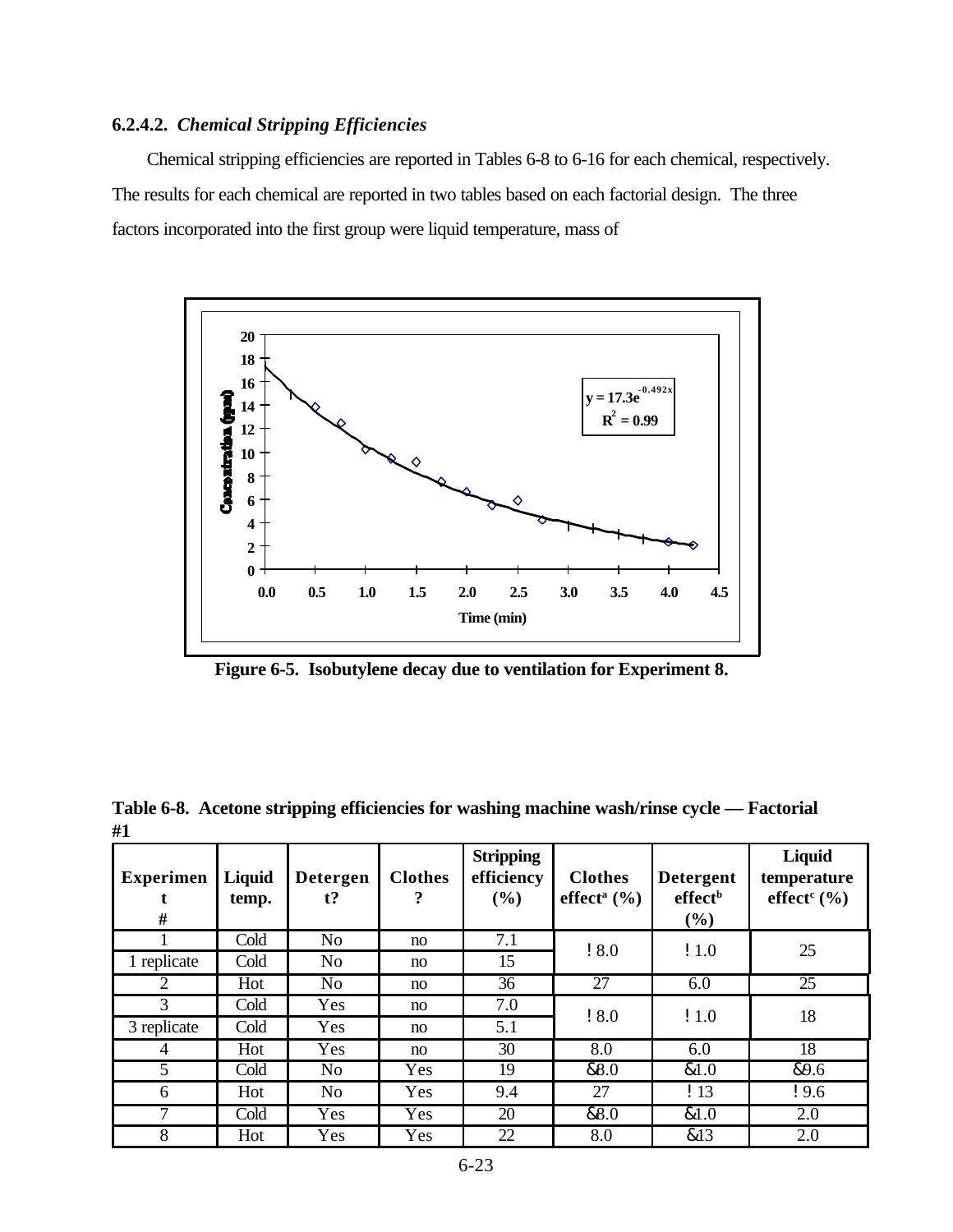|                                    | Average | ٠., | : 4.4 | 0.z |
|------------------------------------|---------|-----|-------|-----|
|                                    |         |     |       |     |
| a Clothog offect from full to none |         |     |       |     |

<sup>b</sup>Detergent effect from 40 grams to none.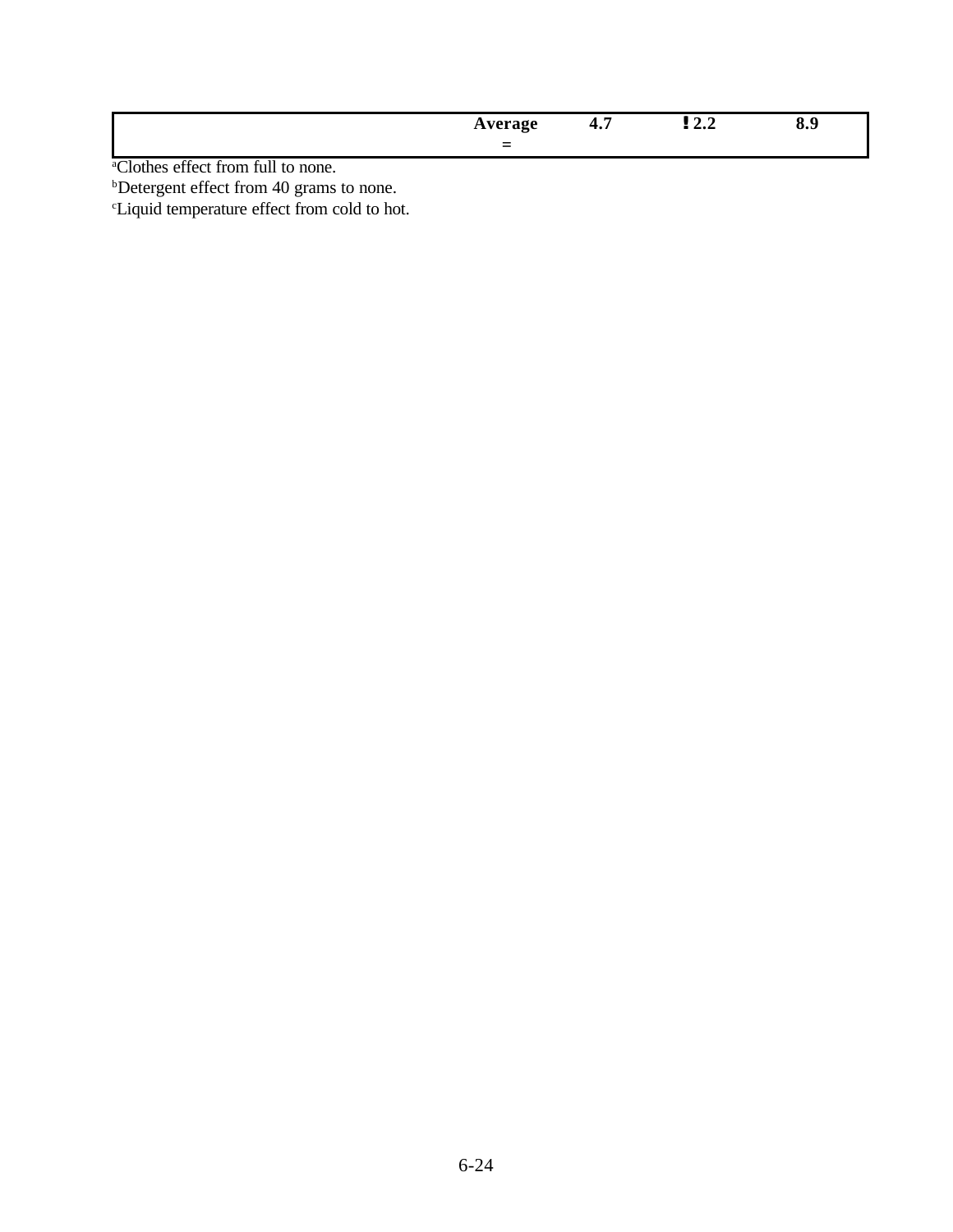**Table 6-9. Acetone stripping efficiencies for washing machine wash/rinse cycle— Factorial #2**

| <b>Experimen</b><br>$t \#$ | Liquid<br>temp. | Liquid<br>volume | <b>Agitatio</b><br>$\mathbf n$<br>speed | <b>Stripping</b><br>efficiency<br>(%) | <b>Agitation</b><br>speed<br>effect <sup>a</sup> $(\% )$ | Liquid<br>volume<br>effect <sup>b</sup><br>$(\%)$ | Liquid<br>temperature<br>effect $c$ (%) |
|----------------------------|-----------------|------------------|-----------------------------------------|---------------------------------------|----------------------------------------------------------|---------------------------------------------------|-----------------------------------------|
| A                          | Cold            | Low              | Slow                                    | $\overline{7.1}$                      | 15.0                                                     | 6.9                                               | 25                                      |
| A replicate                | Cold            | Low              | Slow                                    | 15                                    |                                                          |                                                   |                                         |
| B                          | Hot             | Low              | Slow                                    | 36                                    | 5.0                                                      | 33                                                | 25                                      |
| C                          | Cold            | High             | Slow                                    | 3.4                                   | 15.9                                                     | 6.9                                               | 1.0                                     |
| C replicate                | Cold            | High             | Slow                                    | 4.8                                   |                                                          |                                                   |                                         |
| D                          | Hot             | High             | Slow                                    | 3.1                                   | $-12$                                                    | 33                                                | 1.0                                     |
| E                          | Cold            | Low              | Fast                                    | 16                                    | $-5.0$                                                   | 6.0                                               | 15                                      |
| F                          | Hot             | Low              | Fast                                    | 31                                    | 5.0                                                      | 16                                                | 15                                      |
| G                          | Cold            | High             | Fast                                    | 10                                    | $-5.9$                                                   | 6.0                                               | 5.0                                     |
| H                          | Hot             | High             | Fast                                    | 15                                    | $-12$                                                    | 16                                                | 5.0                                     |
|                            |                 |                  |                                         | Average<br>⋍                          | !4.5                                                     | 15                                                | 11                                      |

<sup>b</sup>Liquid volume effect from high to low.

<sup>c</sup>Liquid temperature effect from cold to hot.

|                     | Table 6-10. Ethyl acetate stripping efficiencies for washing machine wash/rinse cycle— |  |
|---------------------|----------------------------------------------------------------------------------------|--|
| <b>Factorial</b> #2 |                                                                                        |  |

| <b>Experimen</b><br># | Liquid<br>temp. | Liquid<br>volume | <b>Agitatio</b><br>n<br>speed | <b>Stripping</b><br>efficiency<br>(%) | <b>Agitation</b><br>speed<br>effect <sup>a</sup> $(\frac{6}{6})$ | Liquid<br>volume<br>effect <sup>b</sup><br>(%) | Liquid<br>temperature<br>effect <sup>c</sup> $(\%)$ |
|-----------------------|-----------------|------------------|-------------------------------|---------------------------------------|------------------------------------------------------------------|------------------------------------------------|-----------------------------------------------------|
| A                     | Cold            | Low              | Slow                          | 12                                    | 16.0                                                             | 4.8                                            | 38                                                  |
| A replicate           | Cold            | Low              | Slow                          | 8.1                                   |                                                                  |                                                |                                                     |
| B                     | Hot             | Low              | Slow                          | 48                                    | 14                                                               | 43                                             | 38                                                  |
| C                     | Cold            | High             | Slow                          | 5.2                                   | $\frac{12.6}{2}$                                                 | 4.8                                            | 0.10                                                |
| C replicate           | Cold            | High             | Slow                          | 5.2                                   |                                                                  |                                                |                                                     |
| D                     | Hot             | High             | Slow                          | 5.1                                   | !17                                                              | 43                                             | 0.10                                                |
| E                     | Cold            | Low              | Fast                          | 16                                    | $\frac{1}{2}$ 6.0                                                | 8.2                                            | 18                                                  |
| $\mathbf{F}$          | Hot             | Low              | Fast                          | 34                                    | 14                                                               | 12                                             | 18                                                  |
| G                     | Cold            | High             | Fast                          | 7.8                                   | $\frac{1}{2.6}$                                                  | 8.2                                            | 14                                                  |
| H                     | Hot             | High             | Fast                          | 22                                    | !17                                                              | 12                                             | 14                                                  |
|                       |                 |                  |                               | Average                               | !2.9                                                             | 17                                             | 18                                                  |
|                       |                 |                  |                               | =                                     |                                                                  |                                                |                                                     |

<sup>a</sup>Agitation speed effect from fast to slow.

<sup>b</sup>Liquid volume effect from high to low.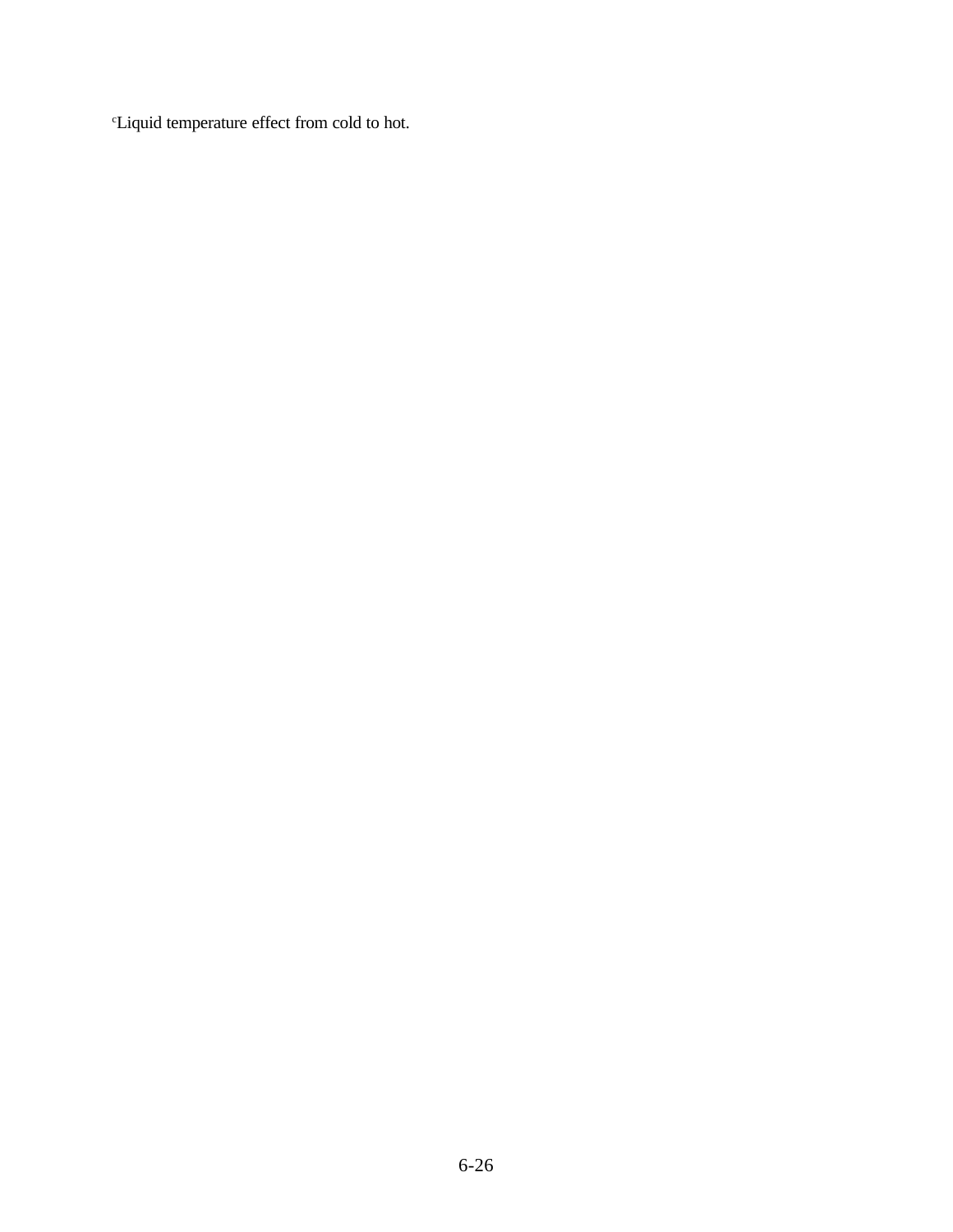| <b>Experiment</b><br># | Liquid<br>temp. | <b>Detergen</b><br>$t$ ? | <b>Clothes</b><br>$\boldsymbol{?}$ | <b>Stripping</b><br>efficiency<br>$\left( \frac{6}{6} \right)$ | <b>Clothes</b><br>effect <sup>a</sup> $(\% )$ | <b>Detergent</b><br>effect <sup>b</sup><br>(%) | Liquid<br>temperature<br>effect <sup>c</sup> $(\% )$ |
|------------------------|-----------------|--------------------------|------------------------------------|----------------------------------------------------------------|-----------------------------------------------|------------------------------------------------|------------------------------------------------------|
|                        | Cold            | N <sub>0</sub>           | no                                 | 72                                                             |                                               |                                                |                                                      |
| 1 replicate            | Cold            | N <sub>0</sub>           | no                                 | 65                                                             | 24                                            | 35                                             | 26                                                   |
| $\overline{2}$         | Hot             | N <sub>o</sub>           | no                                 | 95                                                             | 39                                            | 28                                             | 26                                                   |
| 3                      | Cold            | Yes                      | no                                 | 33                                                             |                                               |                                                |                                                      |
| 3 replicate            | Cold            | Yes                      | no                                 | 34                                                             | 18.0                                          | 35                                             | 33                                                   |
| 4                      | Hot             | Yes                      | no                                 | 67                                                             | 5.0                                           | 28                                             | 33                                                   |
| 5                      | Cold            | N <sub>o</sub>           | Yes                                | 45                                                             | 24                                            | 3.0                                            | 11                                                   |
| 6                      | Hot             | N <sub>o</sub>           | Yes                                | 56                                                             | 39                                            | $\frac{1}{2}$ 6.0                              | 11                                                   |
| 7                      | Cold            | Yes                      | Yes                                | 42                                                             | 18.0                                          | 3.0                                            | 20                                                   |
| 8                      | Hot             | Yes                      | Yes                                | 62                                                             | 5.0                                           | $\frac{1}{2}$ 6.0                              | 20                                                   |
|                        |                 |                          |                                    | Average                                                        | 15                                            | 15                                             | 23                                                   |
|                        |                 |                          |                                    | $\equiv$                                                       |                                               |                                                |                                                      |

**Table 6-11. Toluene stripping efficiencies for washing machine wash/rinse cycle— Factorial #1**

bDetergent effect from 40 grams to none.

<sup>c</sup>Liquid temperature effect from cold to hot.

|                     | Table 6-12. Toluene stripping efficiencies for washing machine wash/rinse cycle— |
|---------------------|----------------------------------------------------------------------------------|
| <b>Factorial</b> #2 |                                                                                  |

| <b>Experimen</b><br># | Liquid<br>temp. | Liquid<br>volume | <b>Agitatio</b><br>n<br>speed | <b>Stripping</b><br>efficiency<br>$($ %) | <b>Agitation</b><br>speed<br>effect <sup>a</sup> $(\% )$ | Liquid<br>volume<br>effect <sup>b</sup> $(\% )$ | Liquid<br>temperature<br>effect <sup>c</sup> $(\% )$ |
|-----------------------|-----------------|------------------|-------------------------------|------------------------------------------|----------------------------------------------------------|-------------------------------------------------|------------------------------------------------------|
| A                     | Cold            | Low              | Slow                          | 72                                       | $\frac{1}{2}1.0$                                         | 42                                              | 26                                                   |
| A replicate           | Cold            | Low              | Slow                          | 65                                       |                                                          |                                                 |                                                      |
| B                     | Hot             | Low              | Slow                          | 95                                       | $\frac{1}{2}$ 4.0                                        | 62                                              | 26                                                   |
| C                     | Cold            | High             | Slow                          | 26                                       | 3.0                                                      | 42                                              | 6.0                                                  |
| C replicate           | Cold            | High             | Slow                          | 28                                       |                                                          |                                                 |                                                      |
| D                     | Hot             | High             | Slow                          | 33                                       | 0.0                                                      | 62                                              | 6.0                                                  |
| E                     | Cold            | Low              | Fast                          | 70                                       | !1.0                                                     | 46                                              | 29                                                   |
| F                     | Hot             | Low              | Fast                          | 99                                       | $\frac{1}{4.0}$                                          | 66                                              | 29                                                   |
| G                     | Cold            | High             | Fast                          | 24                                       | 3.0                                                      | 46                                              | 9.0                                                  |
| H                     | Hot             | High             | Fast                          | 33                                       | 0.0                                                      | 66                                              | 9.0                                                  |
|                       |                 |                  |                               | Average                                  | ! 0.50                                                   | 54                                              | 18                                                   |
|                       |                 |                  |                               | $\equiv$                                 |                                                          |                                                 |                                                      |

<sup>a</sup>Agitation speed effect from fast to slow.

<sup>b</sup>Liquid volume effect from high to low.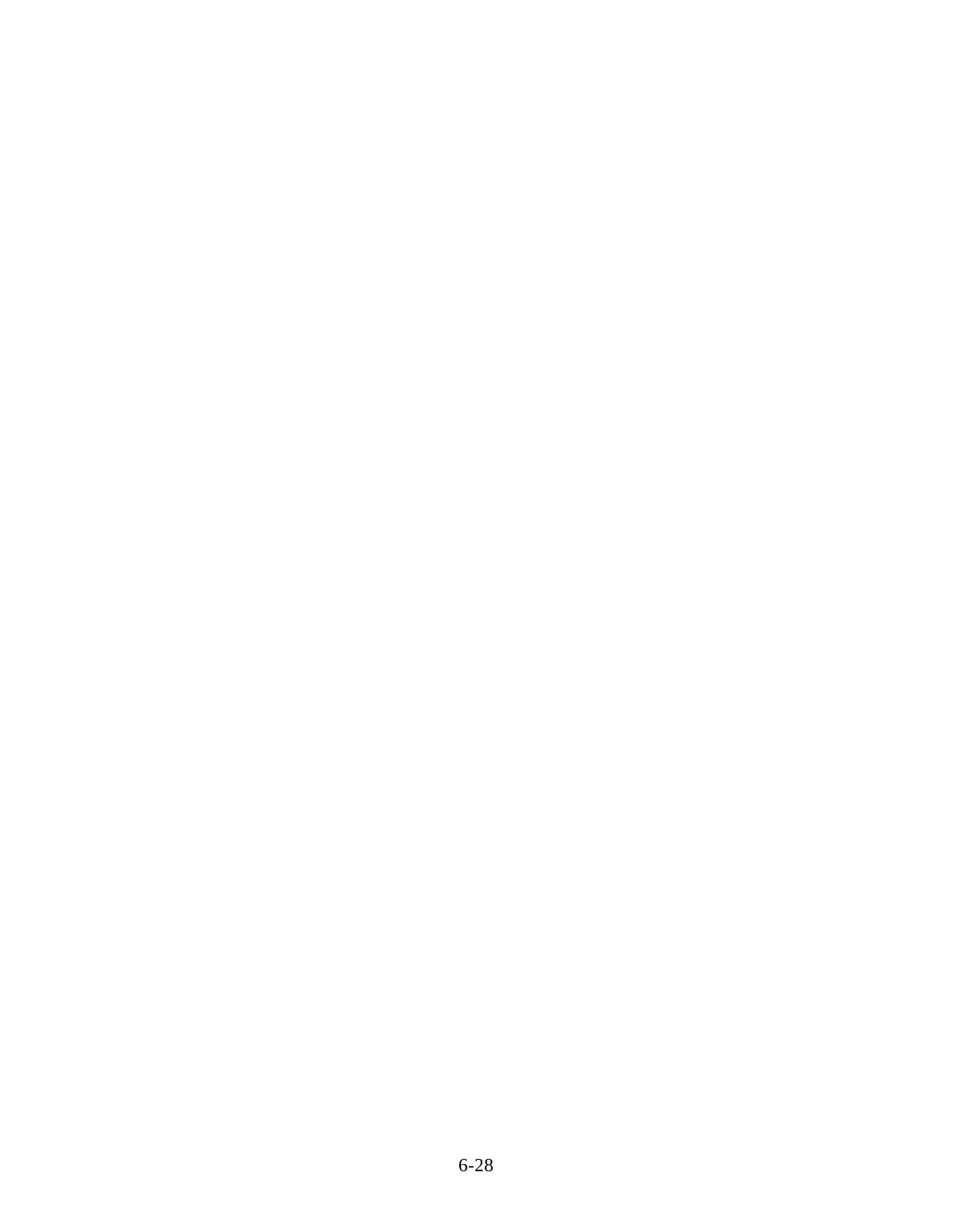| <b>Experient</b><br># | <b>Liquid</b><br>Temp. | Detergen<br>$t$ ? | <b>Clothes</b><br>9 | <b>Stripping</b><br>efficiency<br>(%) | <b>Clothes</b><br>effect <sup>a</sup> $(\frac{9}{6})$ | <b>Detergent</b><br>effect <sup>b</sup><br>$(\%)$ | Liquid<br>temperature<br>effect <sup>c</sup> $(\% )$ |
|-----------------------|------------------------|-------------------|---------------------|---------------------------------------|-------------------------------------------------------|---------------------------------------------------|------------------------------------------------------|
|                       | Cold                   | N <sub>o</sub>    | N <sub>o</sub>      | 76                                    | 16                                                    | 36                                                | 24                                                   |
| 1 replicate           | Cold                   | N <sub>o</sub>    | N <sub>o</sub>      | 69                                    |                                                       |                                                   |                                                      |
| $\overline{2}$        | Hot                    | N <sub>o</sub>    | N <sub>o</sub>      | 97                                    | 32                                                    | 25                                                | 24                                                   |
| 3                     | Cold                   | Yes               | N <sub>o</sub>      | 36                                    | !17                                                   | 36                                                | 35                                                   |
| 3 replicate           | Cold                   | Yes               | no                  | 37                                    |                                                       |                                                   |                                                      |
| 4                     | Hot                    | Yes               | N <sub>o</sub>      | 72                                    | 3.0                                                   | 25                                                | 35                                                   |
| 5                     | Cold                   | N <sub>o</sub>    | Yes                 | 57                                    | 16                                                    | 3.0                                               | 8.0                                                  |
| 6                     | Hot                    | N <sub>o</sub>    | Yes                 | 65                                    | 32                                                    | $\frac{1}{4.0}$                                   | 8.0                                                  |
| 7                     | Cold                   | Yes               | Yes                 | 54                                    | !17                                                   | 3.0                                               | 15                                                   |
| 8                     | Hot                    | Yes               | Yes                 | 69                                    | 3.0                                                   | $\frac{1}{4.0}$                                   | 15                                                   |
|                       |                        |                   |                     | $Average =$                           | 8.5                                                   | 15                                                | 21                                                   |

**Table 6-13. Ethylbenzene stripping efficiencies for washing machine wash/rinse cycle— Factorial #1**

bDetergent effect from 40 grams to none.

<sup>c</sup>Liquid temperature effect from cold to hot.

|                     | Table 6-14. Ethylbenzene stripping efficiencies for washing machine wash/rinse cycle— |  |
|---------------------|---------------------------------------------------------------------------------------|--|
| <b>Factorial #2</b> |                                                                                       |  |

| <b>Experimen</b><br>$t \#$ | Liquid<br>temp. | Liquid<br>volume | <b>Agitatio</b><br>n<br>speed | <b>Stripping</b><br>efficiency<br>(%) | <b>Agitation</b><br>speed<br>effect <sup>a</sup> $(\% )$ | Liquid<br>volume<br>effect <sup>b</sup><br>$\left( \frac{6}{6} \right)$ | Liquid<br>temperature<br>effect <sup>c</sup> $(\% )$ |
|----------------------------|-----------------|------------------|-------------------------------|---------------------------------------|----------------------------------------------------------|-------------------------------------------------------------------------|------------------------------------------------------|
| A                          | Cold            | Low              | <b>Slow</b>                   | 76                                    | $\frac{1}{2}$ 1.0                                        | 43                                                                      | 24                                                   |
| A replicate                | Cold            | Low              | Slow                          | 69                                    |                                                          |                                                                         |                                                      |
| B                          | Hot             | Low              | Slow                          | 97                                    | $\frac{1}{2}$ .0                                         | 65                                                                      | 24                                                   |
| C                          | Cold            | High             | Slow                          | 28                                    | 6.0                                                      | 43                                                                      | 2.0                                                  |
| C replicate                | Cold            | High             | Slow                          | 31                                    |                                                          |                                                                         |                                                      |
| D                          | Hot             | High             | Slow                          | 32                                    | 12.0                                                     | 65                                                                      | 2.0                                                  |
| E                          | Cold            | Low              | Fast                          | 74                                    | !1.0                                                     | 50                                                                      | 25                                                   |
| F                          | Hot             | Low              | Fast                          | 99                                    | 12.0                                                     | 65                                                                      | 25                                                   |
| G                          | Cold            | High             | Fast                          | 24                                    | 6.0                                                      | 50                                                                      | 10                                                   |
| H                          | Hot             | High             | Fast                          | 34                                    | $\frac{1}{2}$ .0                                         | 65                                                                      | 10                                                   |
|                            |                 |                  |                               | Average                               | 0.25                                                     | 56                                                                      | 15                                                   |
|                            |                 |                  |                               | ⋍                                     |                                                          |                                                                         |                                                      |

<sup>a</sup>Agitation speed effect from fast to slow.

<sup>b</sup>Liquid volume effect from high to low.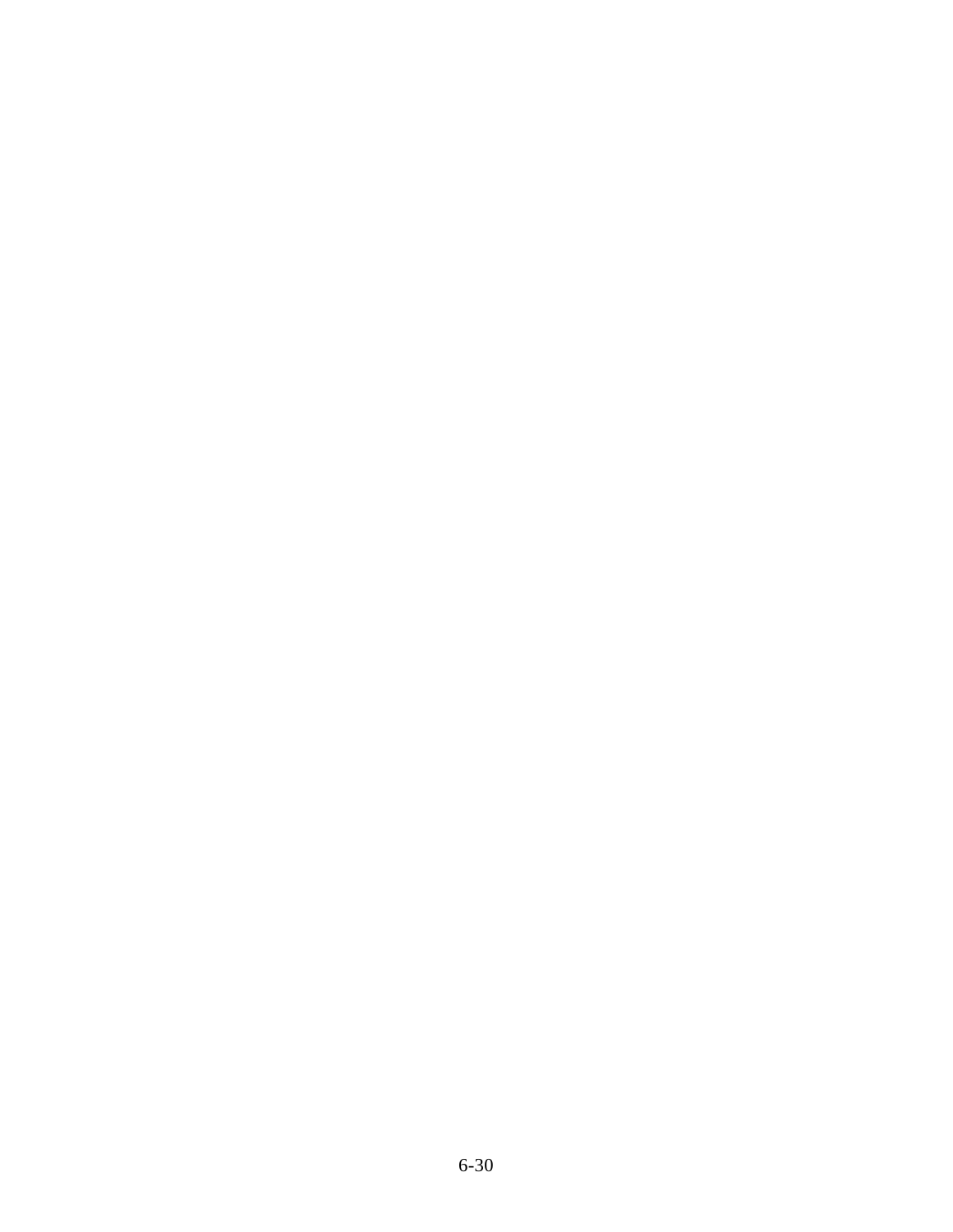| <b>Experimen</b><br>$t \#$ | Liquid<br>temp. | <b>Detergen</b><br>$t$ ? | <b>Clothes</b><br>? | <b>Stripping</b><br>efficiency<br>(%) | <b>Clothes</b><br>effect <sup>a</sup> $(\% )$ | <b>Detergent</b><br>effect <sup>b</sup><br>$(\%)$ | Liquid<br>temperature<br>effect <sup>c</sup> $(\% )$ |
|----------------------------|-----------------|--------------------------|---------------------|---------------------------------------|-----------------------------------------------|---------------------------------------------------|------------------------------------------------------|
|                            | Cold            | N <sub>o</sub>           | N <sub>o</sub>      | 99                                    | 20                                            | 20                                                | 1.0                                                  |
| 1 replicate                | Cold            | N <sub>o</sub>           | N <sub>o</sub>      | 99                                    |                                               |                                                   |                                                      |
| $\overline{2}$             | Hot             | N <sub>o</sub>           | N <sub>o</sub>      | 100                                   | 16                                            | 2.0                                               | 1.0                                                  |
| 3                          | Cold            | Yes                      | N <sub>o</sub>      | 82                                    | 0.0                                           | 20                                                | 19                                                   |
| 3 replicate                | Cold            | Yes                      | N <sub>o</sub>      | 76                                    |                                               |                                                   |                                                      |
| 4                          | Hot             | Yes                      | N <sub>o</sub>      | 98                                    | 4.0                                           | 2.0                                               | 19                                                   |
| 5                          | Cold            | N <sub>o</sub>           | Yes                 | 79                                    | 20                                            | 0.0                                               | 5.0                                                  |
| 6                          | Hot             | N <sub>o</sub>           | Yes                 | 84                                    | 16                                            | !10                                               | 5.0                                                  |
| 7                          | Cold            | Yes                      | Yes                 | 79                                    | 0.0                                           | 0.0                                               | 15                                                   |
| 8                          | Hot             | Yes                      | Yes                 | 94                                    | 4.0                                           | $\frac{1}{2}$                                     | 15                                                   |
|                            |                 |                          |                     | $Average =$                           | 10                                            | 3.0                                               | 10                                                   |

**Table 6-15. Cyclohexane stripping efficiencies for washing machine wash/rinse cycle— Factorial #1**

<sup>b</sup>Detergent effect from 40 grams to none.

<sup>c</sup>Liquid temperature effect from cold to hot.

|                     | Table 6-16. Cyclohexane stripping efficiencies for washing machine wash/rinse cycle— |
|---------------------|--------------------------------------------------------------------------------------|
| <b>Factorial</b> #2 |                                                                                      |

| <b>Experimen</b><br>$t \#$ | Liquid<br>temp. | Liquid<br>volume | <b>Agitatio</b><br>$\mathbf n$<br>speed | <b>Stripping</b><br>efficiency<br>(%) | <b>Agitation</b><br>speed<br>effect <sup>a</sup> $(\% )$ | Liquid<br>volume<br>effect <sup>b</sup> $(\% )$ | Liquid<br>temperature<br>effect <sup>c</sup> $(\% )$ |
|----------------------------|-----------------|------------------|-----------------------------------------|---------------------------------------|----------------------------------------------------------|-------------------------------------------------|------------------------------------------------------|
| A                          | Cold            | Low              | Slow                                    | 99                                    | $\frac{1}{2}$ 1.0                                        | 59                                              | 1.0                                                  |
| A replicate                | Cold            | Low              | Slow                                    | 99                                    |                                                          |                                                 |                                                      |
| B                          | Hot             | Low              | Slow                                    | 100                                   | 0.0                                                      | 56                                              | 1.0                                                  |
| C                          | Cold            | High             | Slow                                    | 36                                    | !8.0                                                     | 59                                              | 4.0                                                  |
| C replicate                | Cold            | High             | Slow                                    | 44                                    |                                                          |                                                 |                                                      |
| D                          | Hot             | High             | Slow                                    | 44                                    | !18                                                      | 56                                              | 4.0                                                  |
| E                          | Cold            | Low              | Fast                                    | 100                                   | $\frac{1}{2}$ 1.0                                        | 52                                              | 0.0                                                  |
| F                          | Hot             | Low              | Fast                                    | 100                                   | 0.0                                                      | 38                                              | 0.0                                                  |
| G                          | Cold            | High             | Fast                                    | 48                                    | 18.0                                                     | 52                                              | 14                                                   |
| H                          | Hot             | High             | Fast                                    | 62                                    | !18                                                      | 38                                              | 14                                                   |
|                            |                 |                  |                                         | Average<br>$\equiv$                   | !6.8                                                     | 51                                              | 4.8                                                  |

<sup>a</sup>Agitation speed effect from fast to slow.

<sup>b</sup>Liquid volume effect from high to low.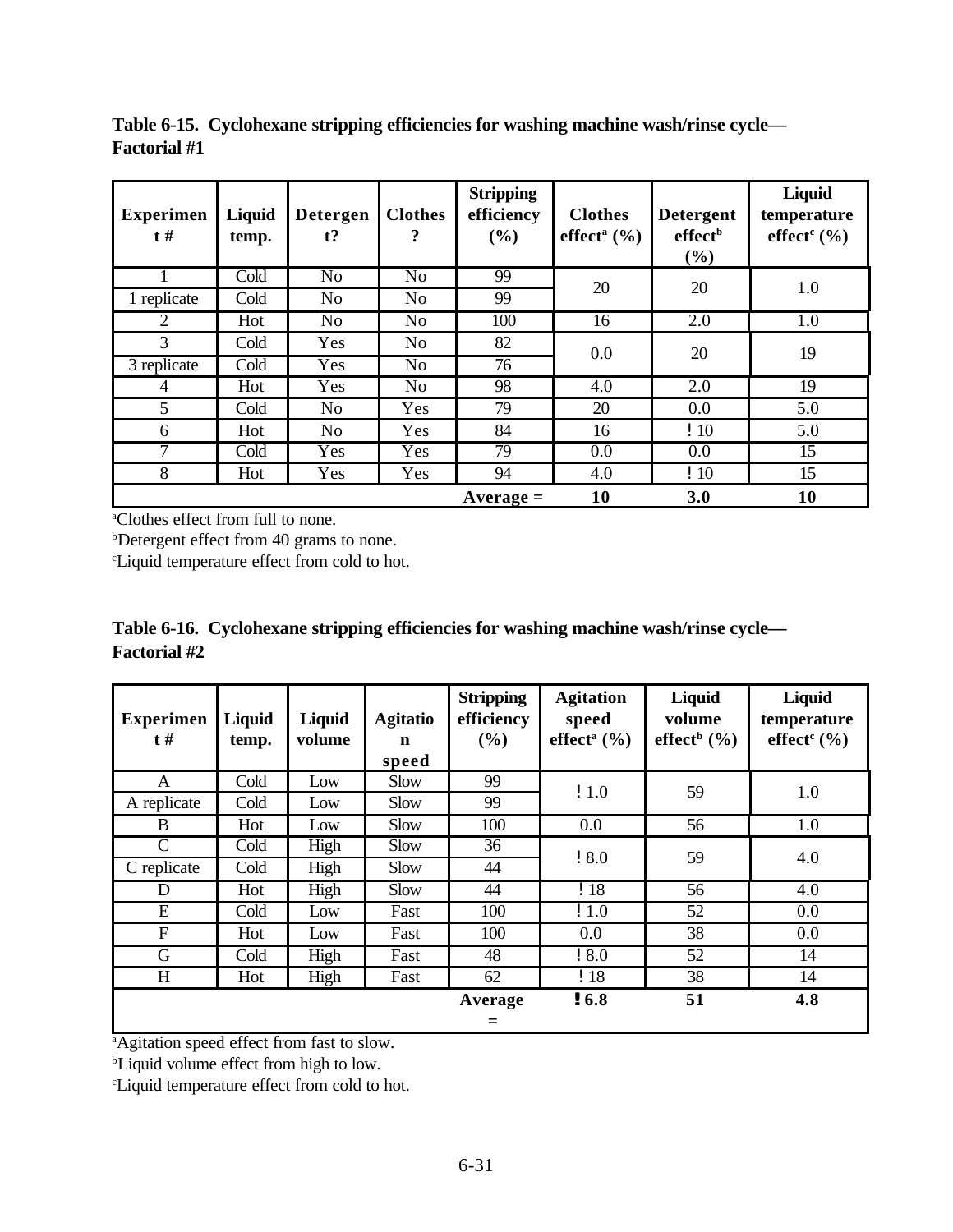detergent, and mass of clothes. The second group involved an investigation of other factors: liquid temperature, liquid volume, and agitation speed. In order to focus on single-variable effects, detergent and clothes were not used for this second group of experiments.

For each group, the results of the factorial main effect analysis (see Section 3.7 for methodology) are given. To illustrate this analysis, the calculation of the main effect of detergent on acetone's stripping efficiency in factorial #1 is shown below.

| <b>Corresponding</b><br><b>Experiments:</b>    | Difference in<br><b>Stripping Efficiencies</b> |           |  |
|------------------------------------------------|------------------------------------------------|-----------|--|
| Average (1 and 1 rep) to Average (3 and 3 rep) |                                                | $=$ 1.0 % |  |
| $2$ to 4                                       |                                                | 6.0%      |  |
| 5 to 7                                         |                                                | 11.0%     |  |
| $6$ to $8$                                     |                                                | $13\%$    |  |
| Average                                        |                                                | $12.2\%$  |  |

As shown in Table 6-8, the difference in experimental response was listed twice, once for each corresponding experiment. Replicating the listing of each response, however, does not affect the average value for each variable. As shown in the example, the results for Experiments 1 and 1 replicate, and Experiments 3 and 3 replicate were averaged, respectively, before applying any factorial analyses. Tables 6-9 to 6-16 follow this same format.

*Acetone stripping efficiencies* are reported for each factorial group in Tables 6-8 and 6-9. For both groups of factorials, stripping efficiencies for acetone ranged from 3.1% to 36%. The highest stripping efficiency value was for the conditions of low water volume, no clothes or detergent, hot water, and slow agitation. The second highest value associated with the second factorial group was 31%, also associated with hot water, no clothes or detergent present, and low water volume. However, this value occurred during a fast agitation speed. It was expected that for similar operating conditions, experiments completed at a higher temperature would result in higher stripping efficiencies because of the corresponding increase in Henry's law constant. For the temperatures listed in Table 6- 6, Henry's law constants for acetone ranged from 0.00085  $m_{liq}^3/m_{gas}^3$  (Experiments 7 and G at 18°C) to 0.0051  $m_{liq}^3/m_{gas}^3$  (Experiments 4 and D at 51°C).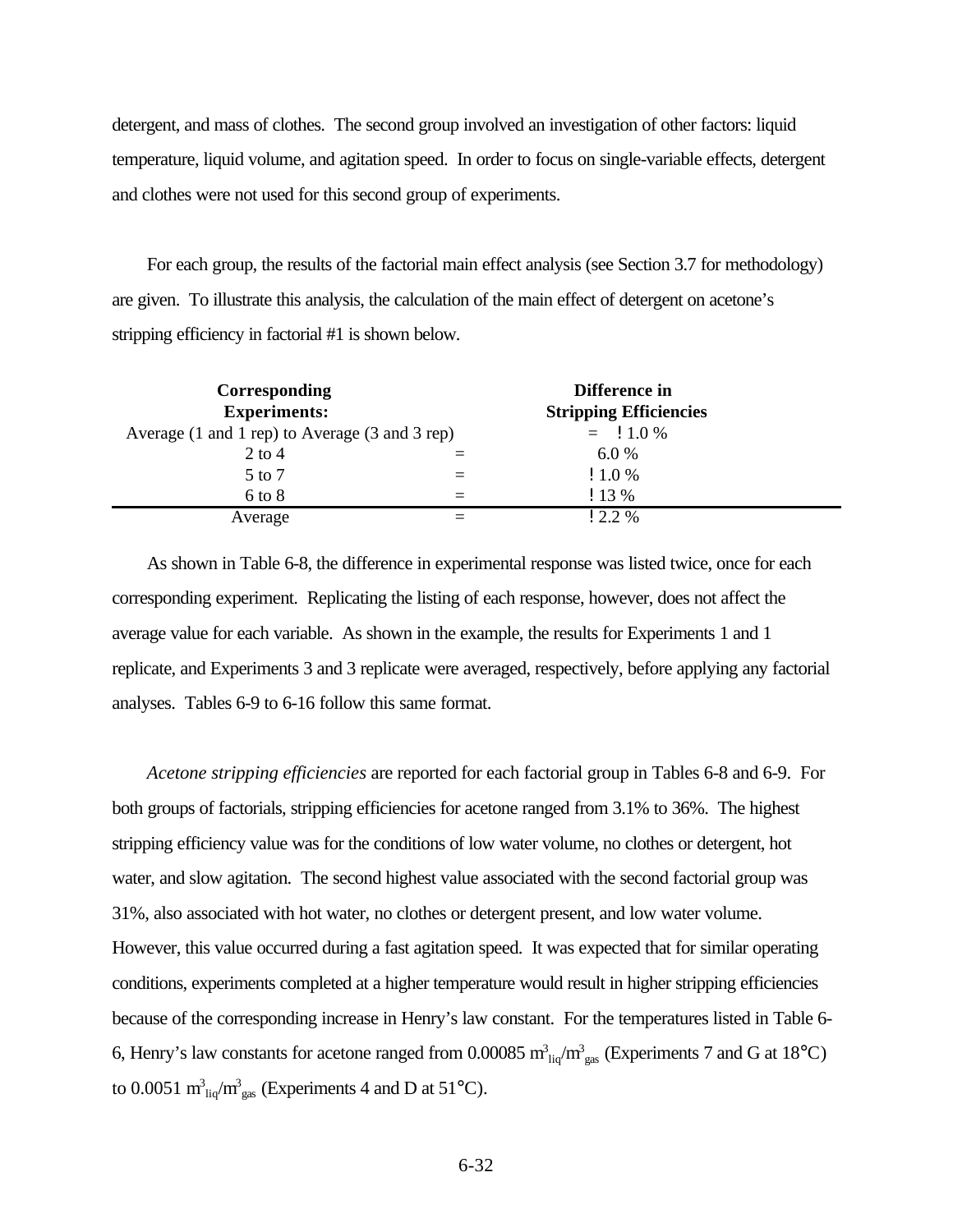The first factorial analysis for acetone stripping efficiencies was based on values calculated using Experiments 1 through 8. In keeping with these values, the highest main effect was 8.9% for the single variable factor of liquid temperature. The main effect from differences in liquid temperature was calculated by subtracting cold water stripping efficiencies from corresponding (similar amounts of clothing and detergent present) hot water stripping efficiencies. A positive effect indicated an absolute increase in stripping efficiency with increasing water temperature. This result was expected, based on the increasing Henry's law constant as described above. When the experiments were grouped according to liquid temperature and the respective stripping efficiencies averaged, the following values resulted: 12% for cold water experiments (Experiments 1, 1 replicate, 3, 3 replicate, 5, and 7) and 24% for hot water experiments (Experiments 2, 4, 6, and 8).

A more practical way to group the experimental results was to combine the liquid temperature effects with using clothes in a wash or rinse (no detergent present) cycle. The average stripping efficiencies were 20% and 19% for cold water use during wash and rinse cycles, respectively, and 22% and 9.4% for hot water use during wash and rinse cycles, respectively.

The second factorial group also included liquid temperature as a factor (11% main effect). However, liquid volume had a slightly greater main effect, with a value of 15%. The main effect from differences in liquid volume was calculated by subtracting high water volume stripping efficiencies from low water volume stripping efficiencies. Thus, a positive 14% indicated an absolute increase in stripping efficiency with decreasing water volume. At lower water volumes, the total kinetic energy (TKE) resulting from agitation of the water surface increases, thereby increasing the potential for chemical volatilization.

When the second factorial results were grouped according to liquid volume, the following average stripping efficiencies resulted: 21% for low volume experiments and 7.3% for high volume experiments. Liquid temperature also had a significant impact on acetone stripping efficiencies. Grouping experiments according to volume and liquid temperature resulted in the following average values: 13% for low volume and cold water experiments, 34% for low volume and hot water experiments, 6.1% for high volume and cold water experiments, and 9.1% for high volume and hot water experiments.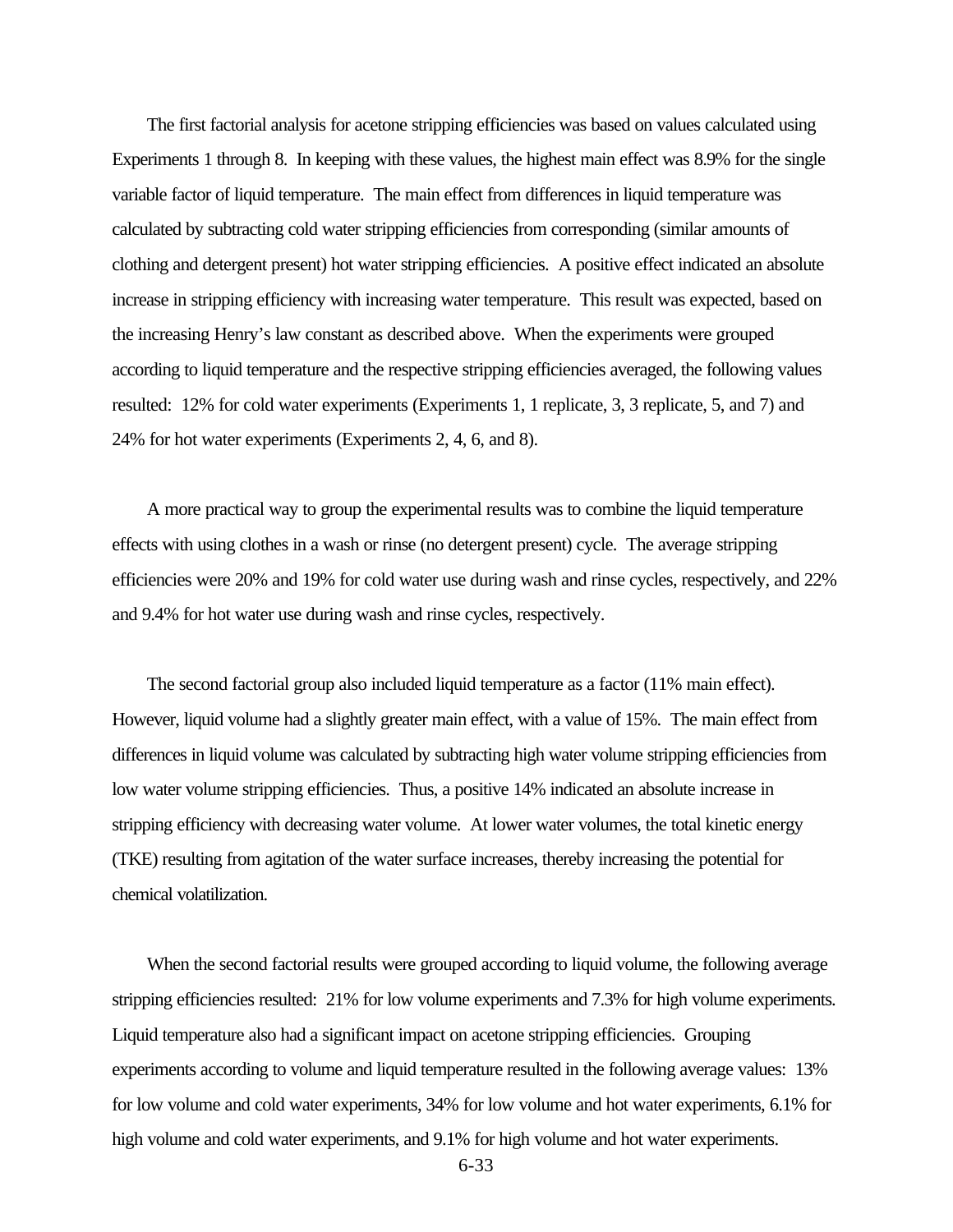As for all chemicals, the reported acetone stripping efficiencies represent a range of possible transfer efficiencies for different operating conditions. A better estimation of chemical volatilization may be made using  $K<sub>L</sub>A$  values reported in Section 6.2.4.3. These values were based on a well-mixed initial liquid-phase concentration, rather than the highest peak.

Washing machine wash/rinse cycle Experiments 1 (A), 3, and C were replicated. When the acetone stripping efficiencies for these three experiment were compared, the following relative differences were calculated: 71% for Experiments 1(A) and 1(A) replicate, 31% for Experiments 3 and 3 replicate, and 34% for Experiments C and C replicate.

Because of detergent interaction discussed in Section 6.2.3, only ethyl acetate results for the second factorial group are reported in this section. As shown in Table 6-10, *ethyl acetate stripping efficiencies* ranged from 5.1% to 48%. Again, the highest stripping efficiency corresponded to the conditions of low water volume, low agitation speed, and hot water. The highest main effect for ethyl acetate stripping efficiencies was liquid temperature, with a value of 18%. Grouping the stripping efficiencies according to liquid temperature, resulted in a cold water average of 9.1% and a hot water average of 27%. For the temperatures listed in Table 6-6, Henry's law constants for ethyl acetate ranged from 0.0037  ${\rm m^3_{\phantom{2}liq}}/{\rm m^3_{\phantom{2}gas}}$  to 0.016  ${\rm m^3_{\phantom{2}liq}}/{\rm m^3_{\phantom{2}gas}}$ .

The second highest factor on ethyl acetate stripping efficiencies was liquid volume, with a value of 17%. As with acetone, the stripping efficiencies for ethyl acetate may be grouped according to liquid volume and liquid temperature such that 12% is the average for cold water and low volume, 41% is the average for hot water and low volume, 6.1% is the average for cold water and high volume, and 14% is the average value for hot water and high volume.

Replicate experiments with ethyl acetate results included Experiments A and A replicate and C and C replicate. Stripping efficiencies were within 39% for Experiments A and A replicate and were identical for Experiments C and C replicate.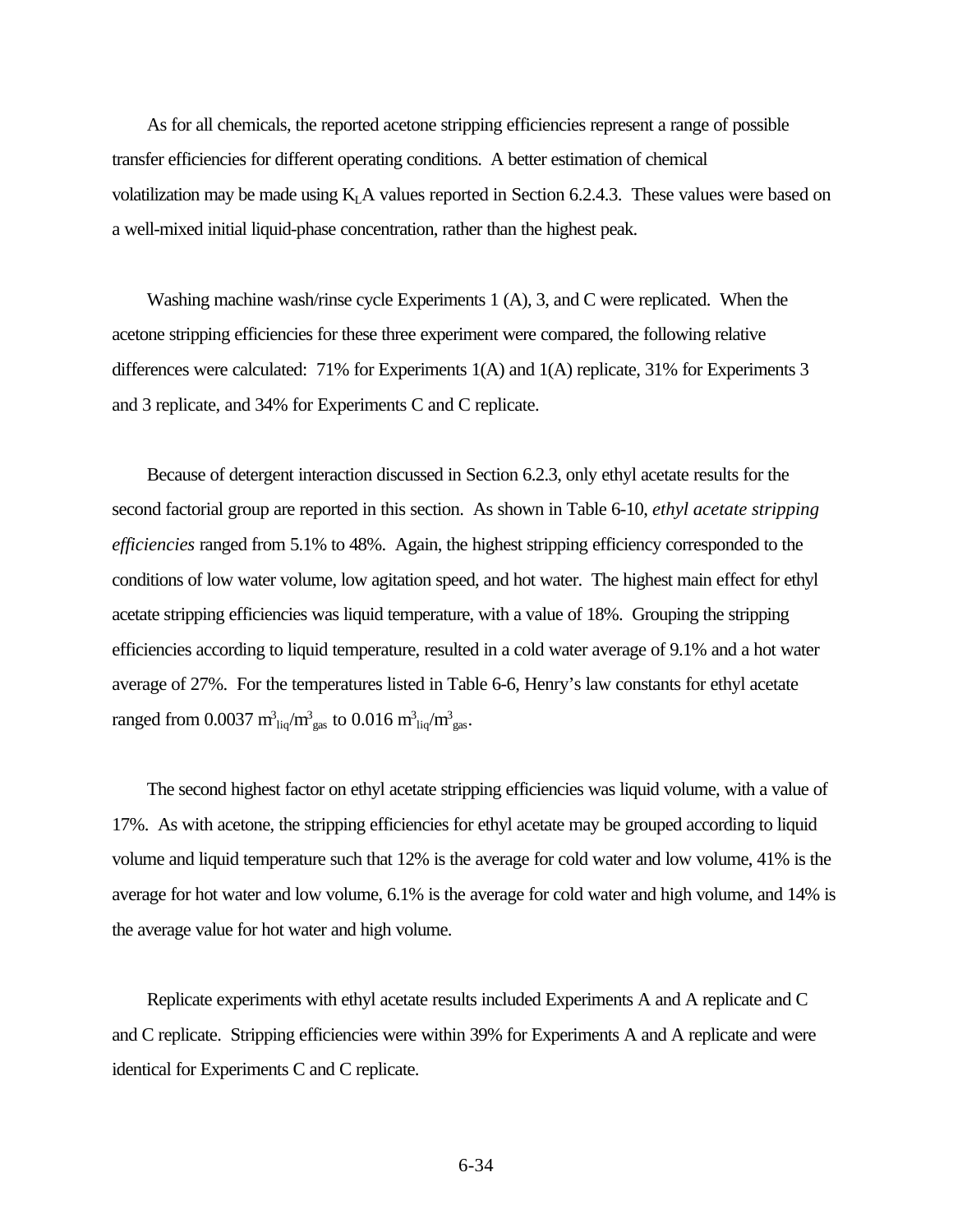*Toluene stripping efficiencies* ranged from 24% to 99% for both factorial experimental groups (Tables 6-11 and 6-12). The highest stripping efficiency corresponded to conditions of hot water, low volume, no clothes or detergent present, and fast agitation. Again, hot water led

to higher stripping efficiencies. For temperatures listed in Table 6-6, Henry's law constants for toluene ranged from 0.22  $m_{liq}^3/m_{gas}^3$  to 0.57  $m_{liq}^3/m_{gas}^3$ .

Toluene stripping efficiencies exhibited a wide range of values depending on associated operating conditions. Thus, the factorial analysis was a useful tool in determining variable impacts. For the first factorial group, the variable with the single highest effect was liquid temperature at a value of 23%. Grouping stripping efficiencies according to liquid temperature resulted in an average value of 49% for cold water experiments and 70% for hot water experiments.

The clothes main effect was 15%, indicating that stripping efficiencies tended to decrease with clothes in the machine. This phenomenon was previously observed by Shepherd et al. (1996) for chloroform in washing machines, and is likely caused by suppression of turbulent kinetic energy by clothes in the washbasin. The cold water wash and rinse cycles with clothes had stripping efficiencies of 42% and 45%, respectively. The hot water wash and rinse cycles with clothes were characterized by higher stripping efficiencies of 62% and 56%, respectively.

Both the cold water and hot water wash and rinse cycles had lower stripping efficiencies than the averages calculated based on temperature. This difference may be attributed to the impact of detergent and clothes on stripping efficiencies. The detergent main effect was also 15%, indicating that stripping efficiencies tended to decrease for wash cycles. Surfactants present in detergent act to suppress chemical volatilization by increasing liquid-phase resistance to mass transfer. Thus, it is not coincidental that the presence of detergents has a greater effect on those tracers that were dominated by liquidphase resistance to mass transfer (toluene, ethylbenzene, cyclohexane) than those dominated by gasphase resistance to mass transfer (acetone).

6-35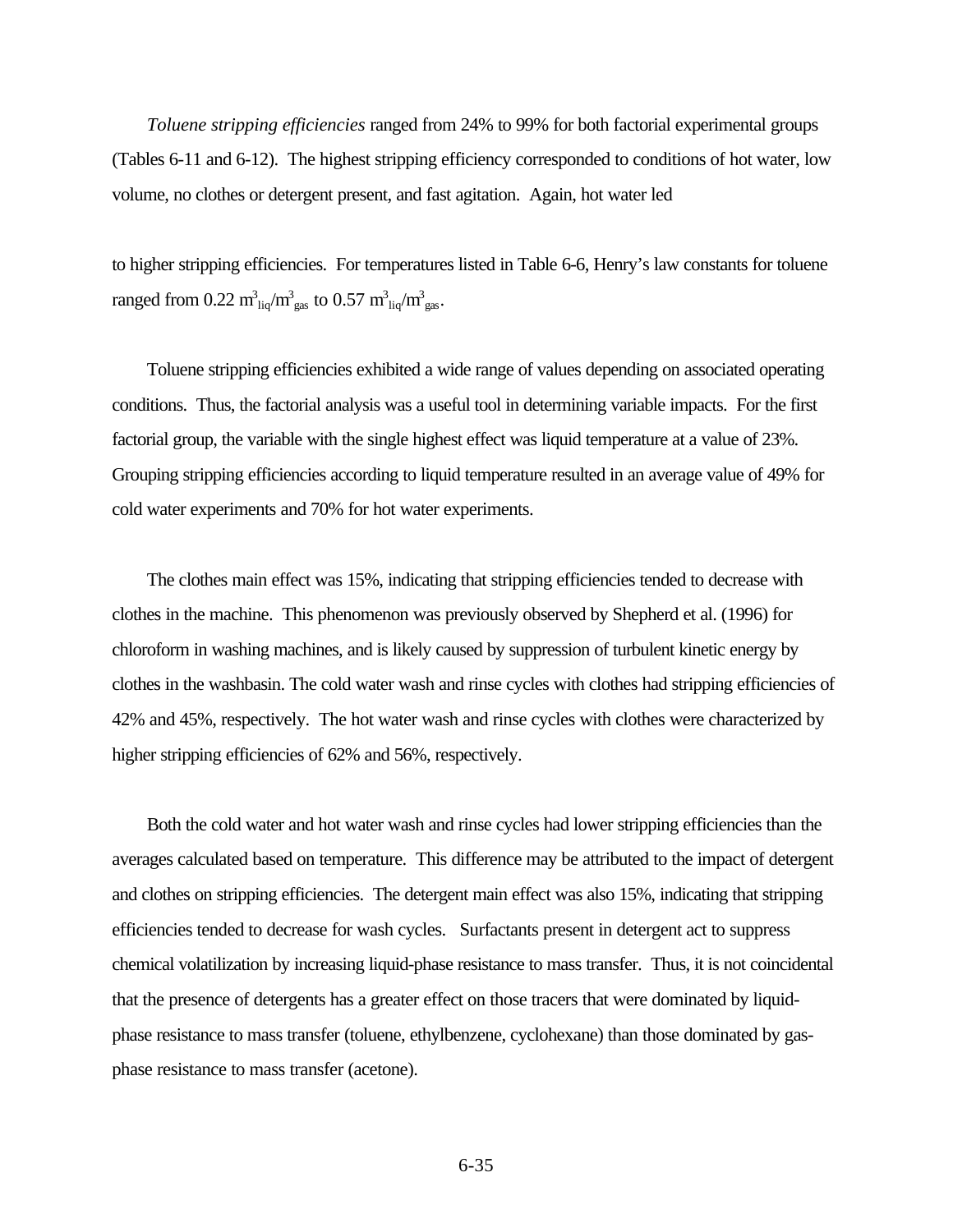The second factorial group was used to investigate the impacts of water temperature, water volume, and agitation speed. A wide range of values also characterizes this group of experiment results. For this group, the effects of liquid volume far exceeded the effects of temperature and agitation speed, with a value of 54%. Grouping experimental stripping efficiencies according to liquid volumes resulted in an 80% average for low-volume experiments, and 29% average for high-volume experiments. Accounting for the second highest factor of liquid temperature further separated these averages. The average stripping efficiency for low volume and cold water was 69%, the average for low volume and hot water was 97%, the average for high volume and cold water was 26%, and the average for high volume and hot water was 33%. As a worst case scenario, operating at conditions of hot water and low water volume, virtually all of the toluene mass initially present in the washing machine basin would be emitted to room air. However, operating with conditions of high water volume with cold water, only 25% of the toluene mass would be emitted. Thus, using a 100% volatilization estimate would dramatically overestimate chemical emissions for several operating conditions.

Replicate experiment results for toluene had relative differences of 10% for Experiments 1(A) and 1(A) replicate, 3.0% for Experiments 3 and 3 replicate, and 7.4% for Experiments C and C replicate.

As discussed in Section 3.2.1, toluene and ethylbenzene have similar Henry's law constants and thus should yield similar volatilization results. As shown in Tables 6-13 and 6-14, *ethylbenzene stripping efficiencies* ranged from 24% to 99%. This range was similar in magnitude to the range of stripping efficiencies reported for toluene. Over 17 experiments, the average relative difference between toluene and ethylbenzene stripping efficiencies was 8.3%.

Main effect values for ethylbenzene were only slightly different from those for toluene. Again, for the first factorial group, liquid temperature had the dominant main effect on stripping efficiency, with a value of 21%. Contrary to results obtained for toluene, there was a difference in the magnitude of the main effect associated with clothes and detergent. In fact, detergent had a main effect value almost twice as high as that observed for clothes. Thus, there was a greater difference between wash and rinse cycles for this compound. However, ethylbenzene stripping efficiencies were similar for wash and rinse cycles at similar temperatures.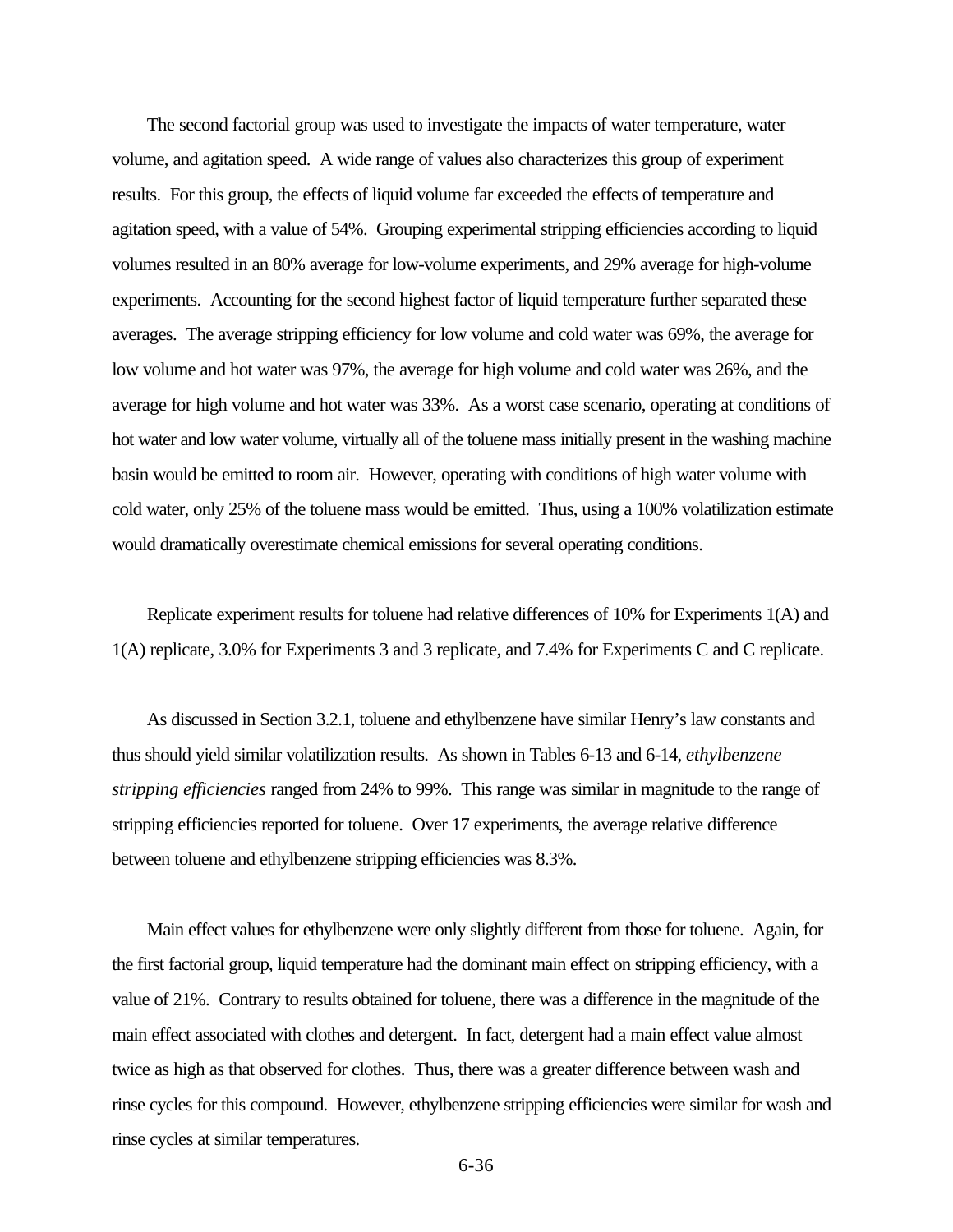For the second factorial group, ethylbenzene again shared common main effects with toluene. For example, the main effect for liquid volume was 56% and by far exceeded other main effect values. Grouping stripping efficiencies according to this one effect resulted in an average stripping efficiency of 83% for low liquid volume and 30% for high liquid volume, again a factor of three difference. Adding temperature effects to these averages resulted in values of 73% for low volume and cold water, 98% for low volume and hot water, 28% for high volume and cold water, and 33% for high volume and hot water.

Replicate experiment results for ethylbenzene stripping efficiencies were 10% for Experiments 1(A) and 1(A) replicate, 2.7% for Experiments 3 and 3 replicate, and 10% for Experiments C and C replicate.

Finally, *cyclohexane stripping efficiencies* ranged from 36% to 100% (see Tables 6-15 and 6- 16). For similar experimental conditions, cyclohexane consistently had the highest stripping efficiency of the five experimental tracers. Experiments involving hot or cold water, fast or slow agitation, and low liquid volume resulted in stripping efficiencies of at least 99%. For the temperatures listed in Table 6-6, Henry's law constants for cyclohexane ranged from 5.8  $m_{liq}^3/m_{gas}^3$  to 16  $m_{liq}^3/m_{gas}^3$ .

Presence of clothes in the machine and water temperature had equal main effect magnitudes for cyclohexane in the first factorial group. Grouping cyclohexane stripping efficiencies according to these two factors resulted in the following averages: 89% for no clothes and cold water, 99% for no clothes and hot water, 79% for clothes and cold water, and 89% for clothes and hot water. Washing and rinsing clothes in cold water each led to a stripping efficiency of 79%. A stripping efficiency of 89% was observed for wash and rinse cycles involving clothes and hot water.

For factorial group #2, cyclohexane had a wider range of experimental results. This wider range derives primarily from the large main effect value for liquid volume. This effect was approximately seven times greater than the main effects for the other two variables. Grouping stripping efficiencies according to liquid volume resulted in an average value of 100% for low-volume experiments and 45% for high-volume experiments.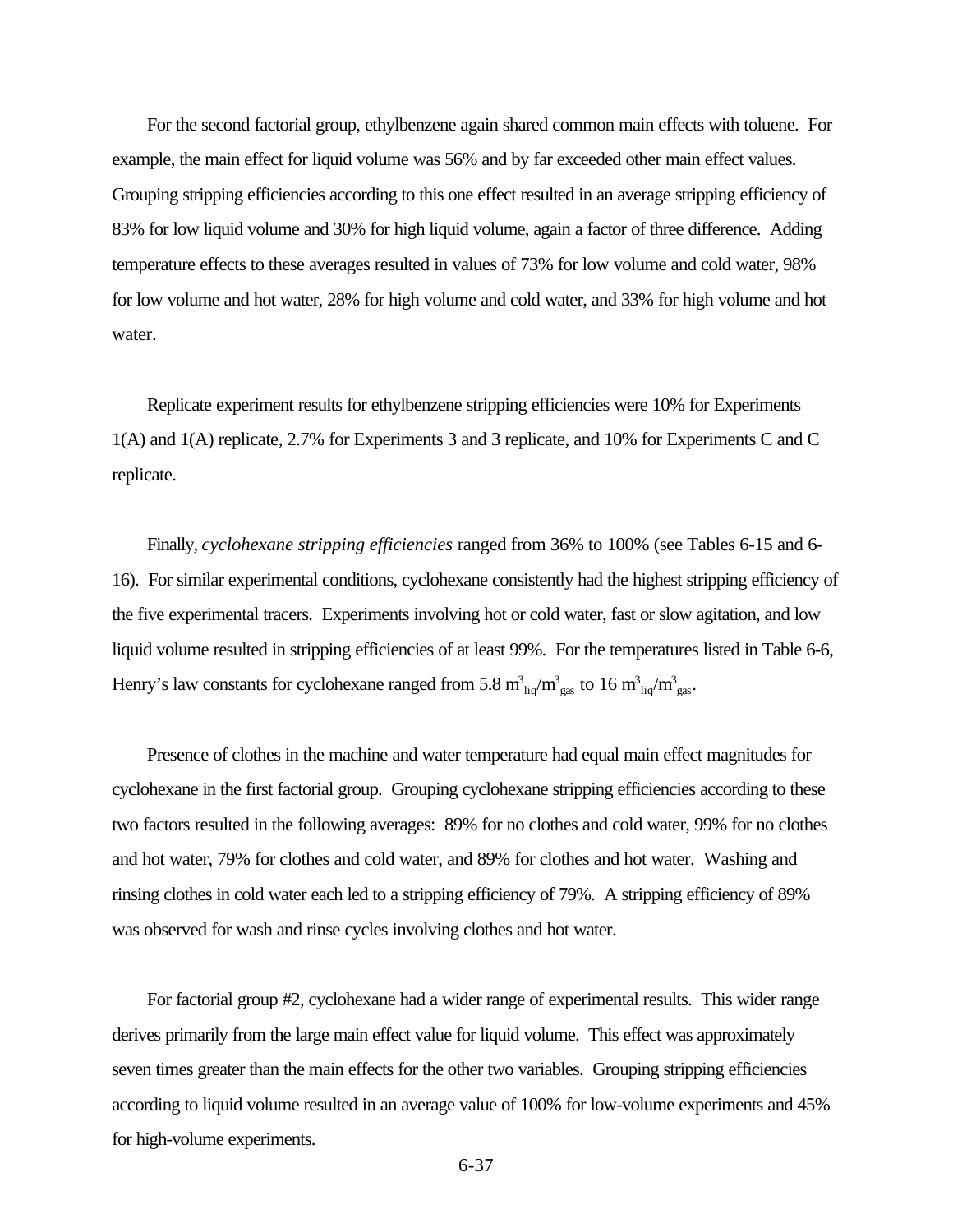Replicate experiments had the following relative differences in results: 0% for Experiments 1(A) and 1(A) replicate, 7.6% for Experiments 3 and 3 replicate, and 20% for C and C replicate.

In general, the presence of clothes and/or detergent and using high water volumes resulted in reduced chemical stripping efficiencies. Accounting for these variable effects leads to significantly lower transfer efficiencies than the often assumed value of 100%.

#### **6.2.4.3. KLA** *Values*

Values of  $K<sub>L</sub>$  A for each chemical tracer are reported in Tables 6-17 to 6-25, using the same two factorial groups as for chemical stripping efficiencies. Again, the first factorial group was designed to investigate the effects of liquid temperature, use of detergent, and presence of clothes on  $K<sub>L</sub>A$ . The second factorial group was designed to investigate the effects of liquid temperature, liquid volume, and agitation speed on  $K<sub>L</sub>A$ . Values of  $K<sub>L</sub>A$  for acetone and ethyl acetate were based on minimizing the residuals between the measured and predicted gas-phase data (see Section 3.6.2 for methodology). Values of  $K<sub>L</sub>$  A for the remaining tracers were based on minimizing the residuals between the measured and predicted liquid-phase data. Tables 6-17 through 6-25 have a similar format to that of Tables 6-8 to 6-16, except that the main effects are based on values of  $K<sub>L</sub>A$ .

*Values of KLA for acetone* spanned nearly two orders of magnitude, ranging from 0.0075 to 0.31 L/minute (see Tables 6-17 and 6-18). The highest value corresponded to the experimental conditions of hot water, low water volume, no detergent or clothes present, and fast agitation. The highest value in the first factorial also corresponded to conditions of hot water, low water volume, no detergent or clothes present, but slow agitation.

The largest main effect for the first factorial group was liquid temperature, with a value of 0.10 L/minute. In a manner similar to that for stripping efficiency results, values of  $K<sub>L</sub>A$  were grouped according to liquid temperature, resulting in the following average values: 0.024 L/minute for cold water experiments and 0.13 L/minute for hot water experiments.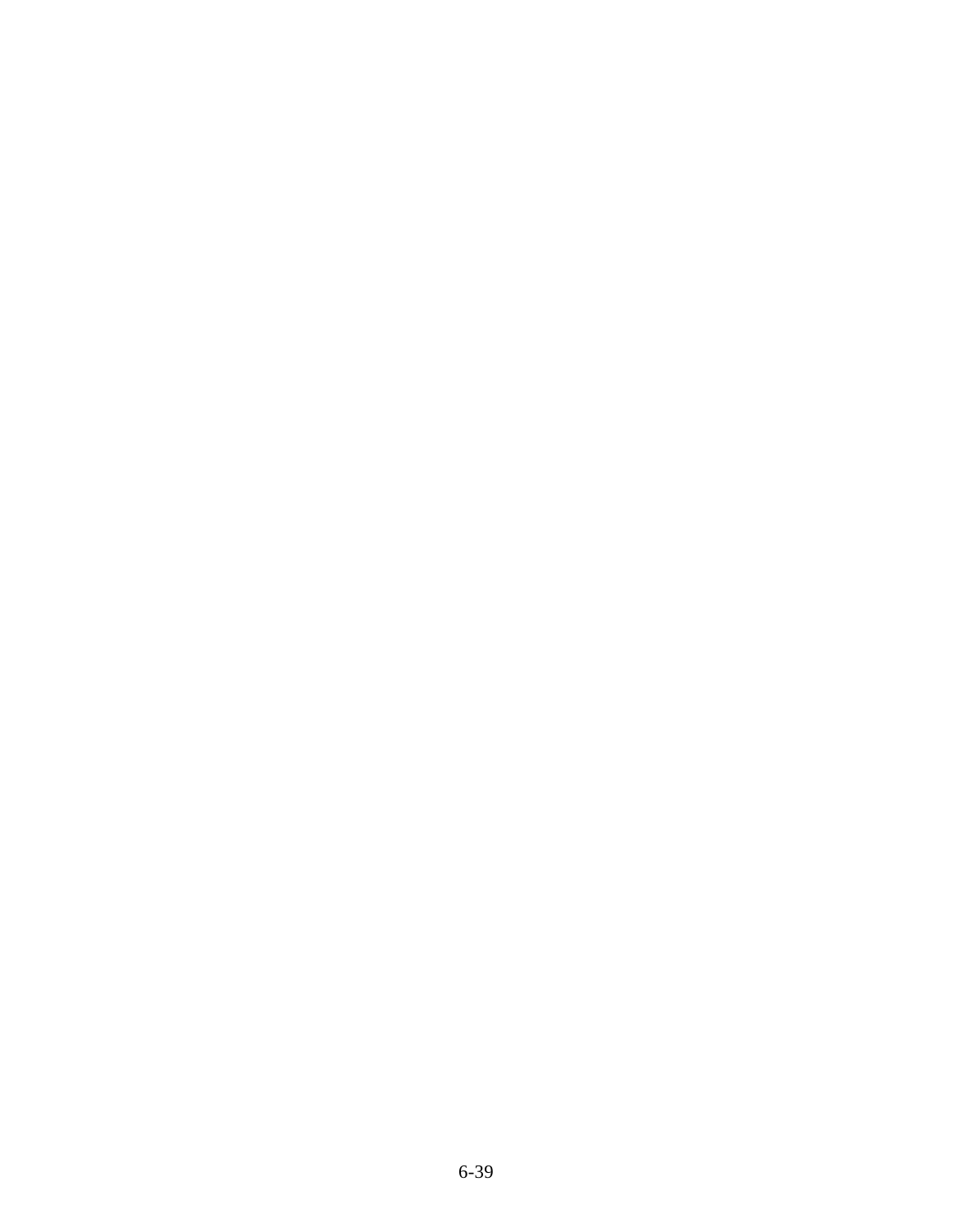| <b>Experimen</b><br># | Liquid<br>temp. | <b>Detergen</b><br>t? | <b>Clothes</b><br>? | $K_{L}A$<br>(L/min) | <b>Clothes</b><br>effect <sup>a</sup><br>(L/min) | <b>Detergent</b><br>effect <sup>b</sup><br>(L/min) | Liq. temp.<br>effect <sup>c</sup><br>(L/min) |
|-----------------------|-----------------|-----------------------|---------------------|---------------------|--------------------------------------------------|----------------------------------------------------|----------------------------------------------|
|                       | Cold            | N <sub>o</sub>        | no                  | 0.069               | 0.023                                            | 0.037                                              | 0.25                                         |
| 1 replicate           | Cold            | N <sub>o</sub>        | no                  | 0.024               |                                                  |                                                    |                                              |
| 2                     | Hot             | N <sub>o</sub>        | no                  | 0.30                | 0.20                                             | 0.28                                               | 0.25                                         |
| 3                     | Cold            | Yes                   | no                  | 0.011               | 0.0022                                           | 0.037                                              | 0.012                                        |
| 3 replicate           | Cold            | Yes                   | no                  | 0.0084              |                                                  |                                                    |                                              |
| 4                     | Hot             | Yes                   | no                  | 0.022               | !0.060                                           | 0.28                                               | 0.012                                        |
| 5                     | Cold            | N <sub>o</sub>        | Yes                 | 0.024               | 0.023                                            | 0.017                                              | 0.075                                        |
| 6                     | Hot             | N <sub>o</sub>        | Yes                 | 0.099               | 0.20                                             | 0.017                                              | 0.075                                        |
| 7                     | Cold            | Yes                   | Yes                 | 0.0075              | 0.0022                                           | 0.017                                              | 0.072                                        |
| 8                     | Hot             | Yes                   | Yes                 | 0.082               | !0.060                                           | 0.017                                              | 0.072                                        |
|                       |                 |                       |                     | Average<br>$=$      | 0.042                                            | 0.087                                              | 0.10                                         |

**Table 6-17. Acetone KLA values for washing machine wash/rinse cycle—Factorial #1**

**b**Detergent effect from 40 grams to none.

<sup>c</sup>Liquid temperature effect from cold to hot.

| <b>Experiment.</b><br># | Liquid<br>Temp. | <b>Liquid</b><br>volume | <b>Agitation</b><br>speed | $K_{L}A$<br>(L/min) | <b>Agitation</b><br>effect <sup>a</sup><br>(L/min) | Liq. volume<br>effect <sup>b</sup><br>(L/min) | Liq. temp.<br>effect <sup>c</sup><br>(L/min) |
|-------------------------|-----------------|-------------------------|---------------------------|---------------------|----------------------------------------------------|-----------------------------------------------|----------------------------------------------|
| A                       | Cold            | Low                     | Slow                      | 0.069               | !0.0010                                            | 0.025                                         | 0.25                                         |
| A replicate             | Cold            | Low                     | Slow                      | 0.024               |                                                    |                                               |                                              |
| B                       | Hot             | Low                     | Slow                      | 0.30                | !0.010                                             | 0.15                                          | 0.25                                         |
| $\mathcal{C}$           | Cold            | High                    | Slow                      | 0.024               | 0.0010                                             | 0.025                                         | 0.13                                         |
| C replicate             | Cold            | High                    | Slow                      | 0.020               |                                                    |                                               |                                              |
| D                       | Hot             | High                    | Slow                      | 0.15                | 0.064                                              | 0.15                                          | 0.13                                         |
| E                       | Cold            | Low                     | Fast                      | 0.048               | !0.0010                                            | 0.025                                         | 0.26                                         |
| F                       | Hot             | Low                     | Fast                      | 0.31                | !0.010                                             | 0.22                                          | 0.26                                         |
| G                       | Cold            | High                    | Fast                      | 0.023               | 0.0010                                             | 0.025                                         | 0.063                                        |
| H                       | Hot             | High                    | Fast                      | 0.086               | 0.064                                              | 0.22                                          | 0.063                                        |
|                         |                 |                         |                           | Average             | 0.013                                              | 0.11                                          | 0.18                                         |
|                         |                 |                         |                           | $=$                 |                                                    |                                               |                                              |

**Table 6-18. Acetone KLA values for washing machine wash/rinse cycle—Factorial #2**

<sup>a</sup>Agitation speed effect from fast to slow.

<sup>b</sup>Liquid volume effect from high to low.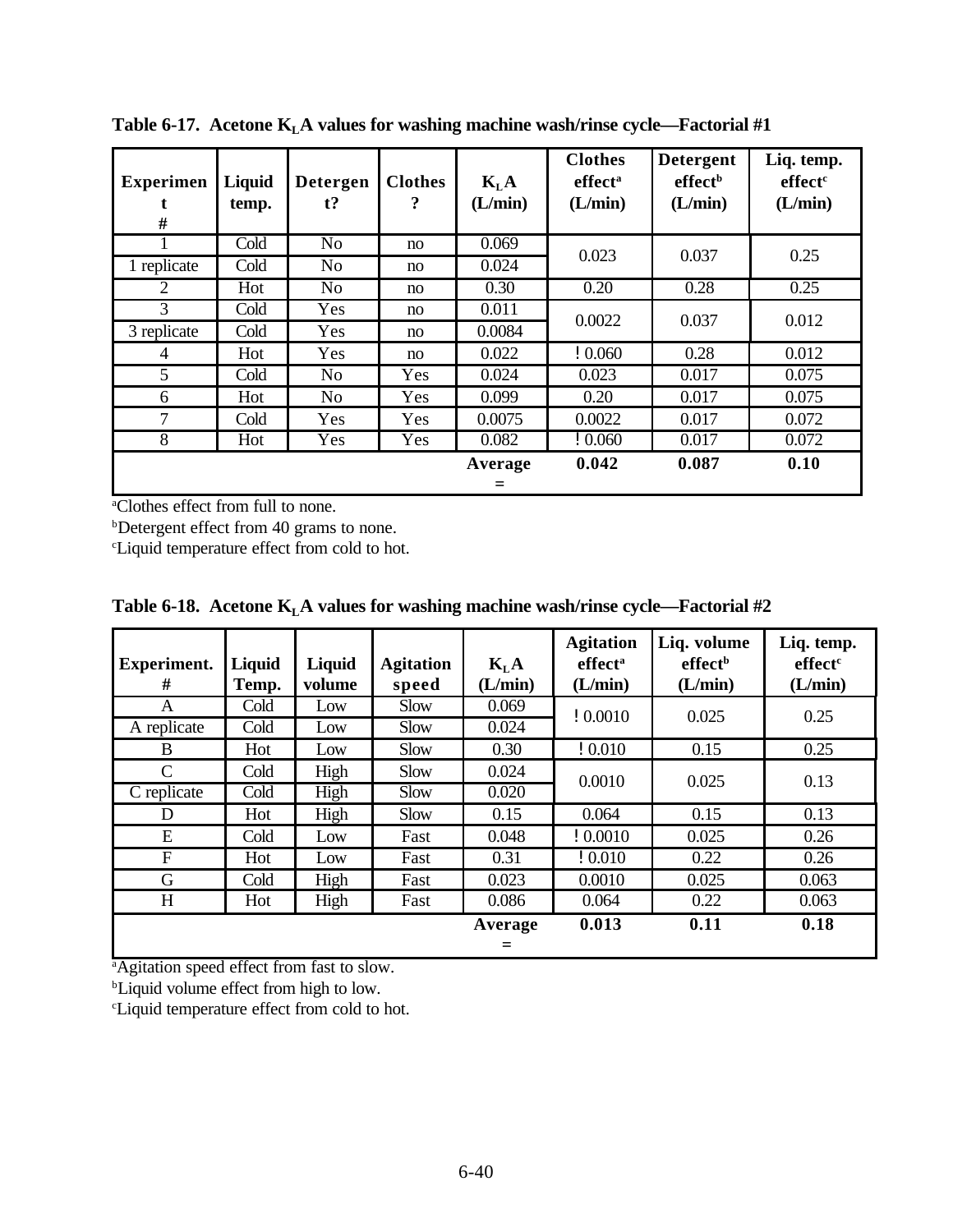| <b>Experiment.</b><br># | Liquid<br>temp. | Liquid<br>volume | <b>Agitation</b><br>speed | K <sub>L</sub> A<br>(L/min) | <b>Agitation</b><br>effect <sup>a</sup><br>(L/min) | Liq. volume<br>effect <sup>b</sup><br>(L/min) | Liq. temp.<br>effect <sup>c</sup><br>(L/min) |
|-------------------------|-----------------|------------------|---------------------------|-----------------------------|----------------------------------------------------|-----------------------------------------------|----------------------------------------------|
| A                       | Cold            | Low              | Slow                      | 0.15                        | 0.019                                              | 0.064                                         | 0.50                                         |
| A replicate             | Cold            | Low              | Slow                      | 0.073                       |                                                    |                                               |                                              |
| B                       | Hot             | Low              | Slow                      | 0.61                        | !0.21                                              | 0.36                                          | 0.50                                         |
| $\mathcal{C}$           | Cold            | High             | Slow                      | 0.053                       | !0.0090                                            | 0.064                                         | 0.20                                         |
| C replicate             | Cold            | High             | Slow                      | 0.039                       |                                                    |                                               |                                              |
| D                       | Hot             | High             | Slow                      | 0.25                        | 0.12                                               | 0.36                                          | 0.20                                         |
| E                       | Cold            | Low              | Fast                      | 0.091                       | 0.019                                              | 0.036                                         | 0.73                                         |
| F                       | Hot             | Low              | Fast                      | 0.82                        | !0.21                                              | 0.69                                          | 0.73                                         |
| G                       | Cold            | High             | Fast                      | 0.055                       | !0.0090                                            | 0.036                                         | 0.075                                        |
| H                       | Hot             | High             | Fast                      | 0.13                        | 0.12                                               | 0.69                                          | 0.075                                        |
|                         |                 |                  |                           | Average<br>$=$              | ! 0.020                                            | 0.29                                          | 0.38                                         |

**Table 6-19. Ethyl acetate KLA values for washing machine wash/rinse cycle—Factorial #2**

<sup>b</sup>Liquid volume effect from high to low.

<sup>c</sup>Liquid temperature effect from cold to hot.

|  |  |  | Table 6-20. Toluene $KLA$ values for washing machine wash/rinse cycle—Factorial #1 |  |  |
|--|--|--|------------------------------------------------------------------------------------|--|--|
|--|--|--|------------------------------------------------------------------------------------|--|--|

| <b>Experimen</b><br>$t \#$ | Liquid<br>temp. | <b>Detergen</b><br>$t$ ? | <b>Clothes</b><br>$\overline{?}$ | $K_{L}A$<br>(L/min) | <b>Clothes</b><br>effect <sup>a</sup><br>(L/min) | <b>Detergent</b><br>effect <sup>b</sup><br>(L/min) | Liq. temp.<br>effect <sup>c</sup><br>(L/min) |
|----------------------------|-----------------|--------------------------|----------------------------------|---------------------|--------------------------------------------------|----------------------------------------------------|----------------------------------------------|
|                            | Cold            | N <sub>o</sub>           | no                               | 9.4                 | 7.5                                              | 6.3                                                | 6.7                                          |
| 1 replicate                | Cold            | N <sub>o</sub>           | no                               | 7.1                 |                                                  |                                                    |                                              |
| 2                          | Hot             | N <sub>o</sub>           | no                               | 15                  | 11                                               | 12                                                 | 6.7                                          |
| 3                          | Cold            | Yes                      | no                               | 1.5                 | 1.4                                              | 6.3                                                | 1.5                                          |
| 3 replicate                | Cold            | Yes                      | no                               | 2.5                 |                                                  |                                                    |                                              |
| 4                          | Hot             | Yes                      | no                               | 3.5                 | 1.4                                              | 12                                                 | 1.5                                          |
| 5                          | Cold            | N <sub>0</sub>           | Yes                              | 0.84                | 7.5                                              | 0.26                                               | 3.1                                          |
| 6                          | Hot             | N <sub>o</sub>           | Yes                              | 3.9                 | 11                                               | 1.8                                                | 3.1                                          |
| 7                          | Cold            | Yes                      | Yes                              | 0.58                | 1.4                                              | 0.26                                               | 1.5                                          |
| 8                          | Hot             | Yes                      | Yes                              | 2.1                 | 1.4                                              | 1.8                                                | 1.5                                          |
|                            |                 |                          |                                  | $Average =$         | 5.3                                              | 5.0                                                | 3.2                                          |

<sup>a</sup>Clothes effect from full to none.

<sup>b</sup>Detergent effect from 40 grams to none.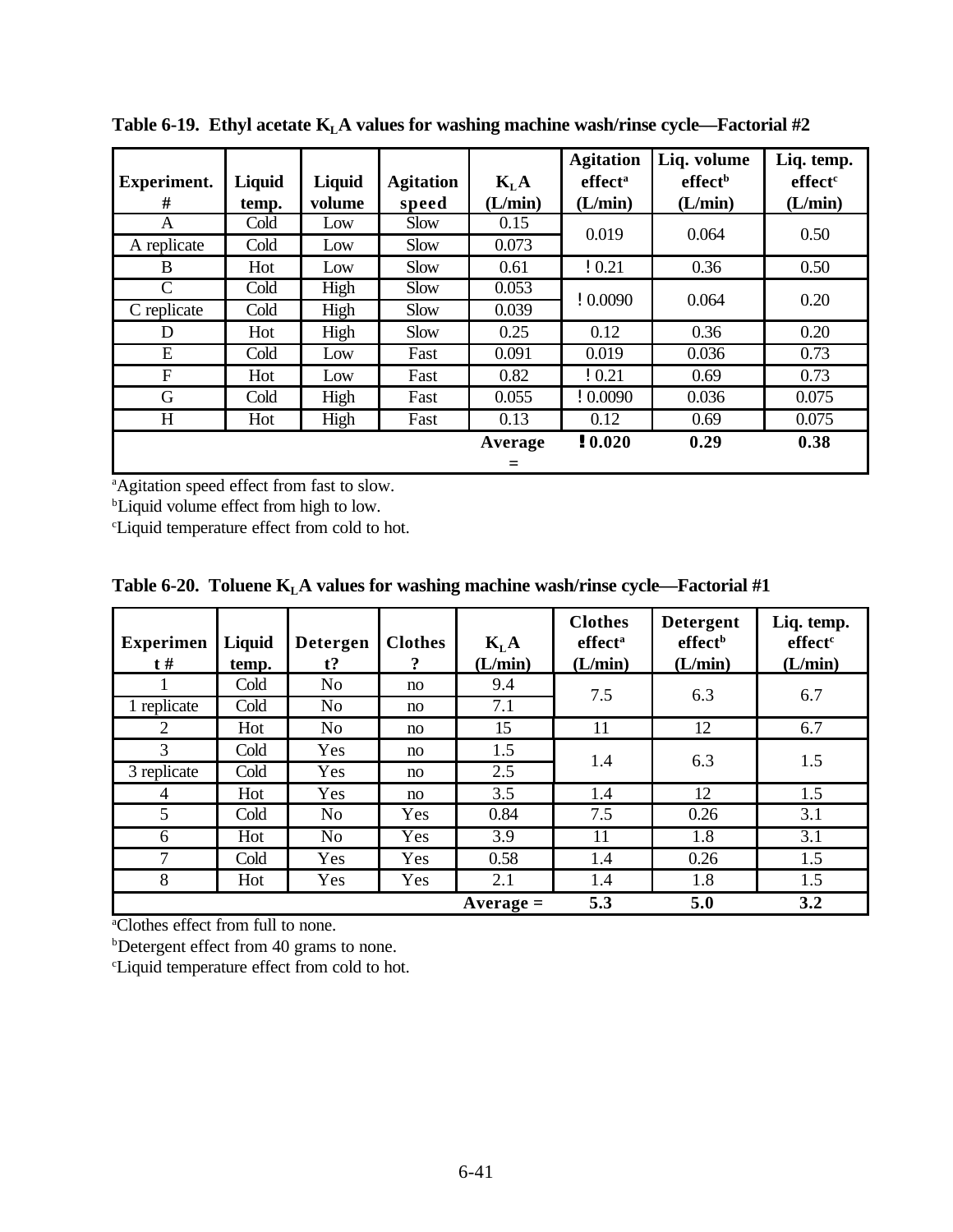| <b>Experimen</b><br>$t \#$ | Liquid<br>temp. | Liquid<br>volume | <b>Agitation</b><br>speed | K <sub>L</sub> A<br>(L/min) | <b>Agitation</b><br>effect <sup>a</sup><br>(L/min) | Liq. volume<br>effect <sup>b</sup><br>(L/min) | Liq. temp.<br>effect <sup>c</sup><br>(L/min) |
|----------------------------|-----------------|------------------|---------------------------|-----------------------------|----------------------------------------------------|-----------------------------------------------|----------------------------------------------|
| A                          | Cold            | Low              | Slow                      | 9.4                         | 12.7                                               | 5.5                                           | 6.7                                          |
| A replicate                | Cold            | Low              | Slow                      | 7.1                         |                                                    |                                               |                                              |
| B                          | Hot             | Low              | Slow                      | 15                          | $\frac{1}{23}$                                     | 12                                            | 6.7                                          |
| $\mathsf{C}$               | Cold            | High             | Slow                      | 2.7                         | 1.3                                                | 5.5                                           | 0.50                                         |
| C replicate                | Cold            | High             | Slow                      | 2.9                         |                                                    |                                               |                                              |
| D                          | Hot             | High             | Slow                      | 3.3                         | 1.8                                                | 12                                            | 0.50                                         |
| E                          | Cold            | Low              | Fast                      | 11                          | 12.7                                               | 9.5                                           | 27                                           |
| $\boldsymbol{F}$           | Hot             | Low              | Fast                      | 38                          | $\frac{1}{23}$                                     | 37                                            | 27                                           |
| G                          | Cold            | High             | Fast                      | 1.5                         | 1.3                                                | 9.5                                           | $\theta$                                     |
| H                          | Hot             | High             | Fast                      | 1.5                         | 1.8                                                | 37                                            | $\Omega$                                     |
|                            |                 |                  |                           | Average                     | 15.7                                               | 16                                            | 8.6                                          |
|                            |                 |                  |                           | $=$                         |                                                    |                                               |                                              |

**Table 6-21. Toluene KLA values for washing machine wash/rinse cycle—Factorial #2**

<sup>b</sup>Liquid volume effect from high to low.

<sup>c</sup>Liquid temperature effect from cold to hot.

| <b>Experiment</b><br># | Liquid<br>temp. | <b>Detergen</b><br>$t$ ? | <b>Clothes</b><br>? | $K_{L}A$<br>(L/min) | <b>Clothes</b><br>effect <sup>a</sup><br>(L/min) | <b>Detergent</b><br>effect <sup>b</sup><br>(L/min) | Liq. temp.<br>effect <sup>c</sup><br>(L/min) |
|------------------------|-----------------|--------------------------|---------------------|---------------------|--------------------------------------------------|----------------------------------------------------|----------------------------------------------|
|                        | Cold            | N <sub>o</sub>           | no                  | 10                  | 8.0                                              | 6.7                                                | 7.9                                          |
| 1 replicate            | Cold            | N <sub>o</sub>           | no                  | 8.1                 |                                                  |                                                    |                                              |
| 2                      | Hot             | N <sub>o</sub>           | no                  | 17                  | 13                                               | 13                                                 | 7.9                                          |
| 3                      | Cold            | Yes                      | no                  | 2.2                 | 1.5                                              | 6.7                                                | 1.9                                          |
| 3 replicate            | Cold            | Yes                      | no                  | 2.6                 |                                                  |                                                    |                                              |
| $\overline{4}$         | Hot             | Yes                      | no                  | 4.3                 | 2.1                                              | 13                                                 | 1.9                                          |
| 5                      | Cold            | N <sub>o</sub>           | Yes                 | 1.1                 | 8.0                                              | 0.17                                               | 2.9                                          |
| 6                      | Hot             | N <sub>o</sub>           | Yes                 | 4.0                 | 13                                               | 1.8                                                | 2.9                                          |
| 7                      | Cold            | Yes                      | Yes                 | 0.93                | 1.5                                              | 0.17                                               | 1.3                                          |
| 8                      | Hot             | Yes                      | Yes                 | 2.2                 | 2.1                                              | 1.8                                                | 1.3                                          |
|                        |                 |                          |                     | $Average =$         | 6.1                                              | 5.3                                                | 3.5                                          |

**Table 6-22. Ethylbenzene KLA values for washing machine wash/rinse cycle—Factorial #1**

<sup>a</sup>Clothes effect from full to none.

**b**Detergent effect from 40 grams to none.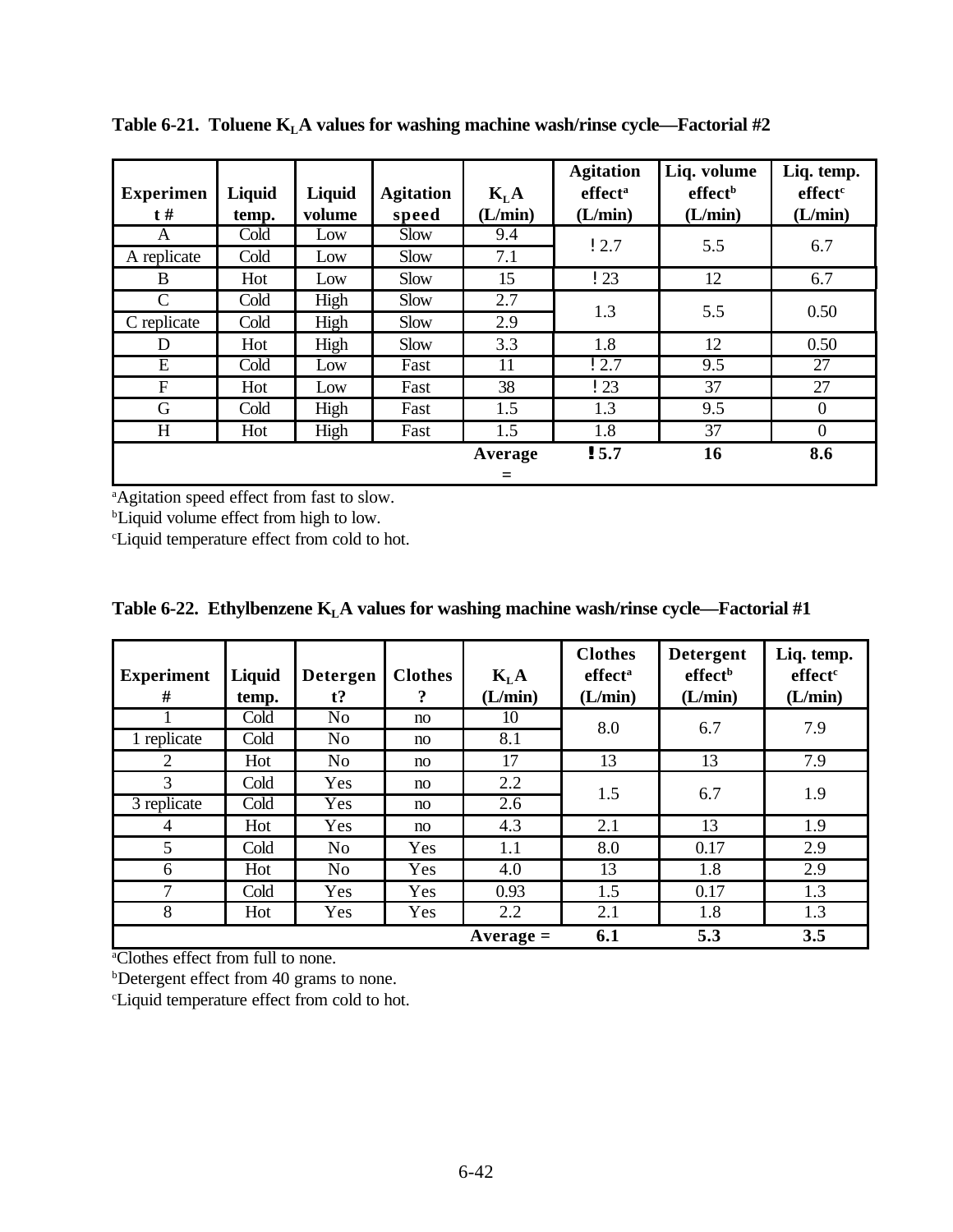| <b>Experiment</b><br># | Liquid<br>temp. | Liquid<br>volume | <b>Agitatio</b><br>$\mathbf n$<br>speed | $K_{L}A$<br>(L/min) | <b>Agitation</b><br>effect <sup>a</sup><br>(L/min) | Liq. volume<br>effect <sup>b</sup><br>(L/min) | Liq. temp.<br>effect <sup>c</sup><br>(L/min) |
|------------------------|-----------------|------------------|-----------------------------------------|---------------------|----------------------------------------------------|-----------------------------------------------|----------------------------------------------|
| A                      | Cold            | Low              | Slow                                    | 10                  | 12.9                                               | 6.0                                           | 7.9                                          |
| A replicate            | Cold            | Low              | Slow                                    | 8.1                 |                                                    |                                               |                                              |
| B                      | Hot             | Low              | Slow                                    | 17                  | ! 21                                               | 14                                            | 7.9                                          |
| C                      | Cold            | High             | Slow                                    | 3.0                 | 1.6                                                | 6.0                                           | !0.20                                        |
| C replicate            | Cold            | High             | Slow                                    | 3.2                 |                                                    |                                               |                                              |
| D                      | Hot             | High             | Slow                                    | 2.9                 | 1.2                                                | 14                                            | !0.20                                        |
| E                      | Cold            | Low              | Fast                                    | 12                  | 12.9                                               | 11                                            | 26                                           |
| $\overline{F}$         | Hot             | Low              | Fast                                    | 38                  | ! 21                                               | 36                                            | 26                                           |
| G                      | Cold            | High             | Fast                                    | 1.5                 | 1.6                                                | 11                                            | 0.20                                         |
| H                      | Hot             | High             | Fast                                    | 1.7                 | 1.2                                                | 36                                            | 0.20                                         |
|                        |                 |                  |                                         | Average<br>$=$      | ! 5.3                                              | 17                                            | 8.5                                          |

**Table 6-23. Ethylbenzene KLA values for washing machine wash/rinse cycle—Factorial #2**

<sup>b</sup>Liquid volume effect from high to low.

<sup>c</sup>Liquid temperature effect from cold to hot.

| Table 6-24. Cyclohexane $KLA$ values for washing machine wash/rinse cycle—Factorial #1 |  |  |
|----------------------------------------------------------------------------------------|--|--|
|                                                                                        |  |  |

| <b>Experimen</b><br># | Liquid<br>Temp. | <b>Detergen</b><br>$t$ ? | <b>Clothes</b><br>? | $K_{L}A$<br>(L/min) | <b>Clothes</b><br>effect <sup>a</sup><br>(L/min) | <b>Detergent</b><br>effect <sup>b</sup><br>(L/min) | Liq. temp.<br>effect <sup>c</sup><br>(L/min) |
|-----------------------|-----------------|--------------------------|---------------------|---------------------|--------------------------------------------------|----------------------------------------------------|----------------------------------------------|
|                       | Cold            | N <sub>o</sub>           | N <sub>o</sub>      | 24                  |                                                  |                                                    |                                              |
| 1 replicate           | Cold            | N <sub>o</sub>           | N <sub>o</sub>      | 23                  | 21                                               | 15                                                 | 22                                           |
| 2                     | Hot             | No                       | N <sub>o</sub>      | 46                  | 39                                               | 22                                                 | 22                                           |
| 3                     | Cold            | Yes                      | N <sub>o</sub>      | 9.4                 |                                                  |                                                    |                                              |
| 3 replicate           | Cold            | Yes                      | N <sub>o</sub>      | 9.2                 | 5.7                                              | 15                                                 | 15                                           |
| $\overline{4}$        | Hot             | Yes                      | N <sub>o</sub>      | 24                  | 18                                               | 22                                                 | 15                                           |
| 5                     | Cold            | N <sub>o</sub>           | Yes                 | 2.9                 | 21                                               | 10.7                                               | $\overline{3.9}$                             |
| 6                     | Hot             | N <sub>o</sub>           | Yes                 | 6.8                 | 39                                               | 0.8                                                | $\overline{3.9}$                             |
| 7                     | Cold            | Yes                      | Yes                 | 3.6                 | 5.7                                              | 10.7                                               | 2.4                                          |
| 8                     | Hot             | Yes                      | Yes                 | 6.0                 | 21                                               | 0.8                                                | 2.4                                          |
|                       |                 |                          |                     | Average             | 21                                               | 9.2                                                | 11                                           |
|                       |                 |                          |                     | $=$                 |                                                  |                                                    |                                              |

<sup>a</sup>Clothes effect from full to none.

**b**Detergent effect from 40 grams to none.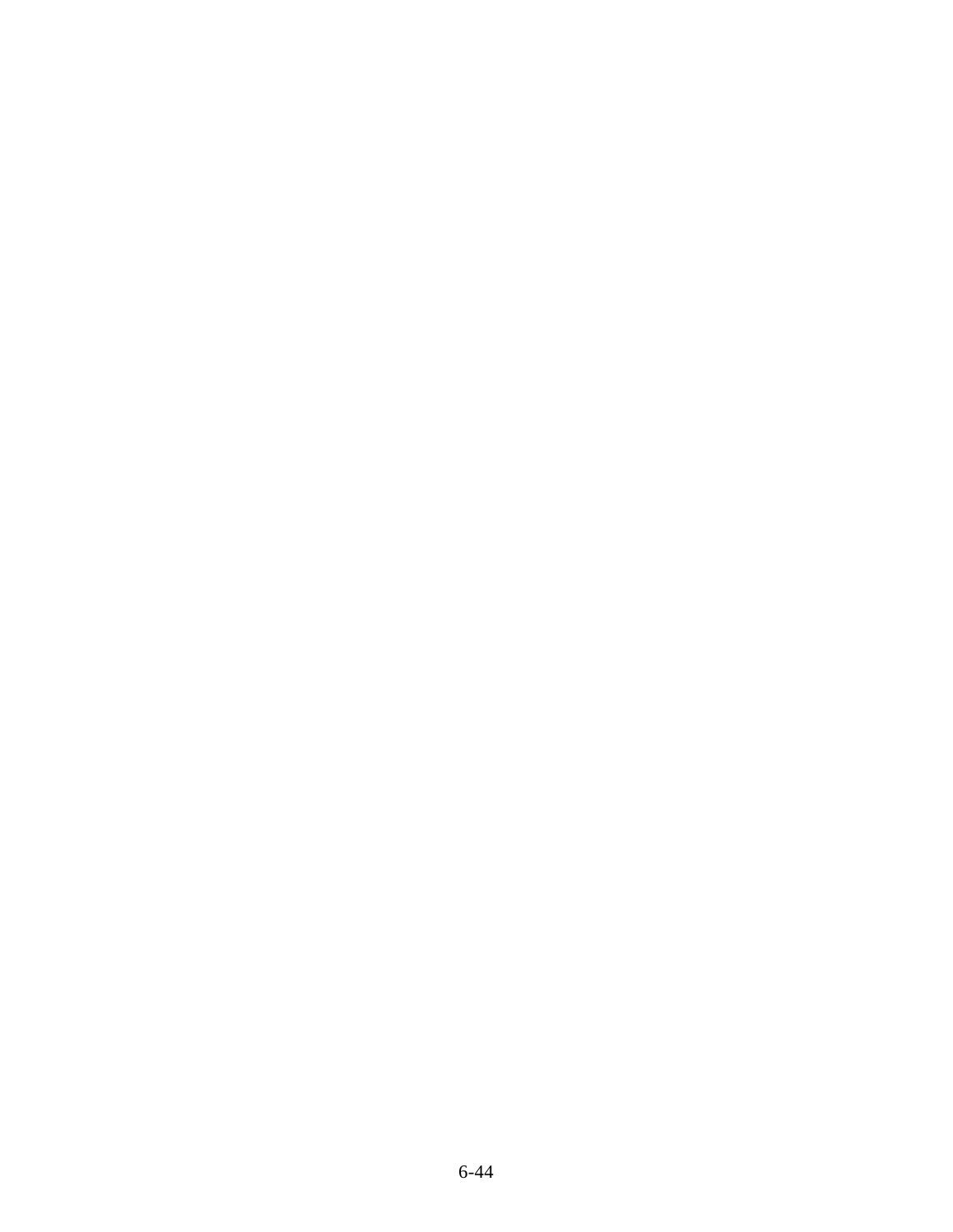| <b>Experimen</b><br>$t \#$ | Liquid<br>temp. | Liquid<br>volume | <b>Agitation</b><br>speed | K <sub>L</sub> A<br>(L/min) | <b>Agitation</b><br>effect <sup>a</sup><br>(L/min) | Liq. volume<br>effect <sup>b</sup><br>(L/min) | Liq. temp.<br>effect <sup>c</sup><br>(L/min) |
|----------------------------|-----------------|------------------|---------------------------|-----------------------------|----------------------------------------------------|-----------------------------------------------|----------------------------------------------|
| A                          | Cold            | Low              | Slow                      | 24                          | 128                                                | 20                                            | 22                                           |
| A replicate                | Cold            | Low              | Slow                      | 23                          |                                                    |                                               |                                              |
| B                          | Hot             | Low              | Slow                      | 46                          | $\frac{1}{48}$                                     | 42                                            | 22                                           |
| C                          | Cold            | High             | Slow                      | 3.4                         |                                                    | 20                                            | 0.2                                          |
| C replicate                | Cold            | High             | Slow                      | 5.2                         | 1.4                                                |                                               |                                              |
| D                          | Hot             | High             | Slow                      | 4.5                         | !1.4                                               | 42                                            | 0.2                                          |
| E                          | Cold            | Low              | Fast                      | 52                          | ! 28                                               | 49                                            | 42                                           |
| F                          | Hot             | Low              | Fast                      | 94                          | ! 48                                               | 88                                            | 42                                           |
| G                          | Cold            | High             | Fast                      | 2.9                         | 1.4                                                | 49                                            | 3.0                                          |
| H                          | Hot             | High             | Fast                      | 5.9                         | !1.4                                               | 88                                            | 3.0                                          |
|                            |                 |                  |                           | Average                     | ! 19                                               | 50                                            | 17                                           |
|                            |                 |                  |                           | Ξ                           |                                                    |                                               |                                              |

**Table 6-25. Cyclohexane KLA values for washing machine wash/rinse cycle—Factorial #2**

<sup>b</sup>Liquid volume effect from high to low.

<sup>c</sup>Liquid temperature effect from cold to hot.

The second largest main effect on acetone  $K<sub>L</sub>A$  values was use of detergent, with a value of 0.087 L/minute. Regrouping experiments according to water temperature and detergent use resulted in the following average  $K<sub>L</sub>A$  values: 0.039 L/minute for cold water and no detergent, 0.20 L/minute for hot water and no detergent, 0.0090 L/minute for cold water and detergent, and 0.052 L/minute for hot water and detergent. As shown by these average values, operating conditions influence the appropriate selection of  $K<sub>L</sub>A$ .

The highest main variable effect for the second factorial group was 0.18 L/minute, again for liquid temperature. Grouping acetone results according to this main effect resulted in an average value of KLA of 0.035 L/minute for cold water experiments and 0.21 L/minute for hot water experiments. The dominance of liquid temperature effects on acetone  $K<sub>L</sub>A$  values for both factorial groups illustrates the importance of this factor.

Values of  $K<sub>L</sub>$  A for replicate experiments were also compared. For experiments 1(A) and 1(A) replicate, the relative difference in  $K<sub>L</sub>A$  values was 97%. For Experiments 3 and 3 replicate, the relative difference in values of  $K<sub>L</sub>A$  was 27%. Finally for Experiments C and C replicate, the relative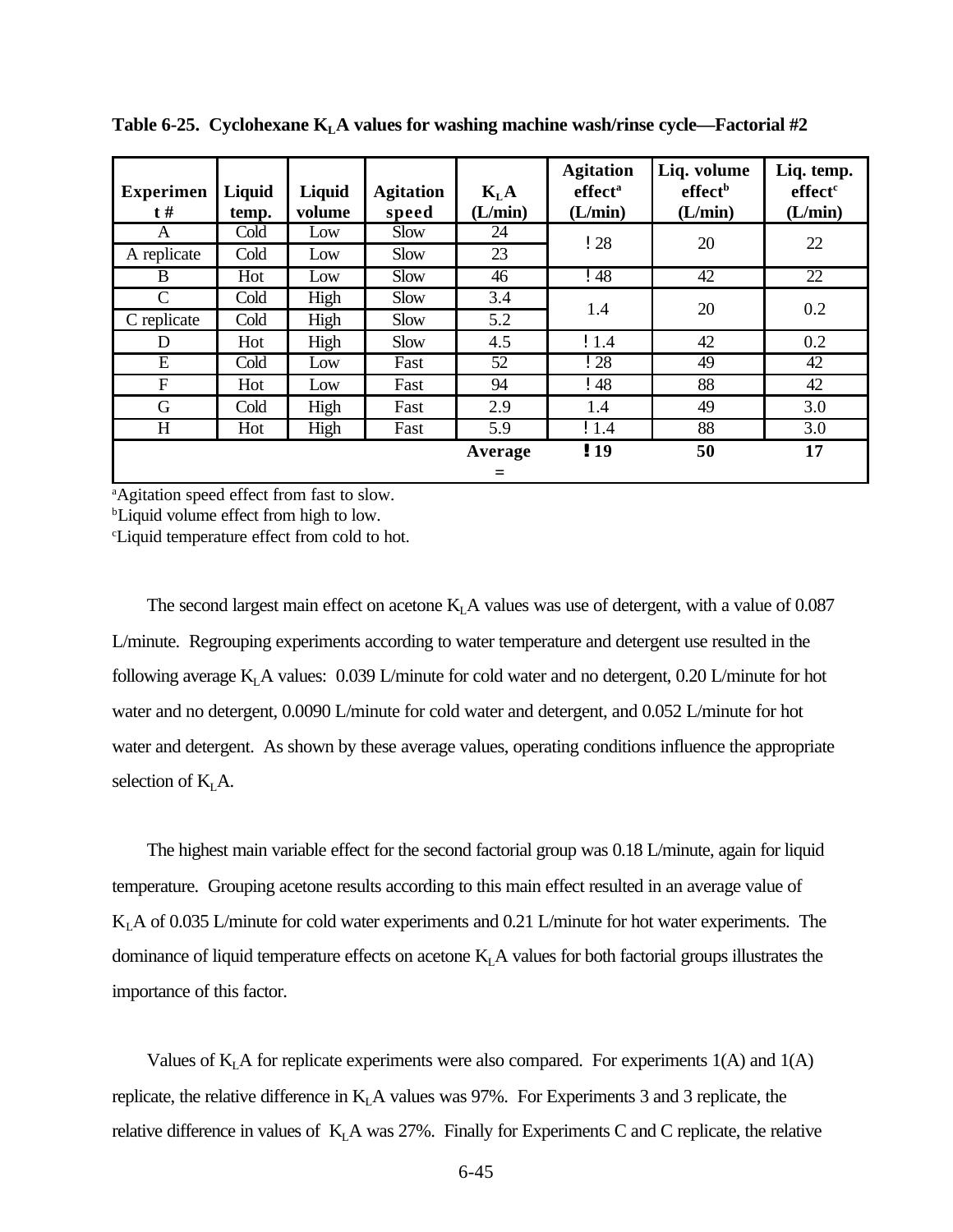difference in values of  $K<sub>L</sub>A$  was 18%. For wash/rinse cycles, acetone had relatively low values of  $K<sub>L</sub>A$ , which resulted in larger relative differences. For example, acetone's  $K<sub>L</sub>A$  values for Experiments 1 (A) and 1 (A) replicate differed by only 0.0445 L/minute, which resulted in a 97% relative difference.

Measured and predicted liquid-phase and gas-phase concentrations for Experiment 6 are presented in Figure 6-6, and are representative of other experiments. The operating conditions used in Experiment 6 were hot water, low water volume, slow agitation speed, clothes, and rinse cycle (no detergent present). As described in Section 6.2.3.3, values of  $K<sub>L</sub>A$  for acetone were determined by fitting the gas-phase predicted concentrations to the measured gas-phase data for points collected after 180 seconds into the experiment. As shown in Figure 6-6, the experimental time of 180 seconds was set to time 0, and the remaining data were also shifted by 180 seconds. The best-fit value of  $K<sub>L</sub>A$  for acetone for this experiment was 0.099 L/minute. The corresponding hot water wash cycle K<sub>L</sub>A was 0.082 L/minute. When cold water was used, the associated wash and rinse cycle values of  $K<sub>L</sub>A$  were 0.0075 L/minute and 0.024 L/minute, Respectively.

At 180 seconds into each experiment (zero in Figure 6-6), the liquid-phase concentration of acetone was observed to slowly decrease because of the relatively low value of  $K<sub>L</sub>A$ . Figure 6-7



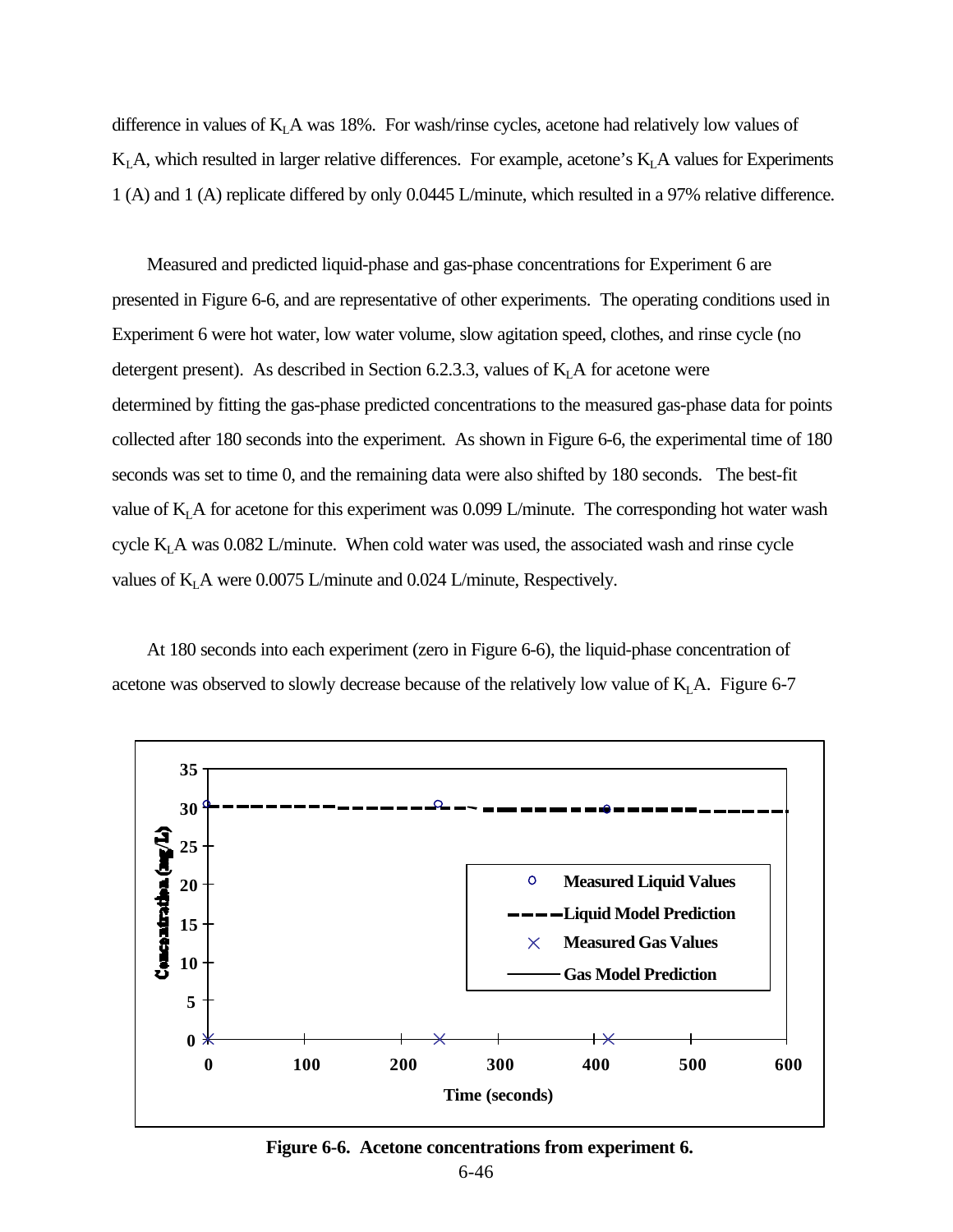shows a magnification of the y-axis in Figure 6-6 to illustrate the general decrease in the gas-phase concentration of acetone during the experiment. The high ventilation rate for washing machines precluded an approach to chemical equilibrium for all tracers, including acetone. *Values of KLA for ethyl acetate* ranged from 0.039 to 0.82 L/minute for factorial group #2, as shown in Table 6-19. Again, the detergent effect on ethyl acetate's elution from the GC negated the use of factorial #1 experiments in the data analysis. The highest value of  $K<sub>L</sub>A$  was for the experimental conditions of hot water, low water volume, no clothes or detergent present, and fast agitation. As with acetone, the largest main effect was liquid temperature with a value of 0.38 L/minute. The average cold water value of  $K<sub>L</sub>A$  for ethyl acetate was 0.077 L/minute, and the average hot water value was 0.45 L/minute. Based on the factorial analysis, values of  $K<sub>L</sub>A$  for ethyl acetate tended to increase with increasing temperature and agitation speed, and decrease with higher water volumes.

Replicate values of  $K<sub>L</sub>A$  for ethyl acetate had a relative difference of 69% for Experiments A and A replicate, and 30% for Experiments C and C replicate. Again, the relatively small values of  $K<sub>L</sub>A$  led to larger relative differences than generally observed for toluene, ethylbenzene, and cyclohexane.



As shown in Tables 6-20 and 6-21, *values of KLA for toluene* ranged from 0.58 to 38 L/minute, a range covering two orders of magnitude. Similar to the acetone and ethyl acetate experiments, the

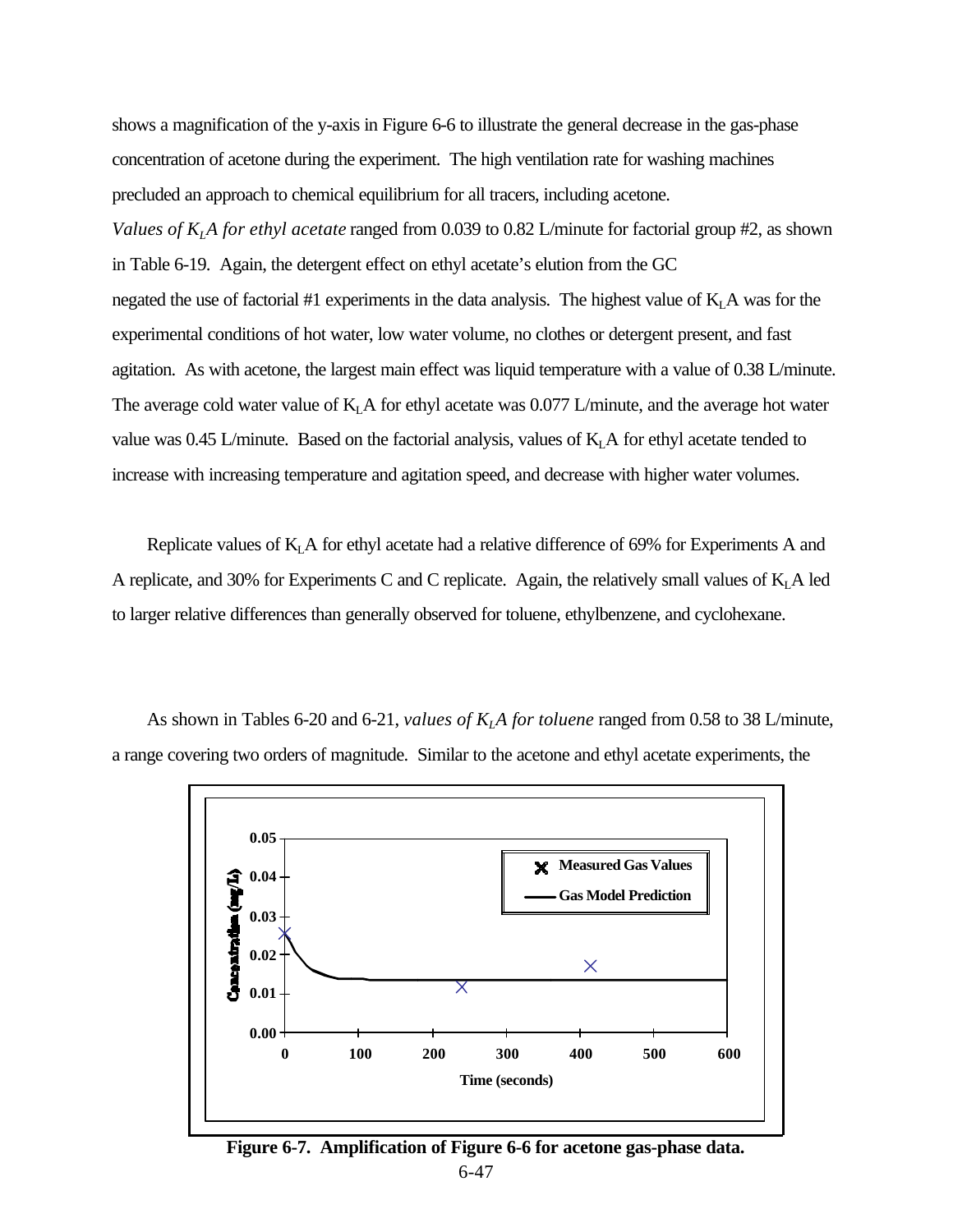operating conditions of hot water, low water volume, no detergent or clothes, and fast agitation resulted in the highest value of  $K<sub>L</sub>A$ . Unlike acetone and ethyl acetate, the largest main effect for toluene associated with factorial #1 was presence of clothes, with a value of 5.3 L/minute. Detergent's main effect was similar to the clothes effect at 5.0 L/minute. As with stripping efficiency, both of these factors appeared to decrease values of  $K<sub>L</sub>A$  for toluene.

Grouping values of  $K<sub>L</sub>A$  for toluene according to use of detergent and clothes in the experiment resulted in the following averages: 11 L/minute for no clothes or detergent present, 2.5 L/minute for only detergent present, 2.4 L/minute for only clothes present, and 1.3 L/minute for both clothes and detergent present. Individually, detergent and clothes had a similar effect on values of  $K<sub>L</sub>A$  for toluene. These effects appeared to be compounded when both were present in the machine to lower  $K<sub>L</sub>A$ .

For factorial #2, the liquid volume main effect (16 L/minute) was approximately three times as high as the main effect associated with agitation speed (&5.7 L/minute), and approximately two times as high as the main effect associated with liquid temperature (8.6 L/minute). The average value of  $K<sub>L</sub>A$  was 2.4 L/minute for a high water volume as opposed 16 L/minute for a low liquid volume.

Values of  $K<sub>L</sub>$  A for replicate experiments were also compared. For experiments 1(A) and 1(A) replicate, the relative difference in values of  $K<sub>L</sub>A$  was 28%. For Experiments 3 and 3 replicate, the relative difference in values of  $K<sub>L</sub>A$  was 50%. Finally, for Experiments C and C replicate, the relative difference in values of  $K<sub>L</sub>A$  was 7.1%.

Toluene results for Experiment 6 are presented in Figure 6-8. Toluene  $K<sub>L</sub>A$  values were determined by fitting the predicted liquid concentrations to the measured liquid-phase concentrations. The best-fit  $K<sub>L</sub>A$  value for this experiment was 3.9 L/minute. The y-axis in Figure 6-8 is magnified to illustrate the general decrease in toluene gas-phase concentration after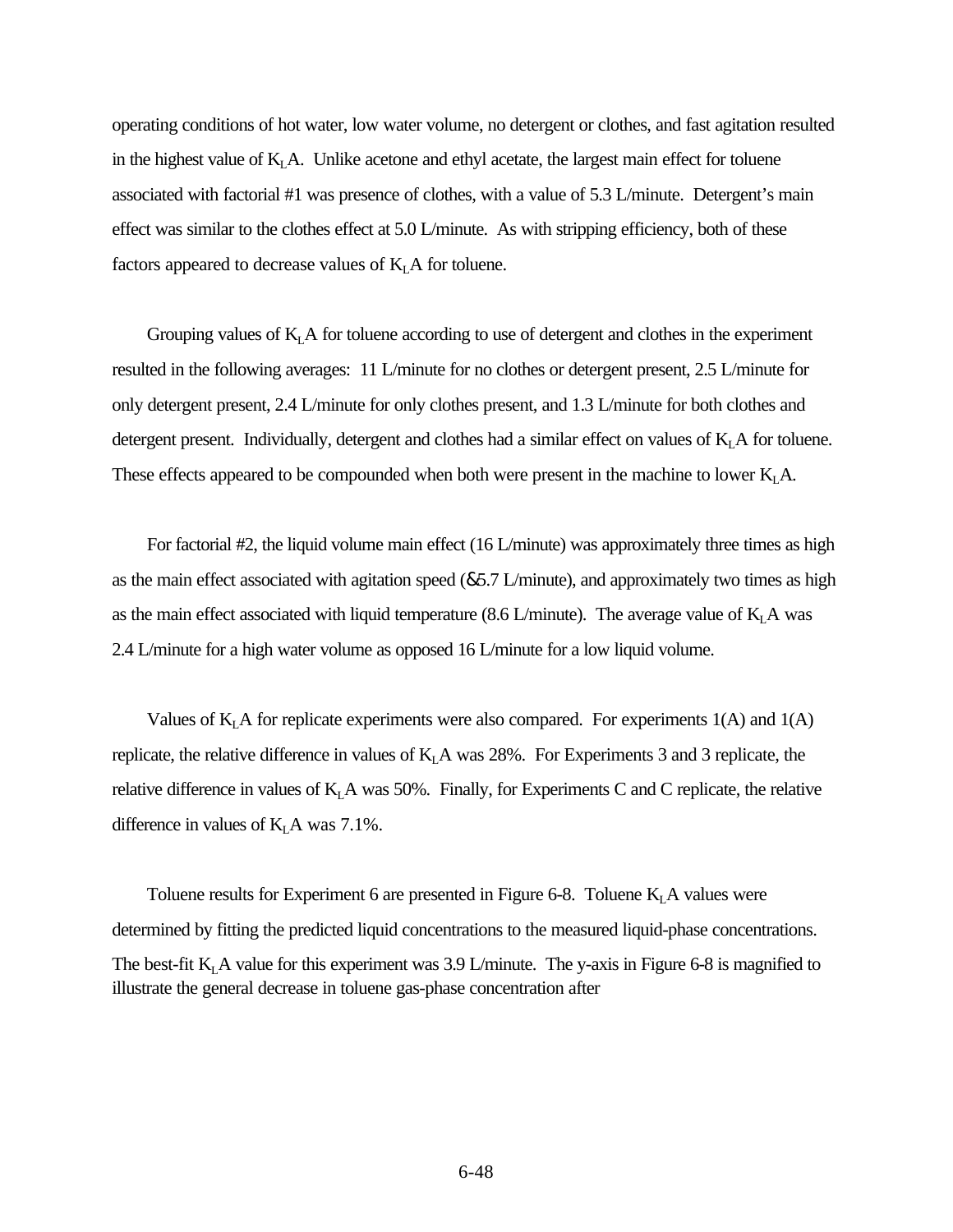

**Figure 6-8. Toluene concentrations for Experiment 6.**

the initial 180 seconds of the experiment. Like other chemicals, the general shape of the gas-phase curve for the entire experiment included an increase in gas-phase concentration to a peak, followed by a decrease in gas-phase concentration as shown in Figure 6-9.



**Figure 6-9. Magnification of Figure 6-8 to illustrate toluene's gas-phase concentration over time.**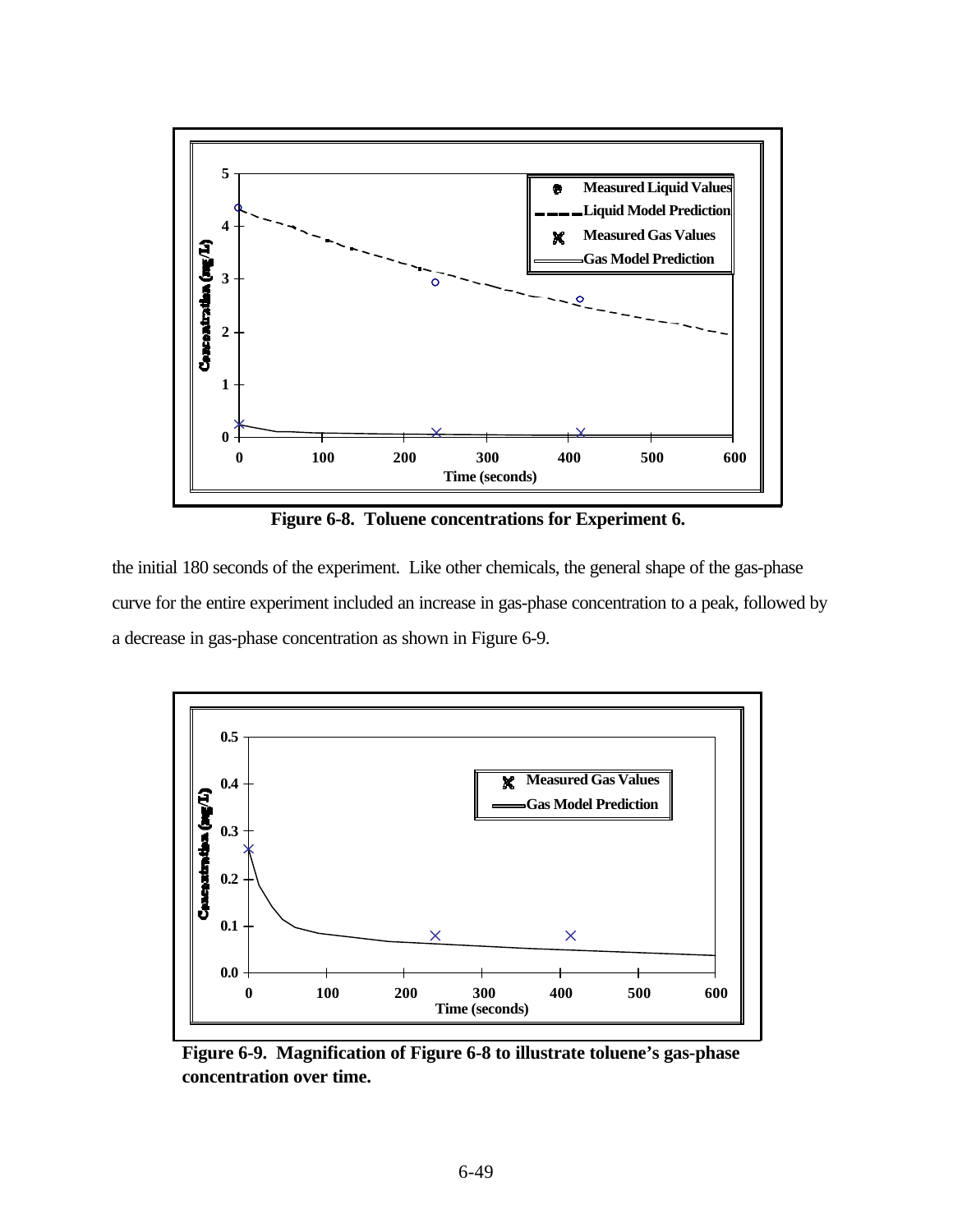*Values of KLA for ethylbenzene* ranged from 0.93 to 38 L/minute for both factorial groups (see Tables 6-22 and 6-23). Again, this range is similar in magnitude to that of toluene, despite some difference in Henry's law constant at higher temperatures. Ethylbenzene also had main effects similar to those calculated for toluene. Based on these main effects, the average ethylbenzene  $K<sub>L</sub>A$  value for experiments using no detergent or clothes was 12 L/minute. When detergent or clothes were added to the machine, the average values of  $K<sub>L</sub>A$  were 3.0 L/minute and 2.6 L/minute, respectively. Finally, when both clothes and detergent were added to the machine together, the average value of  $K<sub>L</sub>A$  was 1.6 L/minute.

Values of  $K<sub>L</sub>A$  for ethylbenzene in the second factorial group were most dependent on liquid volume. An average  $K<sub>L</sub>A$  for ethylbenzene during high water volume experiments was 2.5 L/minute, and an average low water volume  $K<sub>L</sub>A$  for ethylbenzene was 17 L/minute, a difference of a factor of 7.

Comparing results for replicate experiments yielded the following relative differences in values of  $K<sub>L</sub>A$  for ethylbenzene: 21% for Experiments 1(A) and 1(A) replicate, 17% for Experiments 3 and 3 replicate, and 6.5% for Experiments C and C replicate.

Ethylbenzene data for Experiment 6 are plotted in Figure 6-10. Liquid-phase and gas-phase curves have the same shape as those for toluene. The ethylbenzene  $K<sub>L</sub>A$  value for this plot was 4.0 L/minute.

Finally, values of  $K<sub>L</sub> A$  for cyclohexane ranged from 2.9 L/minute to 94 L/minute for both factorial groups listed in Tables 6-24 and 6-25. Cyclohexane has a relatively high Henry's law constant compared with other tracers, which led to consistently higher values of  $K<sub>L</sub>A$ . For these experiments, there appeared to be significant gas-phase resistance to mass transfer evident by the wide range of results between tracers.

The greatest main effect for cyclohexane based on factorial #1 was the presence of clothes. The main effect value of 21 L/minute for clothes was twice as high as the main effect associated with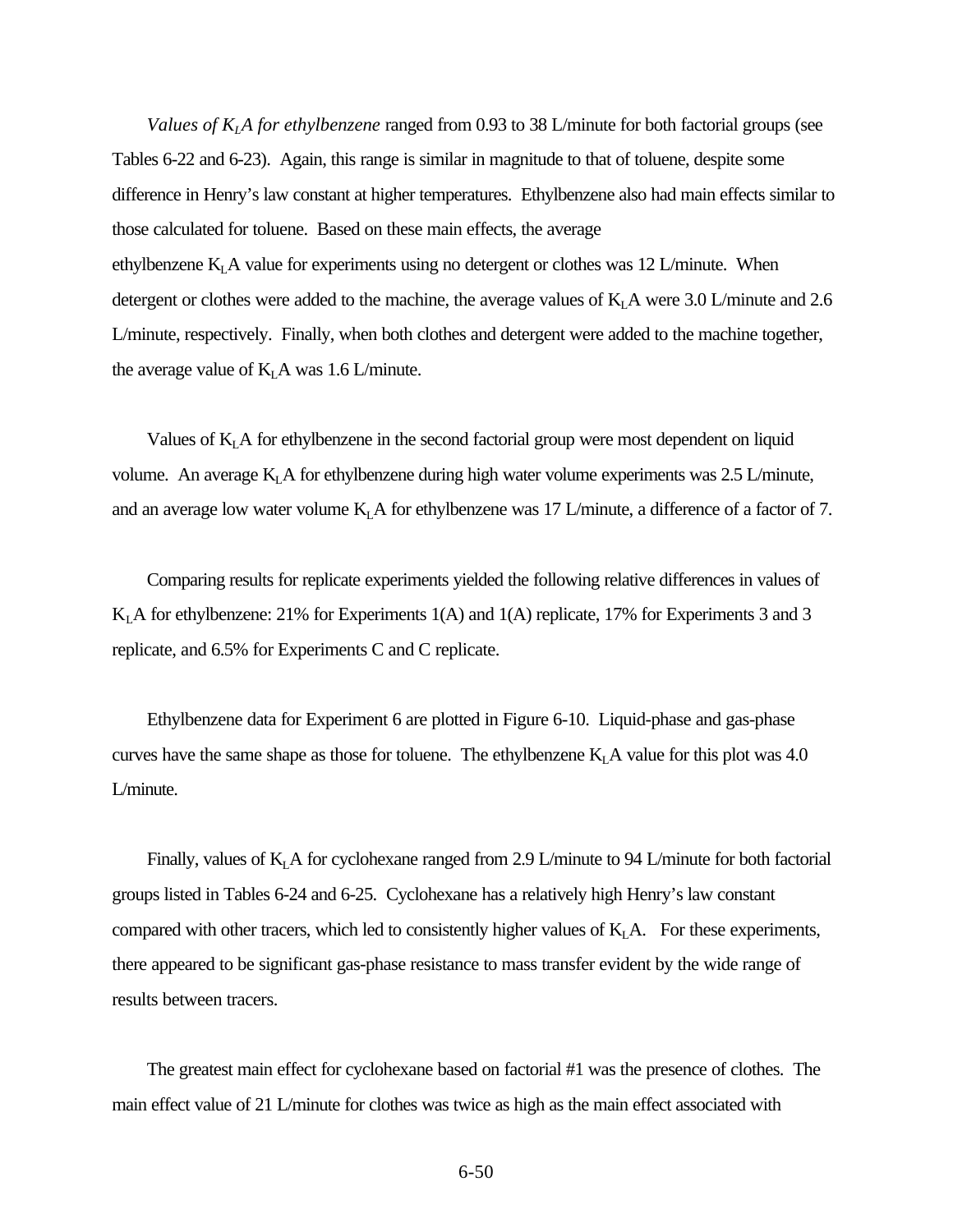

detergent or water temperature. For the second factorial, the largest main effect was again water volume. Average values of  $K<sub>L</sub>A$  for low water volume and high water volume were 48 L/minute and 4.4 L/minute, respectively, a difference of a factor of 10 between averages.

 Comparing results for replicate experiments yielded the following relative differences in values of  $K<sub>L</sub>A$  for cyclohexane: 4.3% for Experiments 1(A) and 1(A) replicate, 2.2% for Experiments 3 and 3 replicate, and 42% for Experiments C and C replicate.

Cyclohexane experimental data are plotted in Figure 6-11 for Experiment 6. The liquid-phase curve shown in Figure 6-11 has a steeper slope than observed for toluene and ethylbenzene. The value of  $K<sub>L</sub>A$  for this experiment was 6.8 L/minute for cyclohexane. The gas-phase curve followed the same shape as for the other tracers.

# **6.2.4.4.** *Liquid- and Gas-Phase Mass Transfer Coefficients*

To apply the reported values of  $K<sub>L</sub>A$  to other chemicals, it is necessary to separate  $K<sub>L</sub>A$  into liquid- and gas-phase values (i.e.,  $k_1A$ , and  $k_gA$ ), and to determine  $k_g/k_1$  for each experiment. For this system, values of  $k_g/k_l$  should not vary significantly between volatile chemicals. Values of  $k_iA$  and  $k_gA$ for each chemical tracer are listed in Tables 6-26 and 6-27. A single value of  $k_g/k_l$  is presented based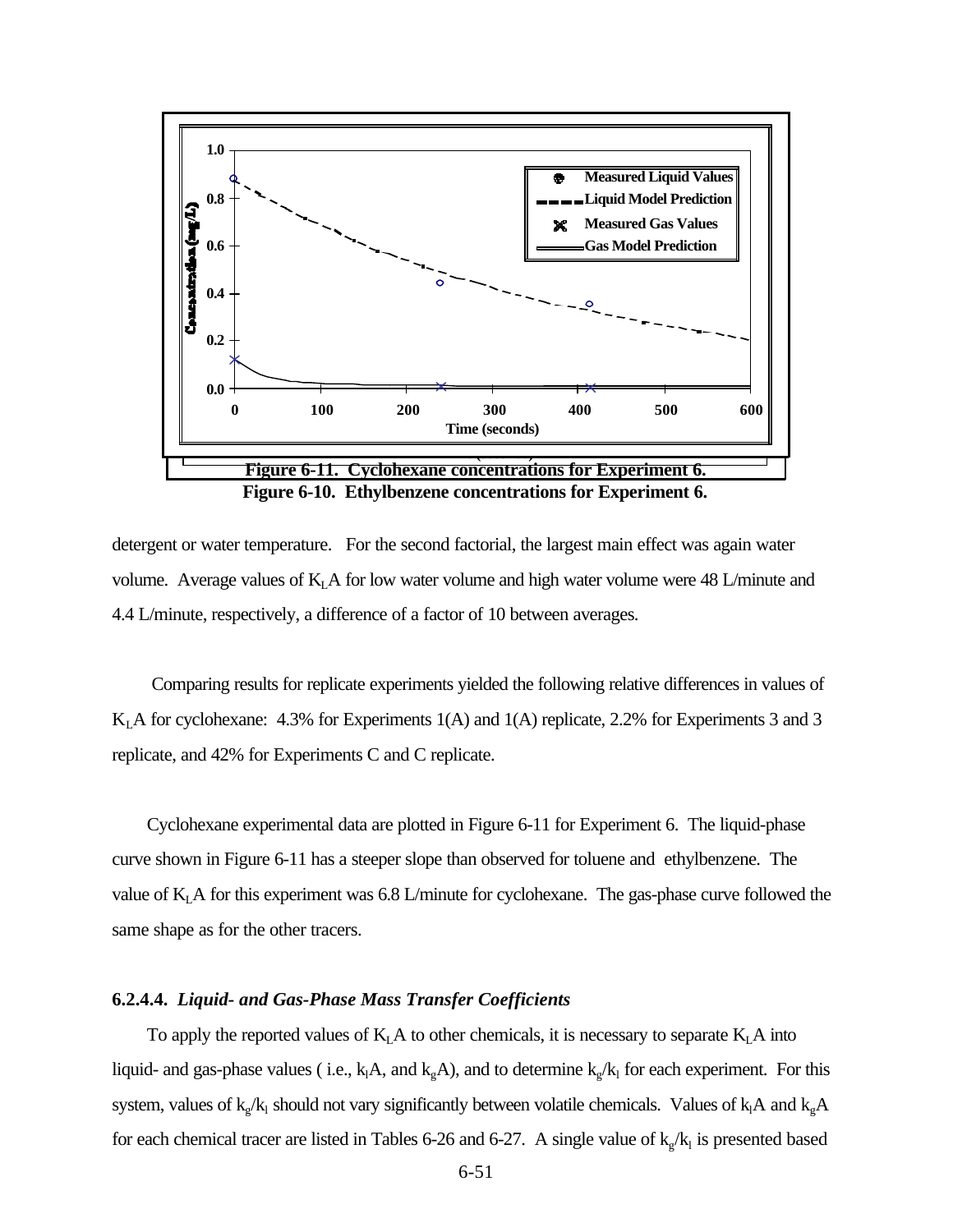on all chemical tracer experimental values of  $K<sub>L</sub>A$  and physicochemical properties, as described in Section 3.6.3.

The impact of operating conditions on  $k_1A$  and  $k_gA$  was investigated for both factorial groups as outlined in Section 3.7. For factorial group #1, the most significant factor affecting  $k_1A$  for all chemicals was presence of clothes. This result is similar to that of  $K<sub>L</sub>A$ , where the most significant factor was presence of clothes for all chemicals except acetone (most affected by temperature). The most significant factor affecting  $k<sub>g</sub>A$  for all chemicals was use of detergent. For factorial group #2, the most significant factor affecting  $k_1A$  and  $k_{g}A$  for all chemicals was water volume. These results for toluene, ethylbenzene, and cyclohexane are similar to those for  $K<sub>L</sub>A$ . The values of  $K<sub>L</sub>A$  for acetone and ethyl acetate were more significantly affected by temperature. As seen with the shower factorial analysis, there was typically less dependence on temperature for  $k_{g}A$  than for  $k_{1}A$ .

As shown in Tables 6-26 and 6-27, the ratio of  $k_g/k_l$  for washing machine wash/rinse cycles ranged from 0.13 to 8.6, with an average value of 2.2 for factorial group #1 and 2.4 for factorial group #2. These are relatively low values of  $k_g/k_l$  and are similar in magnitude to values reported by Hsieh et al. (1994) for diffused bubble aeration.

Liquid- and gas-phase mass transfer coefficients may also be used to determine the relative importance of liquid- and gas-phase resistances to mass transfer for specific chemicals and operating conditions. As shown in Equation 2.5, the overall resistance to mass transfer  $(1/K<sub>L</sub>A)$  may be written as the sum of liquid-phase resistance to mass transfer  $(1/k<sub>1</sub>A)$  and gas-phase resistance to mass transfer  $(1/k<sub>g</sub>A<sup>•</sup>H<sub>c</sub>)$ . These resistances are shown graphically in Figure 6-12 for each chemical (except ethyl acetate) in Experiment 6. The operating conditions for Experiment 6 included hot water, low water volume, clothes, no detergent, and slow agitation. As shown in Figure 6-12, resistance to mass transfer is predominantly gas-phase resistance dominated for acetone. In fact, the y-axis was adjusted for this plot, because acetone's overall resistance to mass transfer was much higher (9.8 minutes/L) than the other three chemicals. Although toluene and ethylbenzene had similar overall resistances to mass transfer for this experiment, their respective liquid- and gas-phase resistances to mass transfer were distributed differently. Gas-phase resistance to mass transfer was slightly greater than liquid-phase

6-52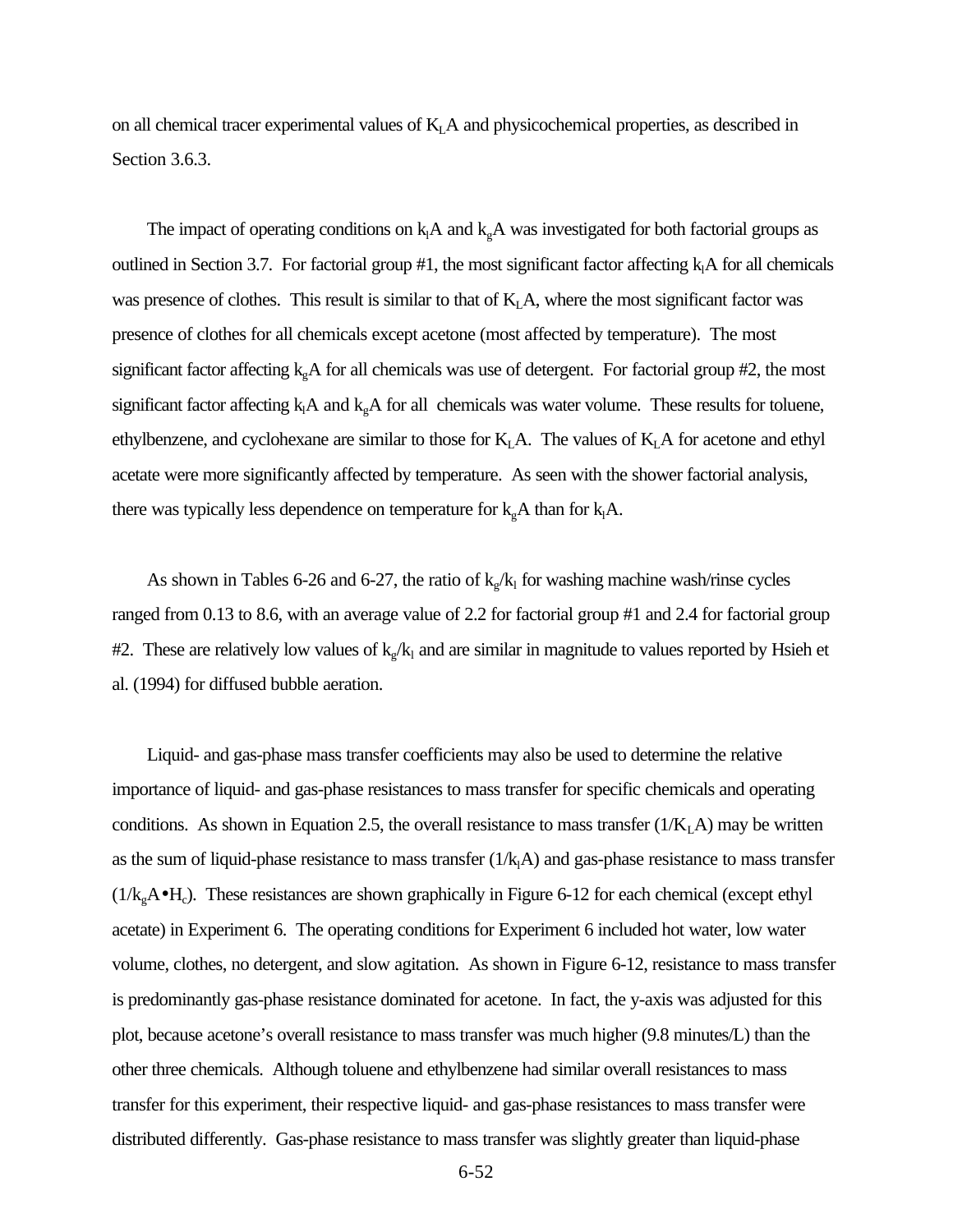resistance for toluene. With a higher Henry's law constant for this experiment, gas-phase resistance to mass transfer was smaller than liquid-phase resistance for ethylbenzene. Finally, gas-phase resistance to mass transfer was insignificant for cyclohexane.



**Figure 6-12. Liquid and gas-phase resistances to mass transfer for Experiment 6.**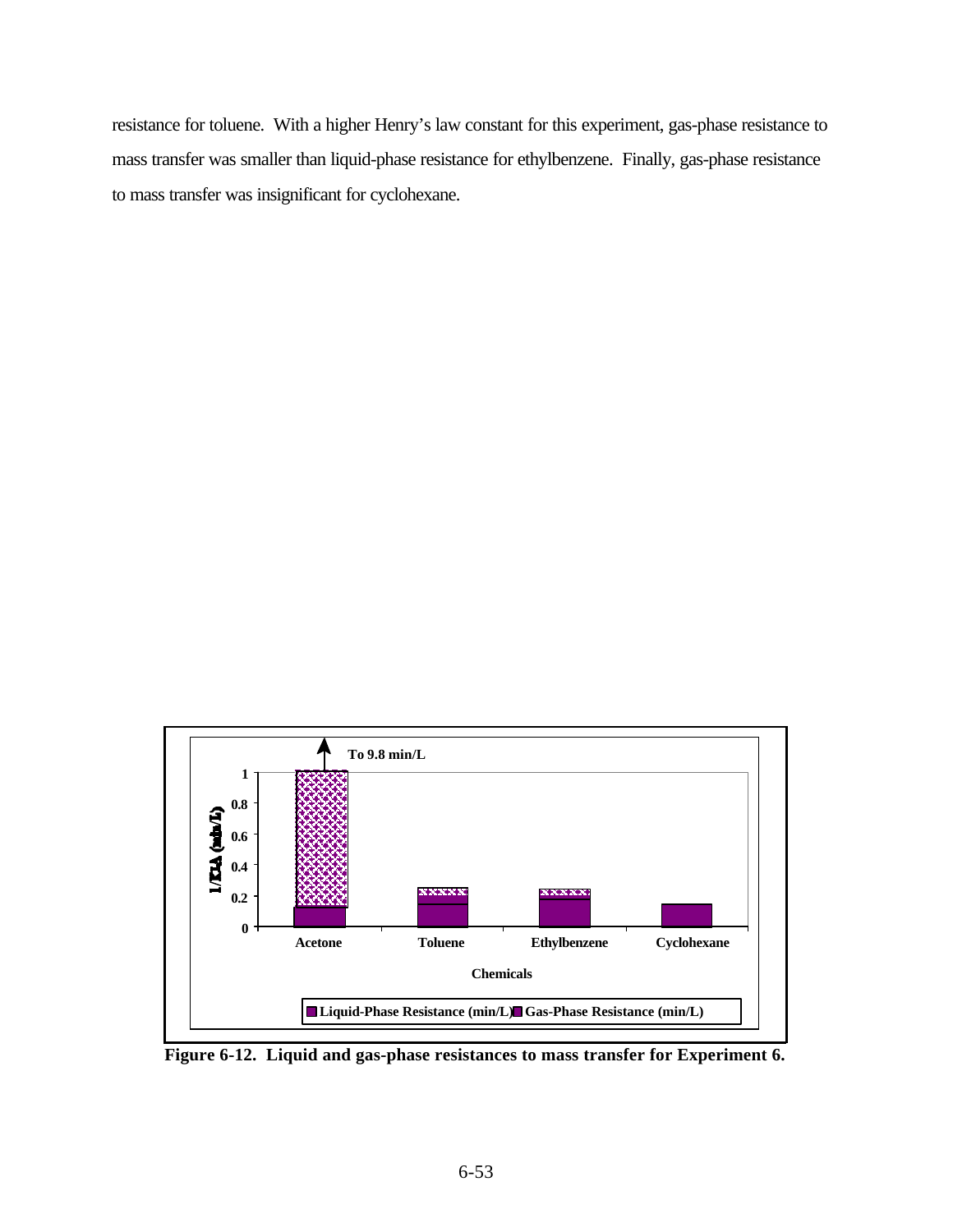#### **6.2.4.5.** *Mass Closure*

For washing machine wash/rinse cycle experiments, mass closure for each chemical was calculated using Equation 3.10 and based on liquid- and gas-phase measurements collected during the same period in which values of  $K<sub>L</sub>A$  were determined. Mass closure was reported in terms of the percentage of mass recovered based on initial total mass.

Values of mass closure for acetone ranged from 95% to 104%, with an average value of 99% for all 17 experiments. Percentages representing mass closure for ethyl acetate ranged from 98% to 114%, with an average value of 104% for applicable experiments (factorial #2 experiments). Mass closure values for toluene ranged from 65% to 135%, with an overall average of 89%. Ethylbenzene mass closure percentages ranged from 49% to 132%, with an overall average of 83%. Finally, cyclohexane had a mass closure range of 27% to 137%, with an average overall value of 72%.

As discussed in Section 4.4.4, mass closure for more volatile chemicals (toluene, ethylbenzene, and cyclohexane) may be affected by differences in liquid-phase calibration curves based on tracer bag ages. Again, the actual calibration slope does not affect determination of chemical stripping efficiencies or values of  $K<sub>L</sub>A$ . It does, however, affect determination of mass closure for each chemical because of the relation between gas- and liquid-phase mass. As shown in Section 4.4.4 for showers, improving the liquid-phase calibration curve resulted in as much as a 15% improvement for toluene mass closure values, a 30% improvement for ethylbenzene values, and 39% improvement for cyclohexane values.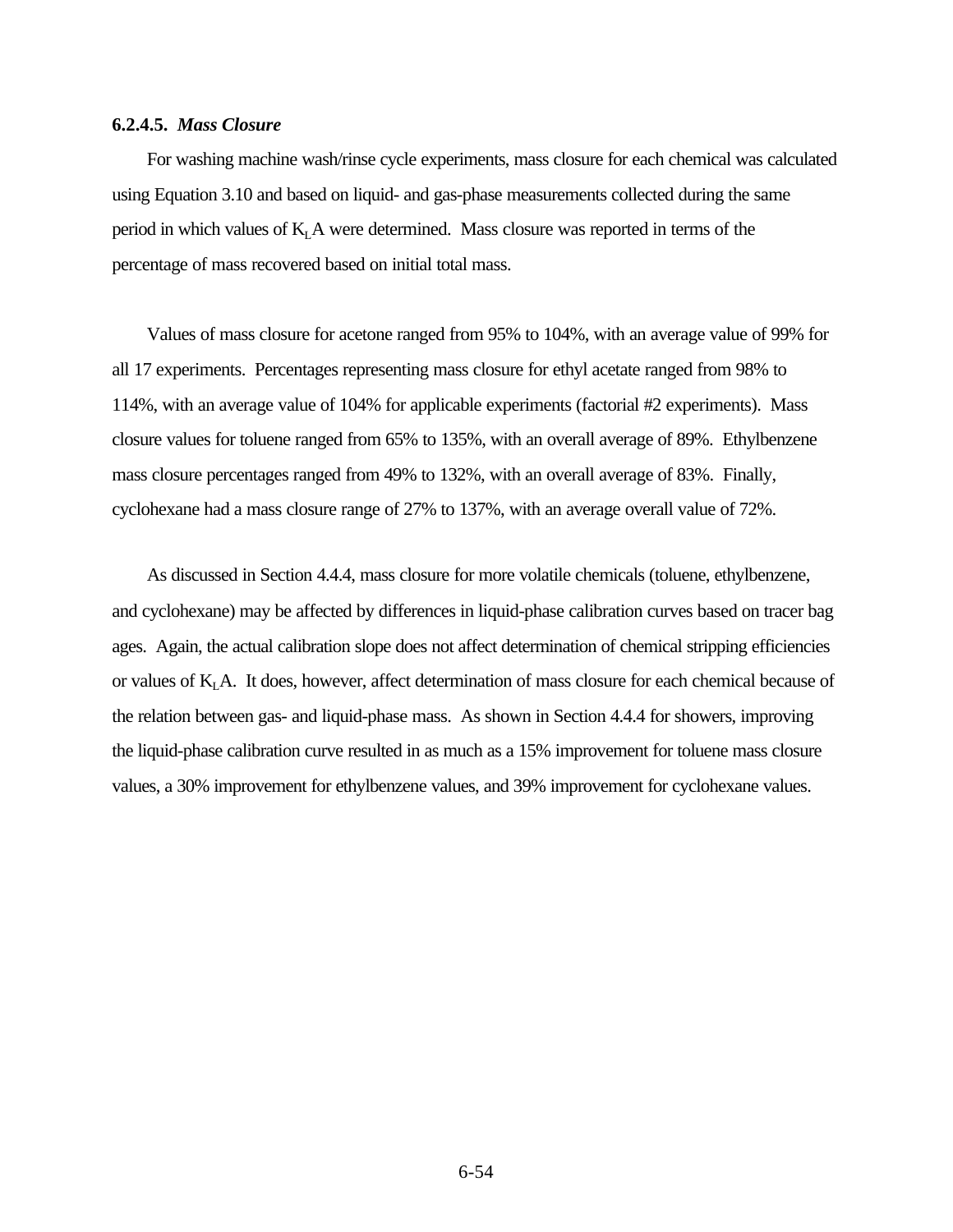| <b>Experiment</b>        | <b>Chemical</b>               | $k_lA$           | $k_{g}A$        | $k_g/k_l$ |
|--------------------------|-------------------------------|------------------|-----------------|-----------|
| $\#$                     |                               | (L/min)          | (L/min)         |           |
|                          | $\overline{A}$                | 29               | 57              |           |
| $\mathbf{1}$             | $\mathbf T$                   | 27               | 53              | 1.9       |
|                          | ${\rm EB}$                    | 28               | 54              |           |
|                          | $\mathsf{C}$                  | 26               | 50              |           |
|                          | $\mathbf A$                   | 24               | $\overline{22}$ |           |
| 1 replicate              | $\mathbf T$                   | 38               | 35              | 0.92      |
|                          | EB                            | 40               | 36              |           |
|                          | $\mathbf C$                   | 26               | 34              |           |
|                          | $\mathbf A$                   | 56               | 67              |           |
| $\overline{2}$           | $\mathbf T$                   | 38               | 46              | $1.2\,$   |
|                          | ${\rm EB}$                    | 31               | 37              |           |
|                          | $\mathsf{C}$                  | 49               | 58              |           |
|                          | $\mathbf{A}$                  | 13               | 10              |           |
| 3                        | $\mathbf T$                   | 9.6              | 7.1             | 0.74      |
|                          | ${\rm EB}$                    | 12               | 9.2             |           |
|                          | $\mathbf C$                   | 11               | 8.4             |           |
|                          | $\boldsymbol{\mathsf{A}}$     | 9.3              | 7.5             |           |
| 3 replicate              | $\mathbf T$                   | 15               | $12\,$          | 0.81      |
|                          | ${\rm EB}$                    | 15               | 12              |           |
|                          | $\mathbf C$                   | 11               | $\!\!\!\!\!8.8$ |           |
|                          | $\boldsymbol{\mathsf{A}}$     | 32               | 4.3             |           |
| $\overline{\mathcal{L}}$ | $\mathbf T$                   | 49               | 6.6             | 0.13      |
|                          | ${\rm EB}$                    | 31               | 4.2             |           |
|                          | $\mathbf C$                   | 34               | 4.6             |           |
|                          | $\overline{A}$                | 2.9              | 24              |           |
| 5                        | $\mathbf T$                   | 1.3              | $11\,$          | 8.6       |
|                          | ${\rm EB}$                    | 1.6              | 13              |           |
|                          | $\mathbf C$                   | 3.0              | $25\,$          |           |
|                          | $\overline{A}$                | 7.7              | $\overline{21}$ |           |
| $\boldsymbol{6}$         | $\mathbf T$                   | 6.5              | $18\,$          | 2.8       |
|                          | EB                            | 5.4              | $15\,$          |           |
|                          | $\mathbf C$                   | 6.9              | 19              |           |
|                          | $\mathbf{A}$                  | $\overline{5.6}$ | 9.0             |           |
| $\boldsymbol{7}$         | $\mathbf T$                   | $2.2\,$          | $3.6\,$         | 1.6       |
|                          | ${\rm EB}$<br>${\bf C}$       | $3.6\,$<br>4.0   | 5.7<br>6.4      |           |
|                          |                               | 5.9              |                 |           |
| 8                        | $\overline{A}$<br>$\mathbf T$ | 3.4              | 18              | 3.1       |
|                          | ${\bf EB}$                    | 2.9              | $11\,$<br>8.9   |           |
|                          | $\mathsf C$                   |                  | 19              |           |
|                          |                               | $6.2\,$          |                 |           |

**Table 6-26. Liquid- and gas-phase mass transfer coefficients for washing machine wash/rinse cycle experiments—Factorial #1**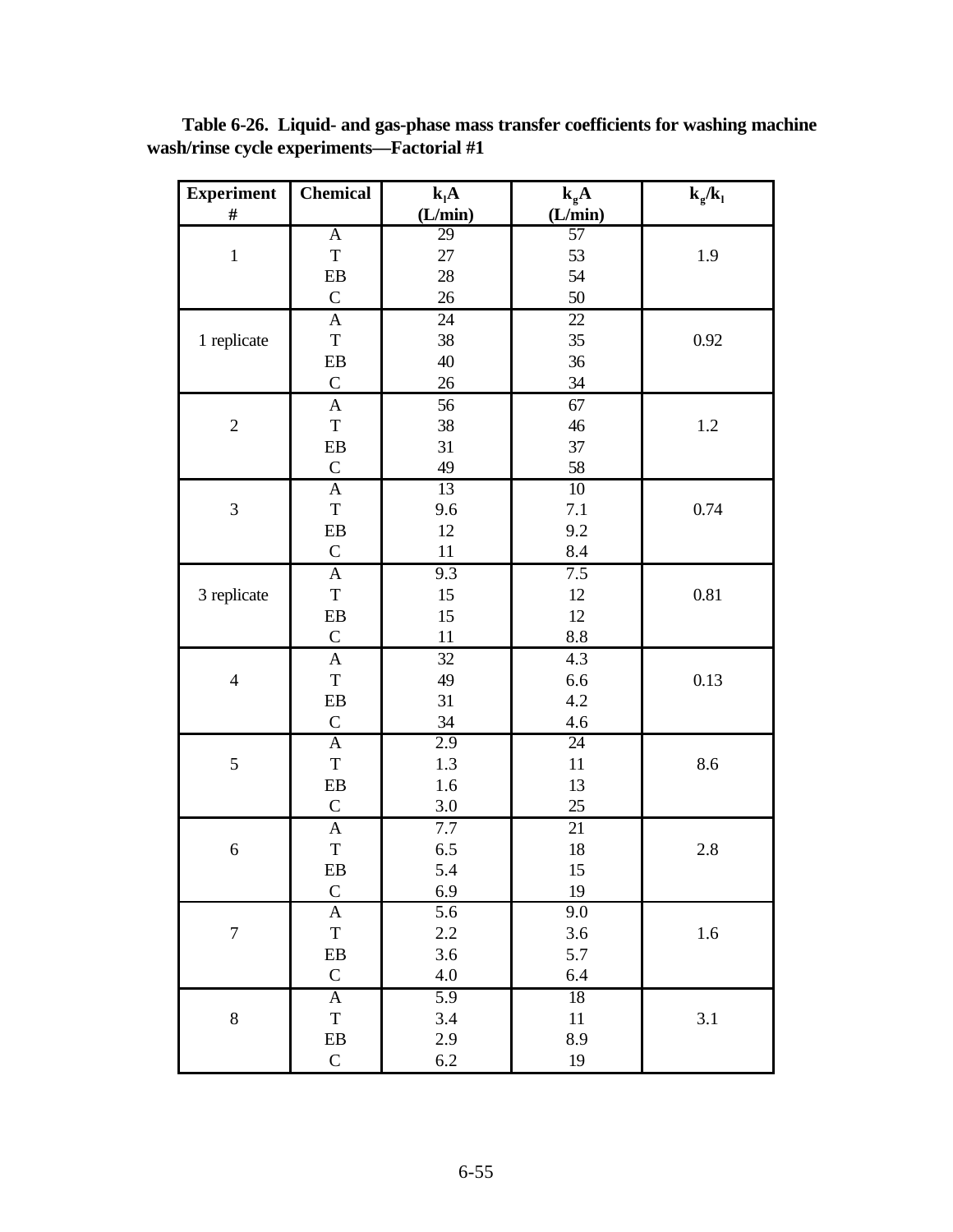**Experiment # Chemical klA (L/min)**  $\overline{\mathbf{k}_g \mathbf{A}}$ **(L/min)**  $k_g/k_l$ A A EA T EB  ${\bf C}$ 40 23 34 34 26 57 32 49 49 37 1.4 A replicate A EA T EB C 30 23 46 47 27 22 17 34 35 20 0.74 B A EA T EB  ${\bf C}$ 62 41 41 33 49 67 45 44 36 53 1.1 C A EA T EB  ${\bf C}$ 6.4 3.4 5.6 6.1 3.6 24 12 21 23 13 3.7 C replicate A EA T EB  ${\bf C}$ 9.7 4.8 8.8 9.1 5.6 20 9.5 18 19 12 2.1 D A EA T EB  ${\bf C}$ 6.0 3.5 4.4 3.4 4.5 30 18 23 17 23 5.1 E A EA T EB  ${\bf C}$ 99 45 103 110 68 49 22 51 55 34 0.50 F A EA T EB  ${\bf C}$ 120 103 161 101 105 69 59 92 58 61 0.58 G A EA T EB  ${\bf C}$ 4.2 2.4 2.5 2.6 3.0 27 15 16 17 19 6.4 H A EA T 6.3 3.2 2.5 18 8.8 7.0 2.8

**Table 6-27. Liquid-and gas-phase mass transfer coefficients for washing machine wash/rinse cycle experiments—Factorial #2**